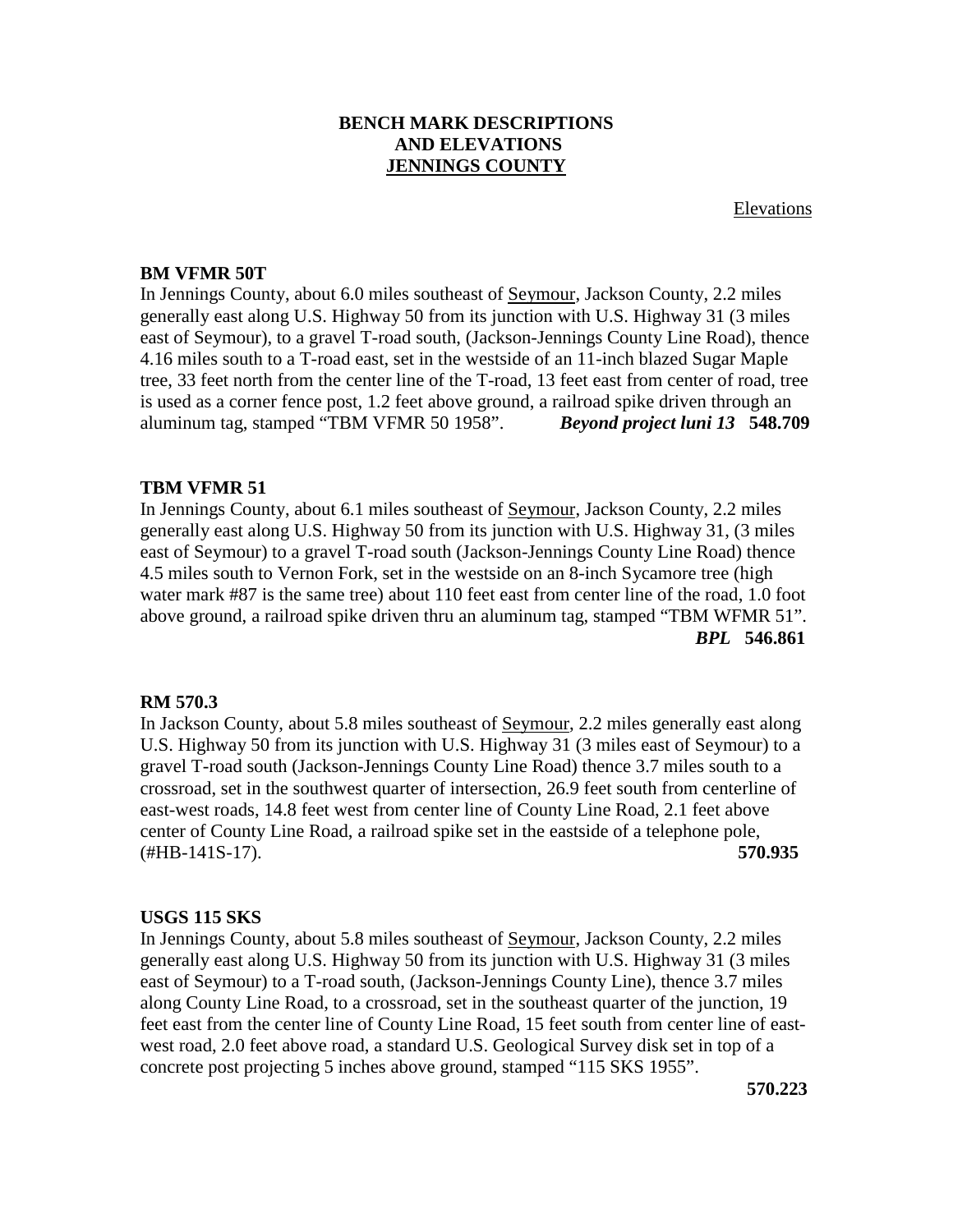In Jennings County, about 10.0 miles southeast of Seymour, Jackson County, 2.2 miles generally east along U.S. Highway 50 from its junction with U.S. Highway 31 (3 miles east of Seymour) to a gravel T-road south (Jackson-Jennings County Line Road), thence 3.7 miles south to a crossroad, thence 0.73 mile east, set in the north side of a power pole, about 130 yards east from a farm house, 15.0 feet south from the center line of the road, 0.6 foot above ground, a railroad spike driven through an aluminum tag, stamped "TBM VFMR 53 1958". **594.640**

# **UE 598/5**

In Jennings County, about 10.3 miles southwest of North Vernon, 3.35 miles generally east along U.S. Highway 50 from its junction with U.S. Highway 31 (3 miles east of Seymour) to a gravel crossroads, thence 4.80 miles south, set in the west side of a telephone pole, 27.8 feet south from the center line of a farm drive, 17.5 feet east from the centerline of the road, 1.0 foot above ground, a railroad spike. *BP.L*. **598.400**

# **TBM VFMR 54**

In Jennings County, about 10.2 miles southwest of North Vernon, 3.35 miles generally east along U.S. Highway 50 from its junction with U.S. Highway 31 (3 miles east of Seymour) to a gravel crossroads, thence 4.55 miles south, set in the west side of a telephone pole, about 90 yards south from a driveway to a farm house, 12 feet east from the center line of the road, 2.8 feet west from a fence line, about 0.8 foot above road, a railroad spike driven thru an aluminum tag, stamped "TBM VFMR 54 1958".

**591.781**

### **TBM VFMR 55**

In Jennings County, about 10.6 miles southwest of North Vernon, 3.35 miles generally east along U.S. Highway 50 from its junction with U.S. Highway 31 (3 miles east of Seymour) to a gravel crossroads, thence 5.48 miles generally south to a one span steel truss bridge over Vernon Fork, set in top of the northwest pillar foundation of the bridge, 10.3 feet west from the center line of the bridge, 1.1 feet southwest from the southwest corner of the north west end steel truss, 1.2 feet west from the west face of the north west end steel truss, the screw end of a bolt tying down a 5/8 inch steel plate to the foundation pillar of the north west end steel truss. **558.938**

### **TBM VFMR 56**

In Jennings County, about 10.7 miles southwest of North Vernon, 3.35 miles east along U.S. Highway 50 from its junction with U.S. Highway 31 (3 miles east of Seymour) to a gravel crossroads, thence 6.08 miles generally south, set in the west side of a power pole, approximately 75 yards southwest of a barn, 16.0 feet east from the center line of the road, about 0.5 feet above road, a railroad spike driven thru an aluminum tag, stamped "TBM VFMR 56 1958". **567.09**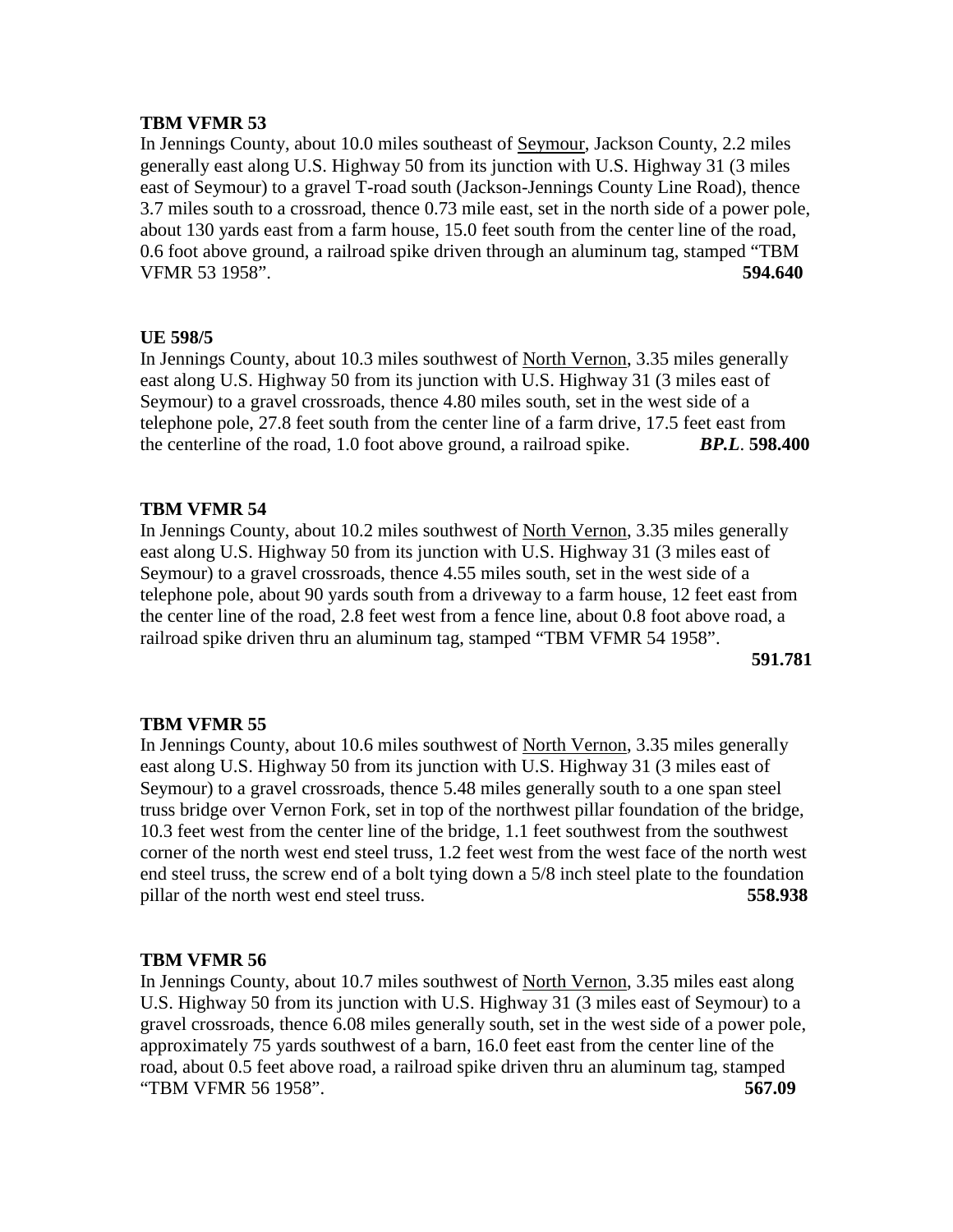In Jennings County, about 10.8 miles southwest of North Vernon, 3.35 miles east along U.S. Highway 50 from its junction with U.S. 31 (3 miles east of Seymour) to a gravel crossroads, thence 6.36 miles generally south to a crossroads, set in the southwest quarter of the intersection, 19 feet south from the center line of the east-west road, 17 feet west from the center line of the north-south road, 1.4 feet above the road, set in the northeast side of a 36-inch tree stump, sawed off 6.6 feet above the road, a railroad spike driven thru an aluminum tag, stamped "TBM VFMR 57 1958". **565.357**

### **TBM VFMR 58**

In Jennings County, about 10.7 miles southwest of North Vernon, 3.35 miles generally east along U.S. Highway 50 from its junction with U.S. Highway 31 (3 miles east of Seymour) to a gravel crossroads, thence 6.36 miles generally south to a crossroad, thence 0.53 mile east, set in the north side of a power pole, 35 feet east from the extended center line of a driveway leading to a farm house, 21 feet south from the center line of the road, 2.0 feet above center line of road, a railroad spike driven thru an aluminum tag, stamped "TBM VFMR 58". **574.278**

### **USED M 57**

In Jennings County, about 10.6 miles southwest of North Vernon, 3.35 miles generally east along U.S. Highway 50 from its junction with U.S. Highway 31 (3 miles east of Seymour) to a gravel crossroad, thence 6.36 miles generally south to a crossroad, thence 0.95 mile east to a crossroad, set in the northeast quarter of the intersection, 47 feet north from the center line of the east-west road, 18 feet east from the center line of north-south road, 3.6 feet east from a fence line, a standard USED bench mark tablet set on top of a cap on top of a pipe projecting 1.2 feet above ground, stamped "M 57". **590.660**

### **TBM VFMR 59**

In Jennings County, about 9.9 miles southwest of North Vernon, 3.35 miles east along U.S. Highway 50 from its junction with U.S. Highway 31 (3 miles east of Seymour, Jackson County) to a gravel crossroad, thence 6.36 miles generally south to a crossroad, thence 0.95 mile east to a crossroad, thence 0.75 mile north, set in the west side of an 8 inch Slippery Elm tree, 172 feet north from the center line of a T-road west, 38 feet north from a 24-inch pipe culvert under the road, 12 feet north from a 24-inch pipe culvert under the road, 12 feet east from the center line of the road, 0.6 foot above ground, a railroad spike driven thru an aluminum tag, stamped "TBM VFMR 59 1958".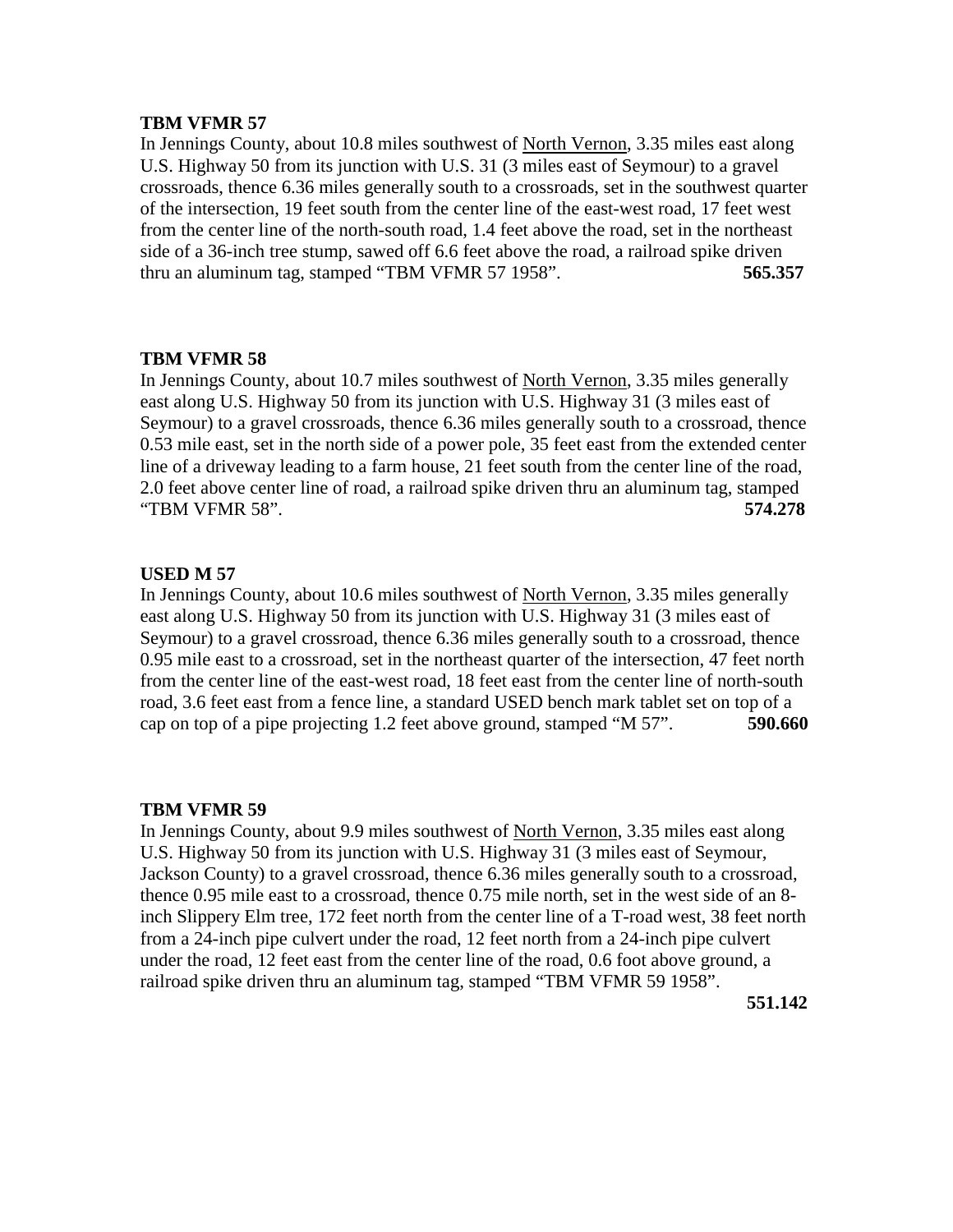In Jennings County, about 10.1 miles southwest of North Vernon, 3.35 miles east along U.S. Highway 50 from its junction with U.S. Highway 31 (3 miles east of Seymour, Jackson County) to a gravel crossroads, thence 6.36 miles generally south to a crossroads, thence 1.73 miles east, set in the north side of a telephone pole, about 100 yards east up a driveway to a barn on the north side of the road, 13 feet south from the center line of the road, about 1.0 foot above the road, a railroad spike driven thru an aluminum tag, stamped "TBM VFMR 60 1958". **595.881**

# **UE 596/7**

In Jennings County, about 10.1 miles southwest of North Vernon, 3.35 miles east along U.S. Highway 50 from its junction with U.S. Highway 31 (3 miles east of Seymour, Jackson County) to a gravel crossroad, thence 1.93 miles east to a crossroad, set in the south side of a telephone pole, 60.0 feet northeast from the northeast corner of a house, 21.7 feet west from the center line of the road, 19.7 feet south from the center line of the east-west road, 0.7 feet above ground, a railroad painted white. **596.797**

# **UE 566.3**

In Jennings County, about 9.6 miles southwest of North Vernon, 3.35 miles east along U.S. Highway 50 from its junction with U.S. Highway 31 (3 miles east of Seymour, Jackson County) to a gravel crossroad, thence 6.36 miles generally south to a crossroad, thence 2.68 miles east and north to a 50-foot concrete bride over Tea Creek, set in the top of the south end of the east concrete headwall, 21 feet northwest from a telephone pole, 9.0 feet east from the center line of the road, 3 feet above the road, 1.2 feet north from the south face of the headwall, a painted chiseled square. **566.367**

# **UE 603.9**

In Jennings County, about 9.0 miles southwest of North Vernon, 7.0 miles east along U.S. Highway 50 from its junction with U.S. Highway 31 (3 miles east of Seymour, Jackson County) to a paved crossroad, thence 4.65 miles south to an east-west T-road, thence 0.6 mile east to a Y-road, thence 0.92 mile south and east to a T-road south, thence 0.42 mile south and west to a right angle turn, set in the south side of a 12 inch twin trunked Wild Cherry tree, on extended center line of road entrance, 1.0 foot east from a fence line, 0.7 foot above ground, a railroad spike painted white.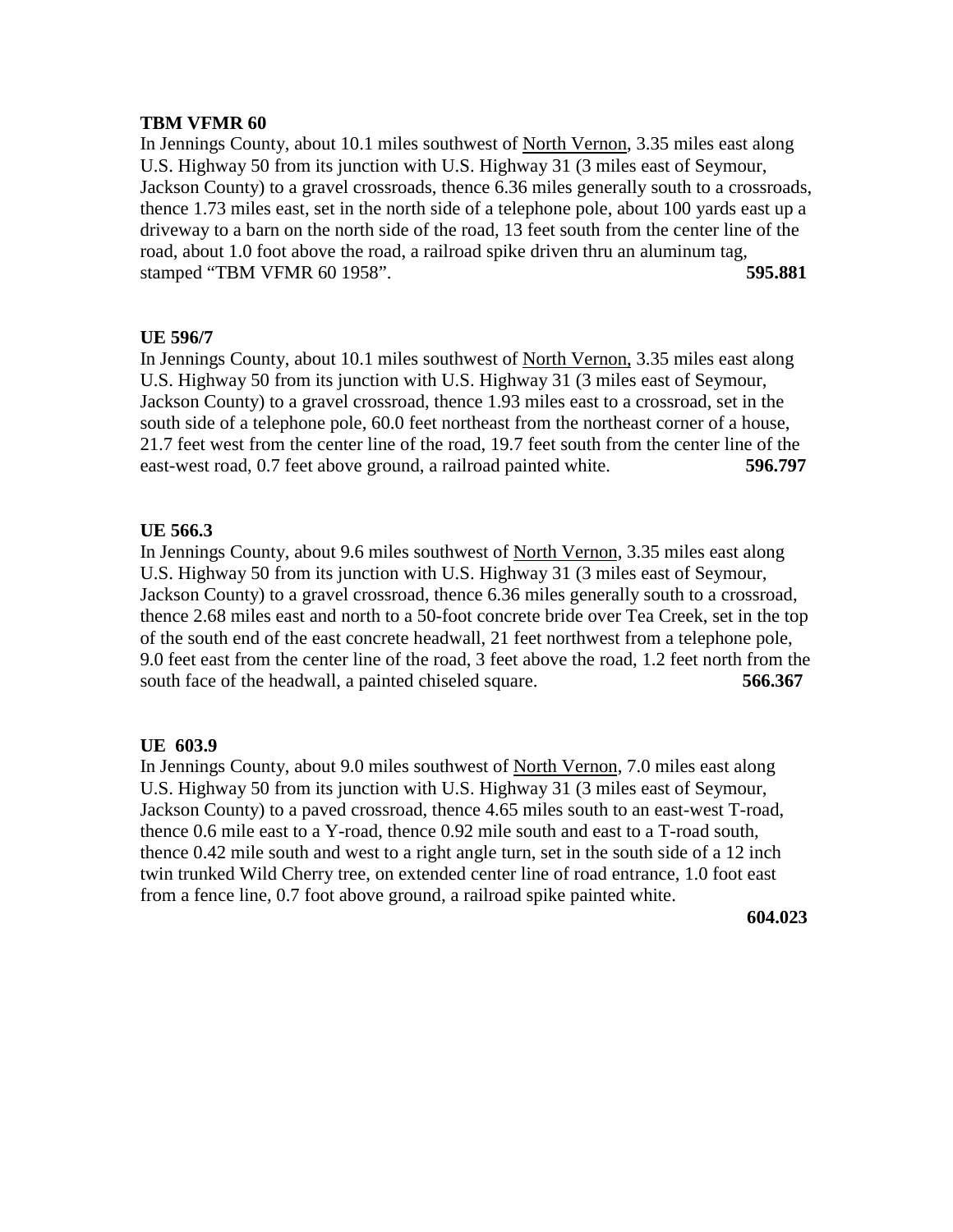# **UE 595.4**

In Jennings County, about 7.2 miles southwest of North Vernon, 7.0 miles generally southwest along U.S. Highway 50 from its junction with State Road's 3&7 in North Vernon to a paved crossroad, thence 4.65 miles south to an east-west T-road, thence 0.6 mile east to a Y-road, thence 0.84 mile south to a 24-inch box culvert under the road, set in top of the north end of the east headwall, about 13 feet northeast from the center of the curve, 11.3 feet east from the extended center line of a lane leading to a barn, 0.4 foot east from the west face of the headwall, 0.1 foot south from the north face of the headwall, about 0.5 foot above center of the road, a painted chiseled square. **595.572**

# **USED M 56**

In Jennings County, about 8.5 miles southwest of North Vernon, 7.0 miles generally southwest along U.S. Highway 50 from its junction with State Road's 3&7 in North Vernon to a paved crossroad, thence 4.65 miles south to an east-west T-road, thence 0.6 mile east to a Y-road, thence 0.18 mile south to a T-entrance to a barn on the eastside of road, 54 feet east from center line of road, 44.5 feet west from the northwest corner of the barn, 26 feet northeast from a 13 inch Maple tree, a standard U.S.E.D cap set on top of an iron pipe projecting 1.0 foot above ground, stamped "M 56". **577.628**

# **TBM VFMR 61**

In Jennings County, about 8.3 miles southwest of North Vernon, 7.0 miles generally southwest along U.S. Highway 50 from its junction with State Road's 3&7 in North Vernon to a paved crossroads, thence 4.65 miles south to an east-west T-road, thence 0.6 mile east to a concrete arch bridge over Vernon Fork, set in top at the east end of the south concrete guardrail, 59.5 feet west from east face of the south guardrail, 8.8 feet south from center line of the road, 3.0 feet above road, 0.4 foot south from the north face of south guardrail, a painted chiseled triangle. **572.021**

# **TBM VFMR 62**

In Jennings County, about 8.0 miles southwest of North Vernon, 7.0 miles generally southwest along U.S. Highway 50 from its junction with State Road's 3&7 in North Vernon to a paved crossroad, thence 4.65 miles generally south along a paved and gravel road to an east-west T-road, thence 1.15 miles generally east to a paved crossroad, set in the south east quarter of the intersection, 25.5 feet south from the center line of an eastwest road, 20 feet east from center line of the north-south road, 0.9 foot above ground, a railroad spike driven thru an aluminum tag, stamped "TBM VFMR 62 1958".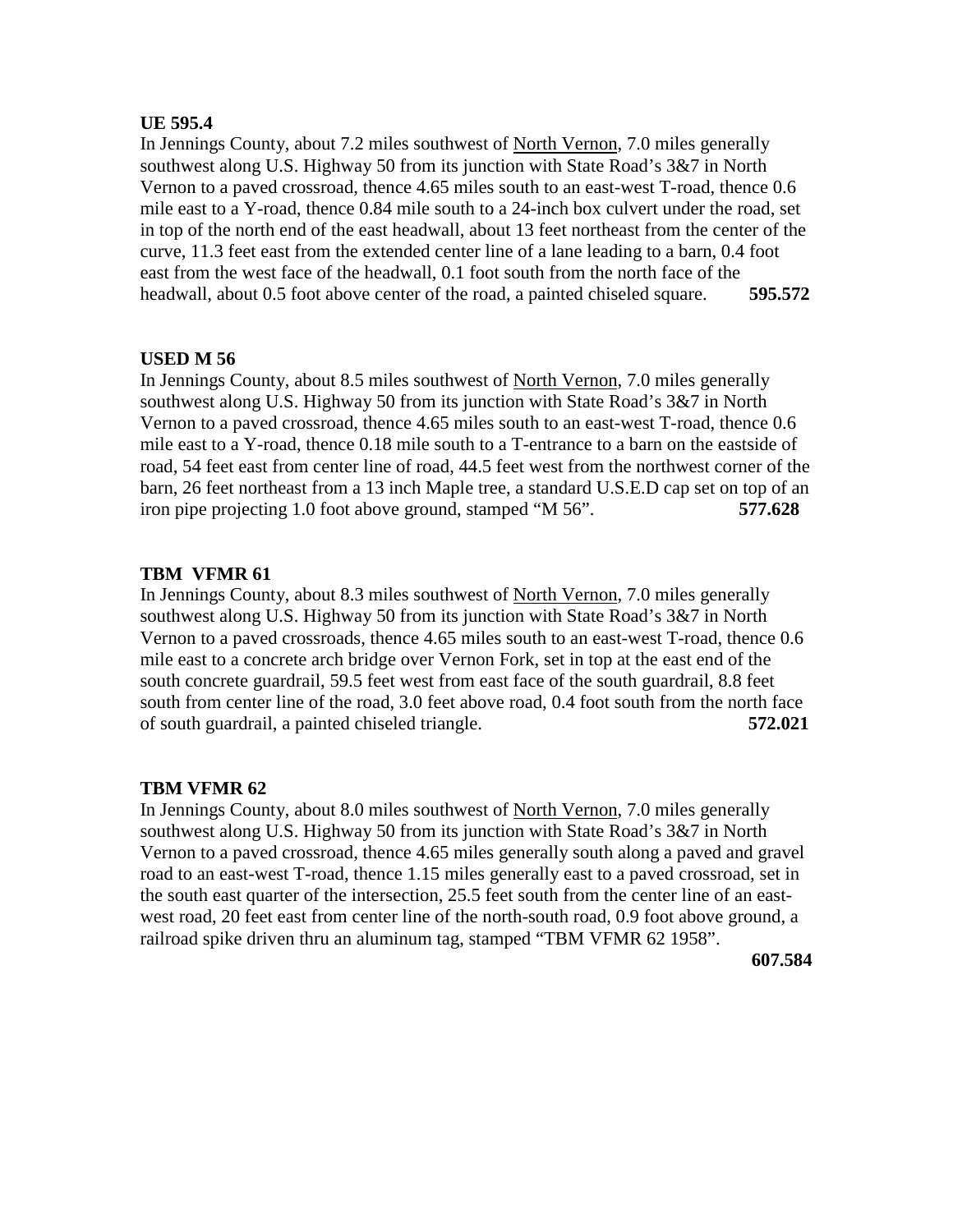### **UE 579.0**

In Jennings County, about 7.5 miles southwest of North Vernon, 4.2 miles generally south along State Road 3 from its junction with State Road 7 in Vernon to a crossroad, thence 5.1 miles west and south to a 5 foot pipe culvert under the road, set in the north end of the east concrete headwall, 14.0 feet eats from center line of road 5.8 feet southwest from a 12 inch Locust tree, 0.5 foot southeast from the northwest face of headwall, about level with the road, a painted chiseled square. **578.867**

# **TBM VFMR 63**

In Jennings County, about 7.2 miles southwest of North Vernon, 4.2 miles south along State Road 3 from its junction with State Road 7 in Vernon to a crossroad, thence 5.6 miles west along the road and a dirt lane to Vernon Fork, set in the eastside of a blazed 14 inch Maple tree, about 100 feet south from the extended center line of dirt lane, on left bank of Vernon Fork, 1.1 feet above ground, a railroad spike driven through an aluminum tag, stamped "VFMR 63 1958". **557.523**

# **UE 585.2**

In Jennings County, about 7.0 miles southwest of North Vernon, 4.2 miles generally south along State Road 3 from its junction with State Road 7 in Vernon to a crossroad, thence 5.1 miles west to a right angle turn south and a 24-inch pipe culvert under the road, set in the south end of the southeast concrete headwall, 25 feet southeast from a mail box, 12 feet east from east face of headwall, 0.5 foot north from south face of the headwall, 1.2 feet above road, a painted chiseled square. **585.102**

# **UE 582.0**

In Jennings County, about 6.2 miles southwest of North Vernon, 4.2 miles south along State Road 3 from its junction with State Road 7 in Vernon to a crossroad, thence 4.58 miles west to a crossroad, set in the southeast quarter of intersection, 75 feet east from the center line of north-south road, 9.2 feet south from the center line of the east-west road, set in top at the east end of the south concrete headwall, of a 6-foot pipe culvert under the road, 1.1 feet west from the east face of headwall, 0.6 foot north from south face, about 1.4 feet above road, a painted chiseled square. **581.888**

# **TBM VFMR 64**

In Jennings County, about 6.2 miles southwest of North Vernon, 4.2 miles south along State Road 3 from its junction with State Road 7 in Vernon to a crossroad, thence 4.58 miles west to a crossroad, thence 0.74 mile north along black top road to a 45 degree angle turn northeast and a Y-road leading west, thence about 180 feet west, set in the north side of a blazed 16 inch Oak tree, 5.3 feet south from the center line of a gravel driveway, leading to a cabin, about 3 feet above the road, a railroad spike driven thru an aluminum tag, stamped "TBM VFMR 64 1958". **579.117**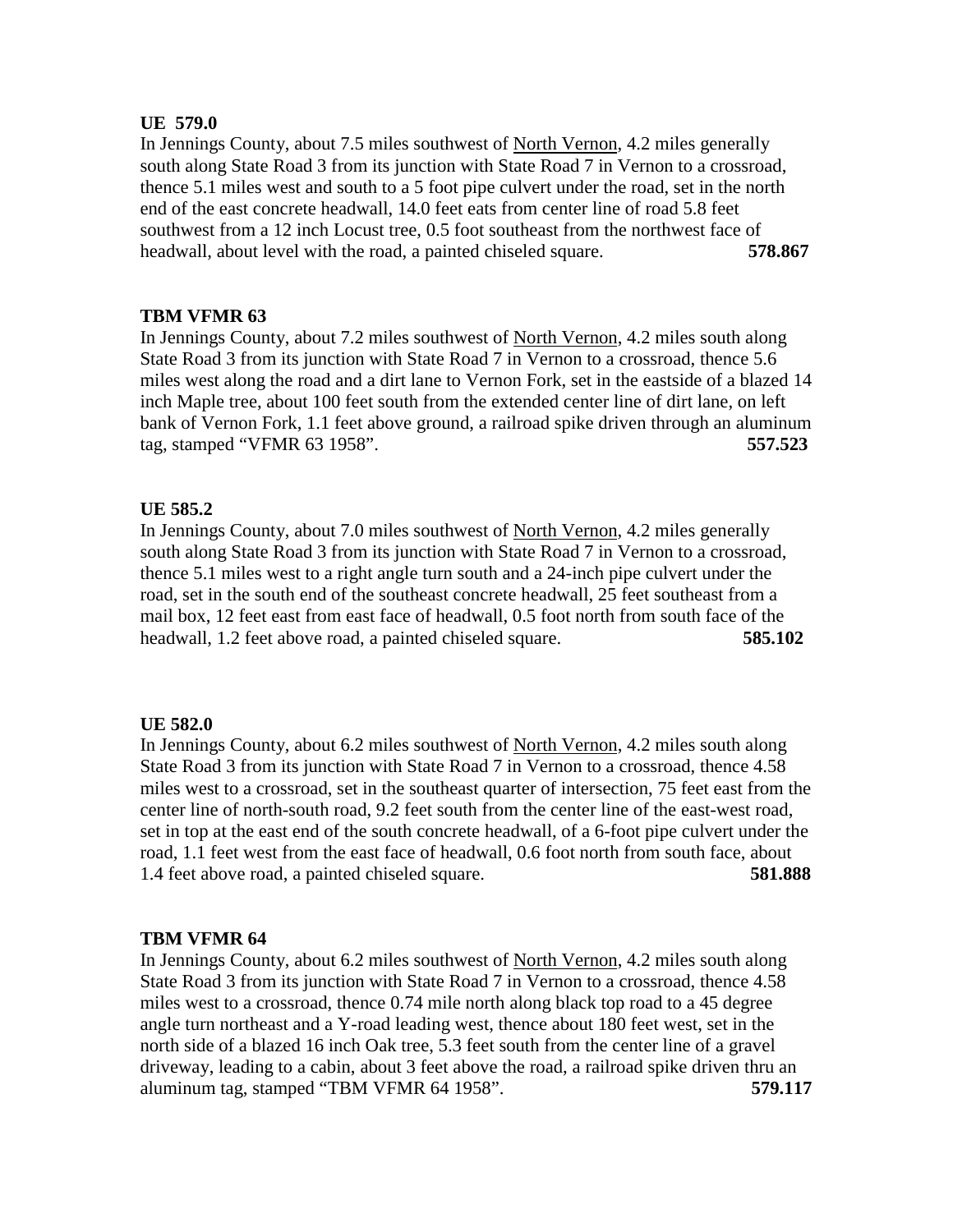In Jennings County, in N.E. <sup>1</sup>/<sub>4</sub> Sec. 25, T. 6 N, R 7 E, about 5.5 miles southwest of <u>North</u> Vernon, about 0.1 mile south along Polular Street to a crossroad (Washington Street) from its intersection with State Road's 3&7 in Vernon, thence 3.35 miles generally southwest along a paved road, to a T-road west, thence 1.75 miles west to a north-south road, thence 1.15 miles generally south to the F.A. Marsh residence, set in the northwest side of a power pole, 53 feet southeast from center line of paved road, 50 feet northwest from northwest corner of house, 27 feet south from center line of driveway 0.4 foot above ground, a railroad spike driven thru an aluminum tag, stamped "VFMR 65 1958". **662.859**

### **TBM VFMR 66**

In Jennings County, about 5.0 miles southwest of North Vernon, 0.1 mile south along Polular Street from its intersection with State Road's 3&7 in Vernon to a crossroad (Washington Street) thence 3.35 miles generally southwest to a T-road west, thence 1.75 miles west to a north-south T-road, thence 0.37 mile generally south, set in the northeast side of a blazed 26 inch Black Oak tree, 50 feet west from the center line of the blacktop road, 50 feet northwest from a 12-inch Apple tree, 1.2 feet above ground, a railroad spike driven through an aluminum tag, stamped "VFMR 66 1958". **599.021**

### **TBM VFMR 67**

In Jennings County, about 4.7 miles southwest of North Vernon, 0.1 mile south along Polular Street from its intersection with State Road's 3&7 in Vernon to a crossroad (Washington Street) thence 3.35 miles generally southwest to a T-road west, thence 1.75 miles west to a north-southwest to a T-road west, thence about 100 yards north to a onespan steel truss bridge over Vernon Fork set in top of the southeast stone abutment of the bridge, 9.6 feet east from the center line of the road, 1.4 feet northeast from the northeast corner of the southeast end steel truss, 1.2 feet west from the east face of the abutment, 0.6 foot south from the north face, 1.1 feet below the bridge floor, a painted chiseled triangle**. 579.449**

### **TBM VFMR 68**

In Jennings County, about 4.2 miles southwest of North Vernon, 0.1 mile south along Popular Street from its intersection with State Roads 3&7 in Vernon to a crossroad (Washington Street) thence 3.35 miles generally southwest to a T-road west, thence 1.15 miles west to a 30 foot concrete bridge over a small tributary to Vernon Fork, set on top of the west end of the south concrete guardrail, 8.4 feet south from the center line of the road, 0.7 foot east from the west face of the guardrail, 2.3 feet above road, a painted chiseled triangle. **580.583**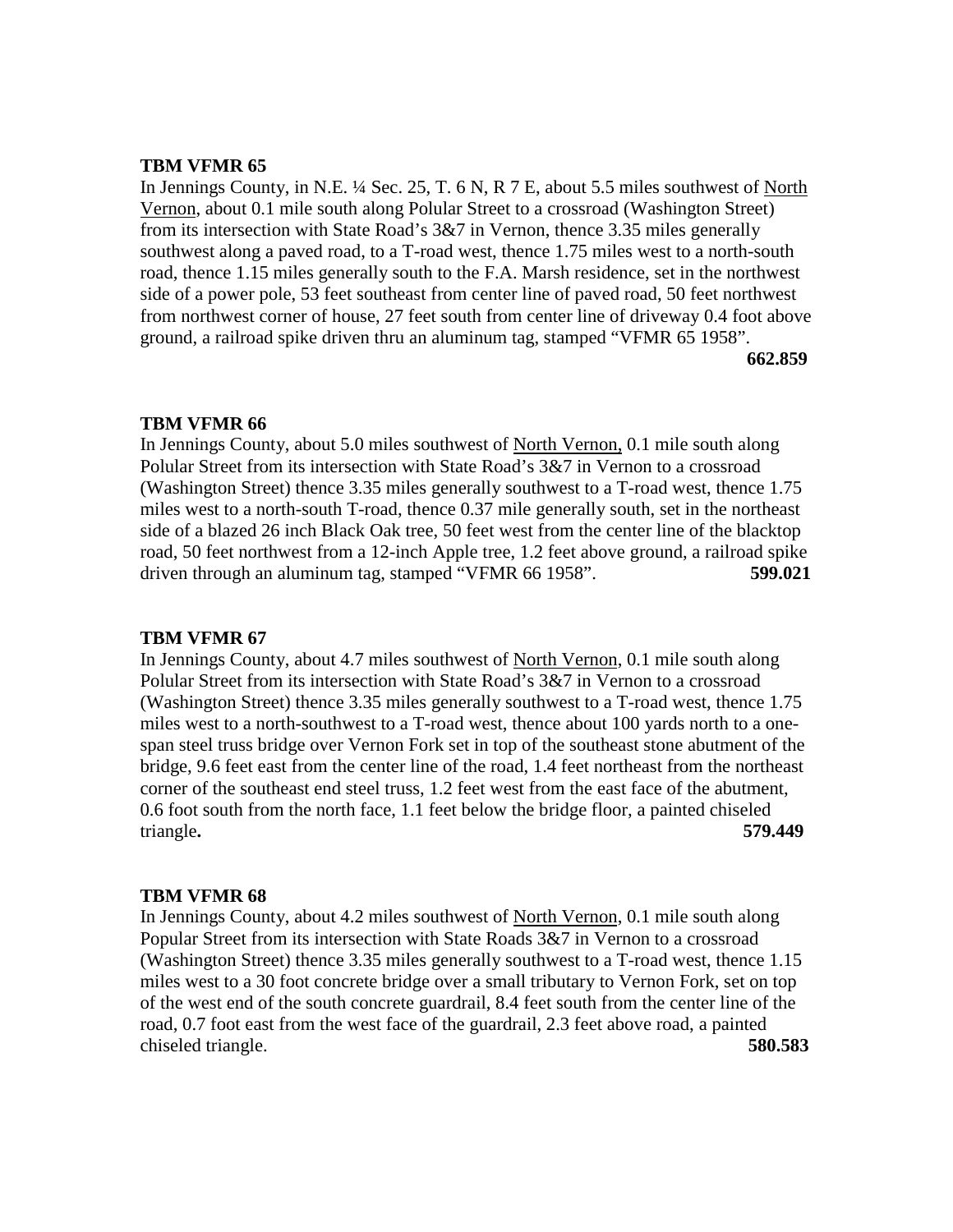In Jennings County, about 3.4 miles southwest of North Vernon, 0.1 mile south along Popular Street from its intersection with State Roads 3&7 in Vernon to a crossroad (Washington Street) thence 3.35 miles generally southwest to a T-road west, thence 0.37 mile west, set in the south side of a blazed 20-inch Walnut tree, 29 feet east from a telephone pole, 10 feet north from the center line of the road, 2.6 feet above ground, a railroad spike driven through an aluminum tag, stamped "VFMR 69 1958".

**583.260**

### **UE 589.7**

In Jennings County, about 3.5 miles southwest of North Vernon, about 0.1 mile south along Popular Street from its intersection with State Road's 3&7 in Vernon to a crossroad (Washington Street) thence 3.1 miles generally southwest along a paved road to a onespan steel truss bridge over Vernon Fork, at the southeast end of the bridge, 6.5 feet southeast from the center line of the road, 0.3 foot below the road, a filed cross on top of the bottom rivet head of the south row of rivets on the southeast end steel truss.

**589.774**

### **TBM VFMR 70**

In Jennings County, about 2.8 miles south of North Vernon, 0.1 mile south along Popular Street from its intersection with State Road's 3&7 in Vernon to a crossroad (Washington Street) thence 2.2 miles generally southwest, set in the south side of a power pole, about 75 yards east of a driveway to a house, 27 feet north from the center line of the road, 18 feet northwest from a power with supporting wires attached, stamped "VFMR 70 1958". **705.108**

### **TBM VFMR 71**

In Jennings County, about 3.0 miles south of North Vernon, 3.0 miles generally south along State Road 3 from its junction with State Road 7 in Vernon to a crossroad, thence 1.92 mile generally west to a crossroad, thence 1.42 miles generally north, set in the west side of a power pole, about 75 yards north from a driveway to a house, 28 feet east from the center line of the road, 14.3 feet east from a fence line, 1.4 feet above ground, a railroad spike driven thru an aluminum tags, stamped "VFMR 71 1958". **699.871**

### **UE 597.0**

In Jennings County, about 3.6 miles south of North Vernon, 3.0 miles south along State Road 3 from its junction with State Road 7 in Vernon to a crossroad, thence 1.92 miles generally west to a crossroad, thence 0.8 mile north to a one span steel truss bridge over Vernon Fork, at the northwest end steel truss, 18.4 feet southeast from the northwest face of the northwest wingwall, 9.3 feet west from the center line of the road, 0.3 foot below road, a filed cross on the bottom rivet head of the west row of rivets on the northwest end steel truss. **596.962**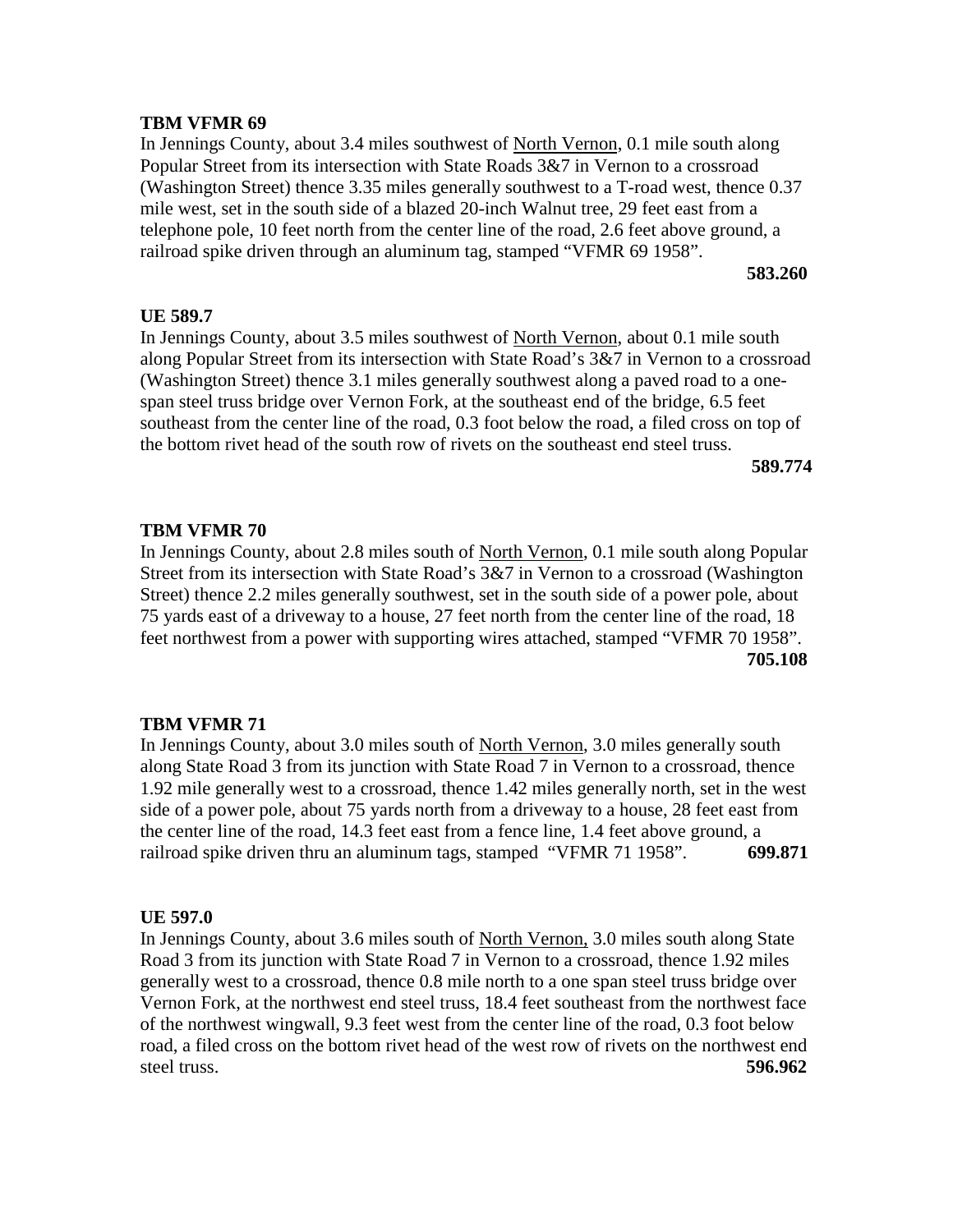# **USGS 28 SKS**

In Jennings County, about 4.3 miles south of North Vernon, 3.0 miles south along State Road 3 from its junction with State Road 7 in Vernon to a crossroad, thence 1.92 miles generally west to a crossroad, set in the southwest quarter of the intersection 29 feet west from the center line of the road leading south, 24.8 feet south from the center line of the east-west road, 4 feet southeast from a telephone pole, 6 feet above the roads, a standard U.S.G.S. disk set in top of a concrete post projecting 0.6 foot above ground, stamped "28 SKS 1956". **697.898**

# **RM 697.9**

In Jennings County, about 4.3 miles south of North Vernon, 3.0 miles south along State Road 3 from its junction with State Road 7 in Vernon to a crossroad, thence 1.92 miles generally west to a crossroad, set in the southwest quarter of the intersection, 30.5 feet west from the center line of the road leading south, 20.6 feet south from the center line of the east-west road, 0.6 foot above ground, a railroad spike in the northwest side of a telephone pole. **698.040**

# **UE 699.5**

In Jennings County, about 4.3 miles south along State Road 3 from its junction with State Road 7 in Vernon to a crossroad, thence 1.2 miles west to a wooden arch bridge over the Baltimore & Ohio Railroad, set in top of the west end of the wooden base of the south handrail, 8 feet south from the center line of the road, 0.55 foot north from the south face of the wooden base of the south handrail, 0.9 foot above the bridge floor, a standard U.S.G.S. screw through a washer. **699.547**

# **TBM VFMR 72**

In Jennings County, about 4.0 miles south of North Vernon, 3.0 miles south along State Road 3 from its junction with State Road 7 in Vernon to a crossroad, thence 1.2 miles generally west to a wooden arch bridge over the Baltimore and Ohio Railroad, thence 0.81 mile north along the tracks to a tressel over Vernon Fork, set in top of the southeast concrete wingwall of the tressel, 6 feet east from the east face of the wingwall, 1.0 foot north from the south face of the wingwall, about 0.6 foot below the rails, a painted chiseled triangle. **650.195**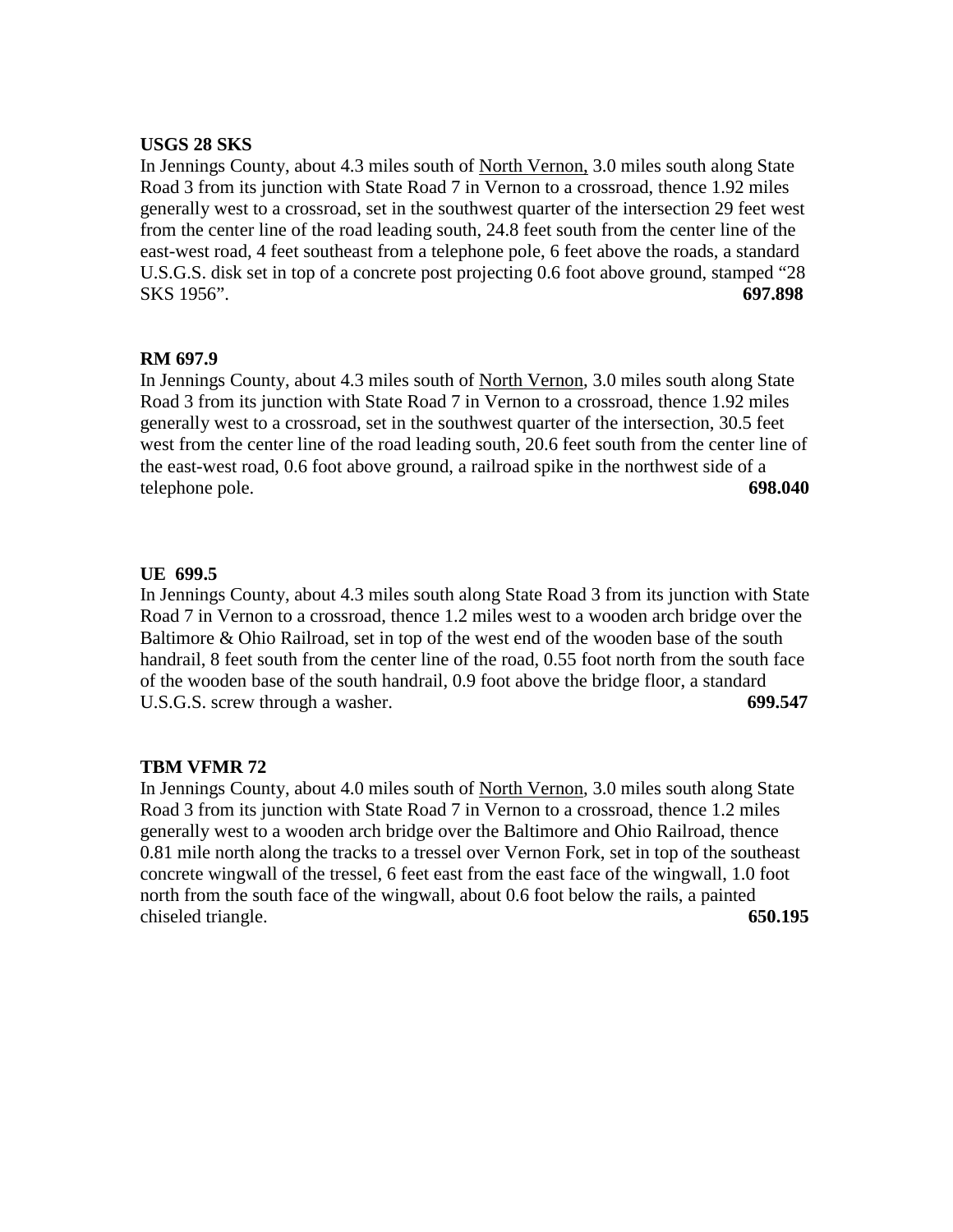In Jennings County, about 2.9 miles south of North Vernon, 0.1 mile south along Popular Street from its junction with State Road's 3&7 in Vernon to a crossroad (Washington Street) thence 1.2 miles generally southwest to a T-road south, thence 0.94 mile southsouthwest to a wooden arch bridge over the Baltimore and Ohio Railroad, set in top of the east end of the wooden base of the south handrail, 8 feet southeast from the center line of the road, 0.6 foot south from the north face of base, 0.7 foot above bridge floor, the square head of a bolt through a washer bolting the 8x8 base to the bridge.

### **688.810**

## **TBM VFMR 75**

In Jennings County, about 3.2 miles south of North Vernon, in the southwest ¼, southeast ¼ of Section 15, T 6 N, R 8 E, 0.1 mile south along Popular street from its intersection with State Roads 3&7 in Vernon to a crossroad (Washington Street) thence 1.2 miles generally southwest to a T-road south, thence 0.7 mile south to a T-road east, thence 1.05 mile generally east and south, set in the west side of an 18-inch Slippery Elm tree, about 35 yards south from a spillway for a tributary to Vernon Fork, 8 feet east from the centerline of the road, 1.2 feet above road, a railroad spike driven thru an aluminum tag, stamped "VFMR 75 1958". **587.972**

### **TBM VFMR 74**

In Jennings County, about 2.8 miles south of North Vernon, in the southwest  $\frac{1}{4}$  of section 15, T 6 N, R 8 E., 0.1 mile south along Popular Street from its intersection with State Roads 3&7 in Vernon to a crossroad, (Washington Street), thence 1.2 miles generally southwest to a T-road south, thence 0.7 mile south to a T-road east, thence 0.65 mile generally east and south to a three span steel pony truss, and truss bridge over Vernon Fork, set in the top of the northeast concrete wingwall of the bridge, 8 feet east from the center line of the road, 1.3 feet east from the east face of the northeast end steel truss, 0.7 foot north from the south face of wingwall, about level with the road, a painted chiseled triangle. **606.599**

### **TBM VFMR 76**

In Jennings County, about 3.7 miles south of North Vernon, 1.14 miles southeast along State Road 3 from its junction with State Road 7 in Vernon to a T-road southwest, thence 1.5 miles generally southwest to a T-road west, 32 feet west from the center line of the road, 13 feet north from the center line of the T-road, 0.3 foot above ground, a railroad spike set in the south side of an 11 inch Pine tree, driven thru an aluminum tag, stamped "VFMR 76 1958". **728.682**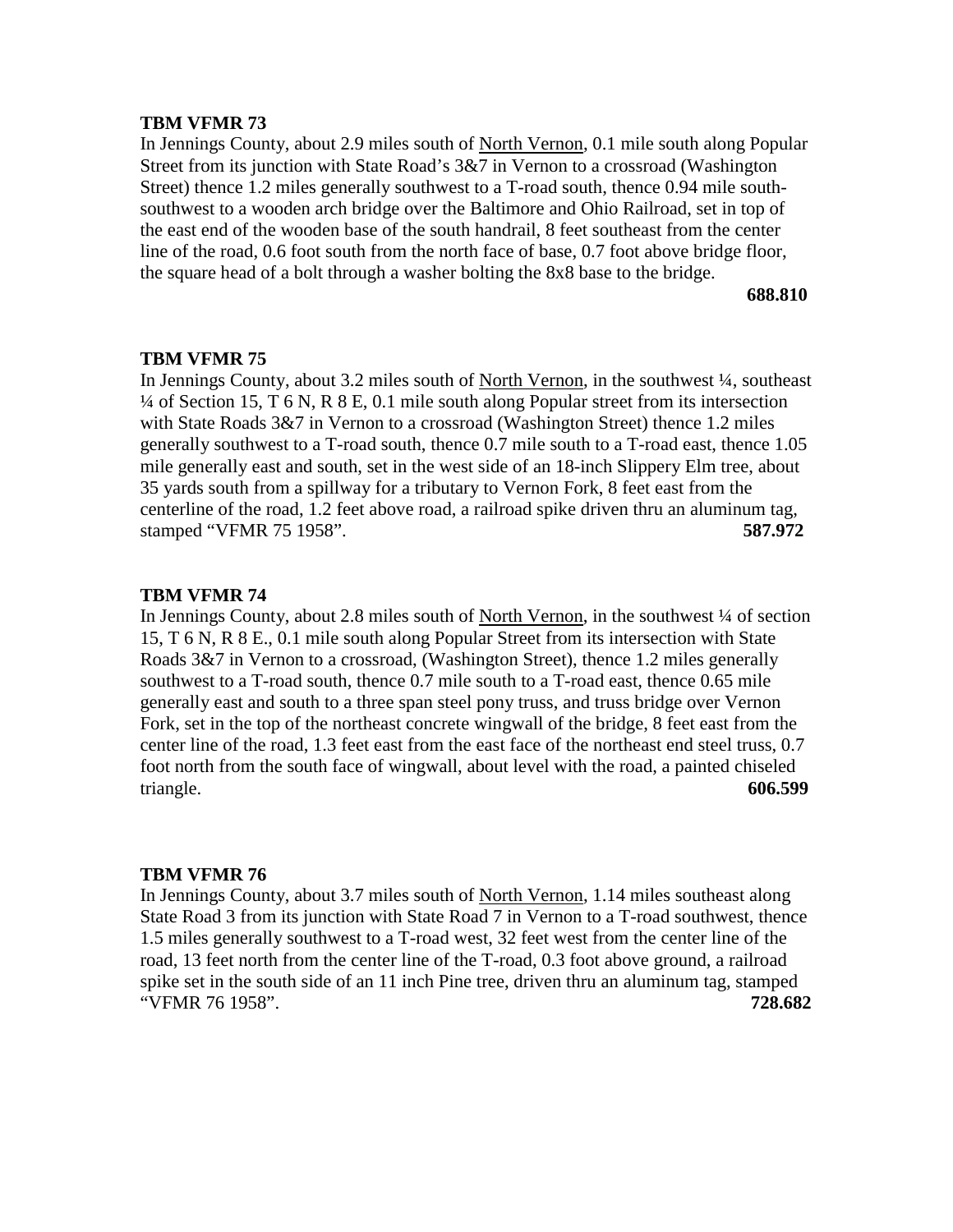In Jennings County, about 3.8 miles south of North Vernon, 1.8 miles south along State Road 3 from its junction with State Road 7 in Vernon to a T-road east leading into a State Fish and Game area, 41 feet east from the center line of the highway, 20 feet north from the center line of the T-road, 0.5 foot west from a fence line, a chiseled cross in top of a white concrete State Highway Right-of-way post, projecting 1.5 feet above ground. **745.998**

# **TBM VFMR 78**

In Jennings County, about 2.9 miles south of North Vernon, 1.17 miles south along State Road 3 from its junction with State Road 7 in Vernon, to a T-road west, set in the east side of a telephone pole, 65 feet south from the center line of the T-road, 51 feet west from the center line of the highway, 13 feet north from a white highway right-of-way post, 1.4 feet from a fence line, 1.0 foot above ground, a railroad spike driven thru an aluminum tag, stamped, "VFMR 78 1958". **720.489**

# **TBM VFMR 79**

In Jennings County, about 2.1 miles south of North Vernon, 0.5 mile south along State Road 3 from its junction with State Road 7 in Vernon, set in top of a white concrete highway right-of-way post, 41 feet west from the center line of the highway, about 16 feet above the highway a chiseled plus. **712.070**

# **TBM VFMR 83**

In Jennings County, about 1.9 miles south of North Vernon, 0.1 mile south along Popular Street from its junction with State Road's 3&7 in Vernon to a crossroad (Washington Street) thence 1.0 mile generally southwest to a two span steel truss and pony truss bridge over Vernon Fork, set in top of the northeast stone abutment of the bridge, 10.4 feet north from the center line of the road, 21 feet east from the north west end steel truss, of the pony truss span, 0.6 foot south from the north face of the abutment, 1.3 feet west from the east face, about 0.2 foot below road, a painted chiseled triangle. **619.412**

# **TBM VFMR 82**

In Jennings County, about 1.1 miles south of North Vernon, about 0.1 mile south along Popular Street from its intersection with State Road's 3&7 in Vernon to a crossroad (Washington Street), thence 0.4 mile generally southwest to a two span steel truss bridge over Vernon Fork, set in top of the northwest wingwall of the bridge, 15.6 feet west from the center line of the road, 9 feet northwest from the northwest end steel truss; 11.6 feet southwest from the northeast face of wingwall, 1.0 foot southeast from the northwest face of wingwall, 1.0 foot southeast from northwest face, about 1.0 foot below the road, a painted chiseled triangle. **624.180**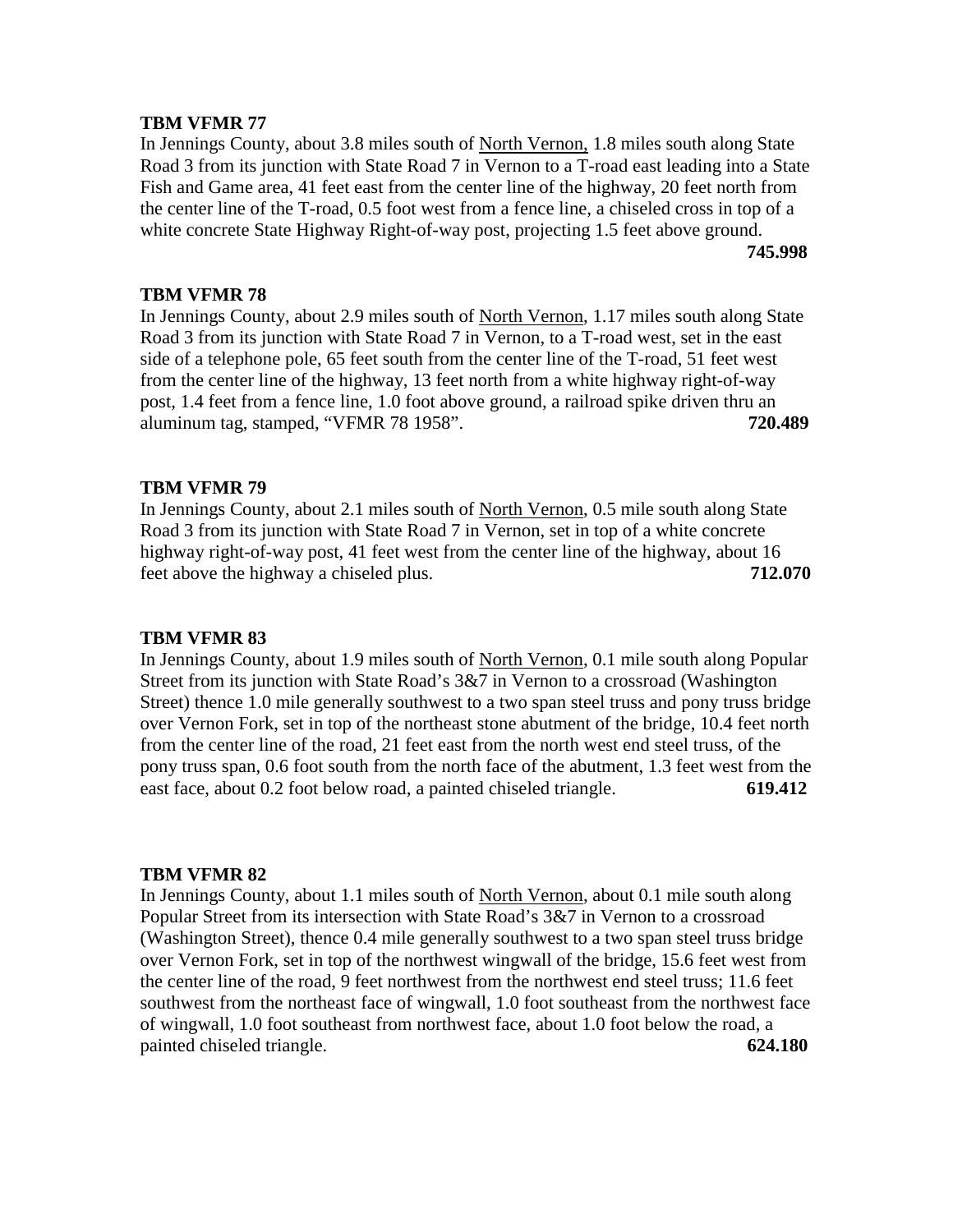In Jennings County, at Vernon, set in the northeast quarter of the intersection of State Roads 3&7 with Perry Street and Jackson Street, 52 feet east from the center line of Perry Street, 34 feet north from the center line of State Road's 3&7, 18.4 feet north from the center line of Jackson Street, 13 feet southeast from a 38-inch Maple tree, 1.0 foot above ground, a railroad spike set in the south side of a power pole, driven thru an aluminum tag, stamped "VFMR S1 1958". **652.256**

# **TBM VFMR 80**

In Jennings County, at Vernon, at the State Roads 3&7 bridge over Vernon Fork, set in top of the southeast concrete handrail of the bridge, 15 feet east from the center line of the highway, 0.9 foot northwest from the southeast face of the handrail, 0.6 foot northeast from southwest face, 3.8 feet above road, a painted chiseled triangle. **639.784**

# **TBM SF VF MR1**

In Jennings County, about 2.0 miles southeast of North Vernon, 0.9 mile southeast along the Pennsylvania from its station in Vernon, 0.4 mile northwest of milepost "C 24", 38 rails east of tressel 23 and 33, in the northwest quarter of a road crossing, 28 feet west from center line of T-road, 16.7 feet north from north rail of tracks, 15 feet south form center line of east-west road, 1.0 foot above ground, set in the south side of a telephone pole, a railroad spike driven thru an aluminum tag, stamped "SF VF MR 1 1958". **673.170**

# **TBM NF VF MR1**

In Jennings County, at Vernon, at the Pennsylvania Railroad Bridge (#23/19) over the North Fork of Vernon Fork of Muscatatuck River, set in top of the southwest concrete abutment of the bridge, 8.8 feet south from the south rail of the tracks, 0.9 foot north from the south face, 1.1 feet east from the west face, about 2.0 feet below the tracks, a painted chiseled triangle. **664.108**

### **TBM NF VF MR2**

In Jennings County, at Vernon, at the Gain Street two span-steel truss bridge over the North Fork of Vernon Fork of Muscatatuck River, set in top of the northwest stone wingwall of the bridge, 10 feet north from the center line of the road, 1.2 feet north from the north face of the northwest end steel truss, 1.4 feet south from the north face of wingwall, 0.2 foot west from south face, about 0.8 foot below bridge floor, a painted chiseled triangle. **634.629**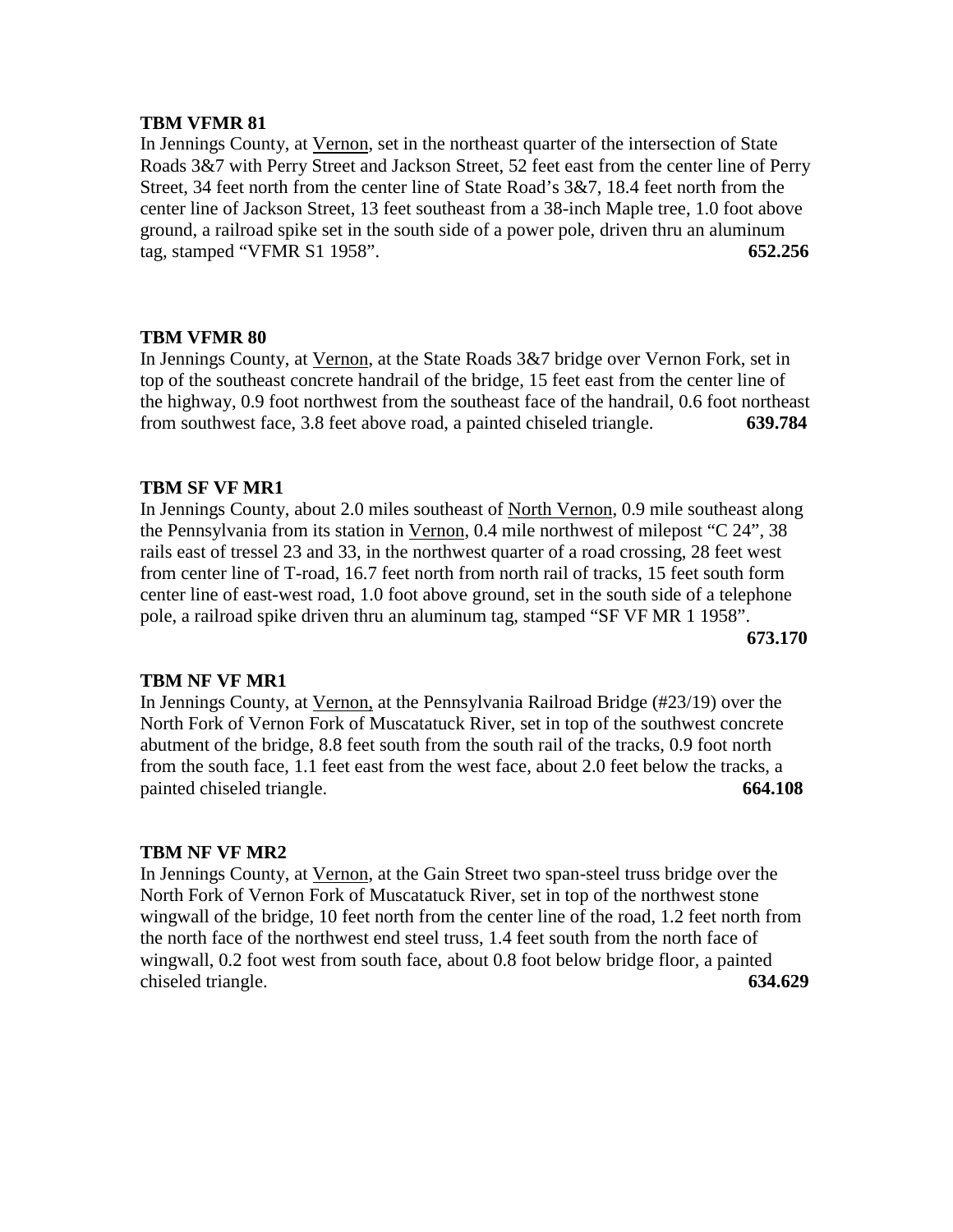### **TBM NF VF MR3**

In Jennings County, about 1.2 miles southeast of North Vernon, 1.9 miles generally east along U.S. Highway 50 from its junction with State Roads 3&7 in North Vernon to a crossroad, thence 11.25 miles generally south, set in the west side of a power pole, 75 feet south from a 5-foot box culvert under the road, 13 feet east from the center line of the road, 1.6 feet above road, a railroad spike driven through an aluminum tag, stamped "NF VF MR3 1958". **657.840**

# **TBM NF VF MR7**

In Jennings County, about 0.2 mile southeast of North Vernon, 0.9 mile east along U.S. Highway 50 from its junction with State Roads 3&7 in North Vernon to a crossroad, thence 0.3 mile south and west to a sewage Disposal Plant, set in the southeast side of a power pole, 23 feet north from center line of road, 22 feet east from center line of driveway to plant, about 0.6 foot above ground, a railroad spike driven thru an aluminum tag, stamped "NF VF MR7 1958". **650.019**

# **TBM NF VF MR4**

In Jennings County, about 1.2 miles east of North Vernon, 1.9 miles east along U.S. Highway 50 from its junction with State Roads 3&7 in North Vernon to a crossroad, thence 0.45 mile generally south to the William Proctor residence, set in the east side of a power pole, 75 feet north from the center line of driveway, 22 feet west from center line of road, 17 feet northeast from a 13-inch Maple tree, about 3.5 feet above the road, a railroad spike driven thru an aluminum tag, stamped "NF VF MR4 1958".

**745.995**

### **TBM NF VF MR5**

In Jennings County, about 1.3 miles east of North Vernon, 1.9 miles east along U.S. Highway 50 from its junction with State Roads 3&7 in North Vernon to a crossroad, thence about 0.1 mile south to a T-road west, set in the northwest quarter of intersection, 80 feet north from center line of T-road, 31 feet north from center line of north-south road, 1.0 foot above ground, a railroad spike set in the southeast side of a power pole, driven thru an aluminum tag, stamped "NF VR MR5 1958". **718.183**

### **TBM NF VF MR6**

In Jennings County, about 0.9 mile east of North Vernon, 1.3 miles east along U.S. Highway 50 from its junction with State Roads 3&7 in North Vernon to the U.S. 50 concrete bridge over the North Fork of Vernon Fork, set in top of the northeast concrete guardrail, 15 feet north from center line of highway, 4.3 feet above highway, 1.0 foot southwest from northeast face of guardrail, 0.5 foot east from west face of guardrail, a painted chiseled triangle. **698.368**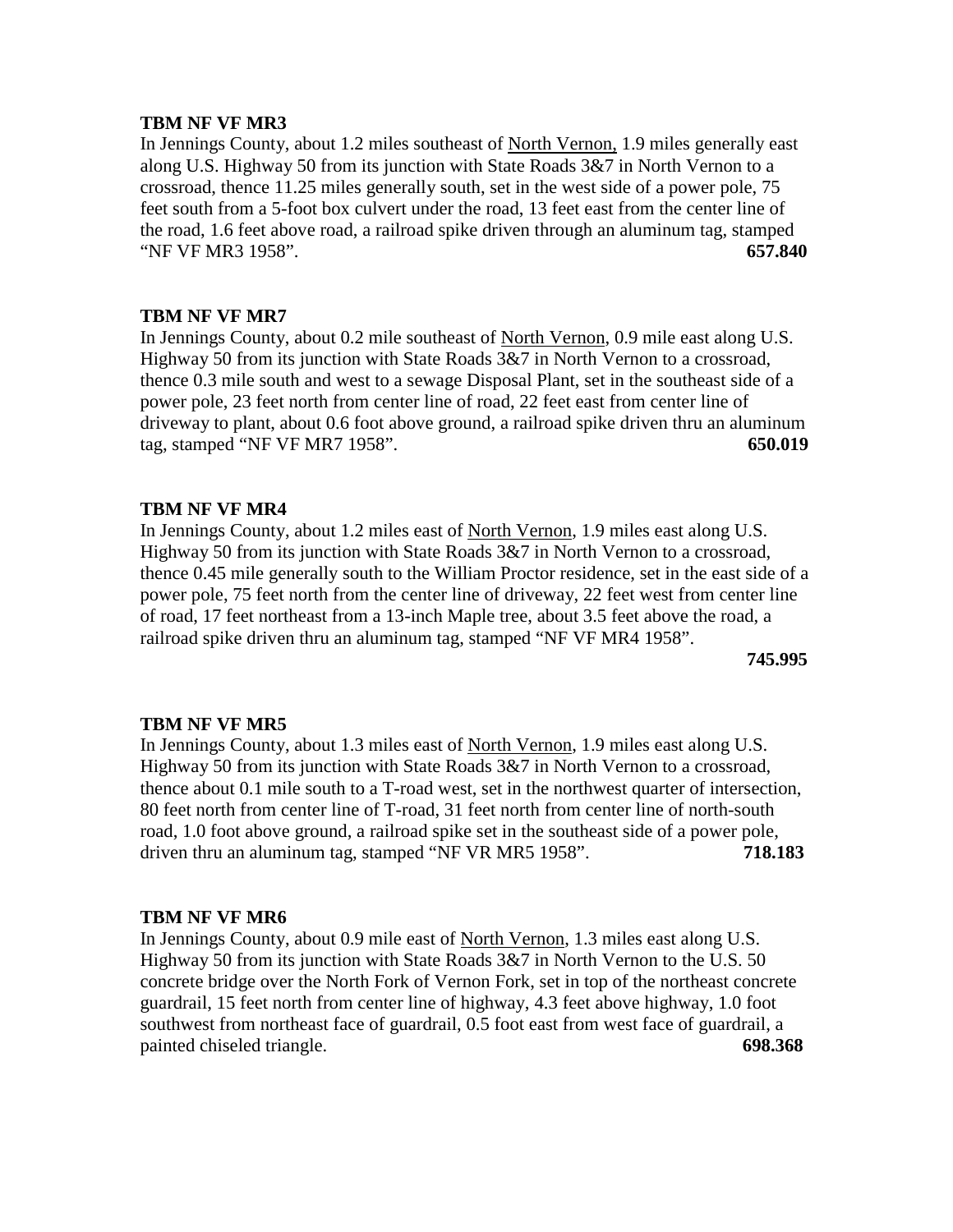### **USC&GS R 92**

In Jennings County, at North Vernon, 1.0 mile east along the Baltimore and Ohio Railroad from the station at North Vernon, opposite a yard-limit sign, 25 feet northwest of pole #71/18, at bridge #71.36, in top step of the east wingwall, 2.5 feet south from the south rail of the track, about 9 inches below the tracks, a standard U.S.C.&G.S. disk stamped "R 92 1958". **691.268**

# **TBM NF VF MR8**

In Jennings County, about 0.8 mile northeast of North Vernon, 0.1 mile north along  $5<sup>th</sup>$ Street, from its junction with U.S. Highway 50 in North Vernon to a crossroad (O & M Avenue), thence 0.7 mile generally east along O and M Avenue, to a north-south T-road, thence 0.7 mile generally north, set in the east side of a power pole, 12.5 feet west from center line of road, 0.3 foot above ground, a railroad spike driven thru an aluminum tag, stamped "NF VF MR8 1958". **671.311**

# **USC&GS S 92**

In Jennings County, about 2.0 miles northeast of North Vernon, 2.0 miles east along the Baltimore and Ohio Railroad from the station at North Vernon, near the center of an Scurve, 50 feet northeast of pole #71/18, at overpass bridge #70.25 over Deer Creek Road, set in the top step of the southwest wingwall, 10 feet south from south rail, about 1.0 foot lower than the track, a standard U.S.C.&G.S. disk, stamped "S 92 1958".

**718.785**

# **USC&GS U 92 RESET**

In Jennings County, about 3.0 miles northeast of North Vernon, 3.4 miles eat along the Baltimore and Ohio Railroad from the station at North Vernon, 39.6 feet north from the center line of U.S. Highway 50, 28.3 feet south of the south rail, 27.4 feet southeast of signal No. 686, 4.6 feet west of telephone pole #68-35\*, 4.5 feet below level of tracks, a standard U.S.C.&G.S. disk set in top of a concrete post cast in place and flush with the ground.

\*These poles are numbered at ever thnth pole from milepost. **770.645**

# **TBM NF VF MR11**

In Jennings County, about 2.2 miles northeast of North Vernon, 1.9 miles east along U.S. Highway 50 from its junction with State Roads 3&7 in North Vernon to a crossroad, thence 1.7 miles generally north to the Thomas Beer residence, set in the east side of a power pole (#223-196), 18.4 feet north from center line of driveway, 12.2 feet west from the center line of the road, 2.2 feet east from a fence line, 0.4 foot above ground, a railroad spike. **705.556**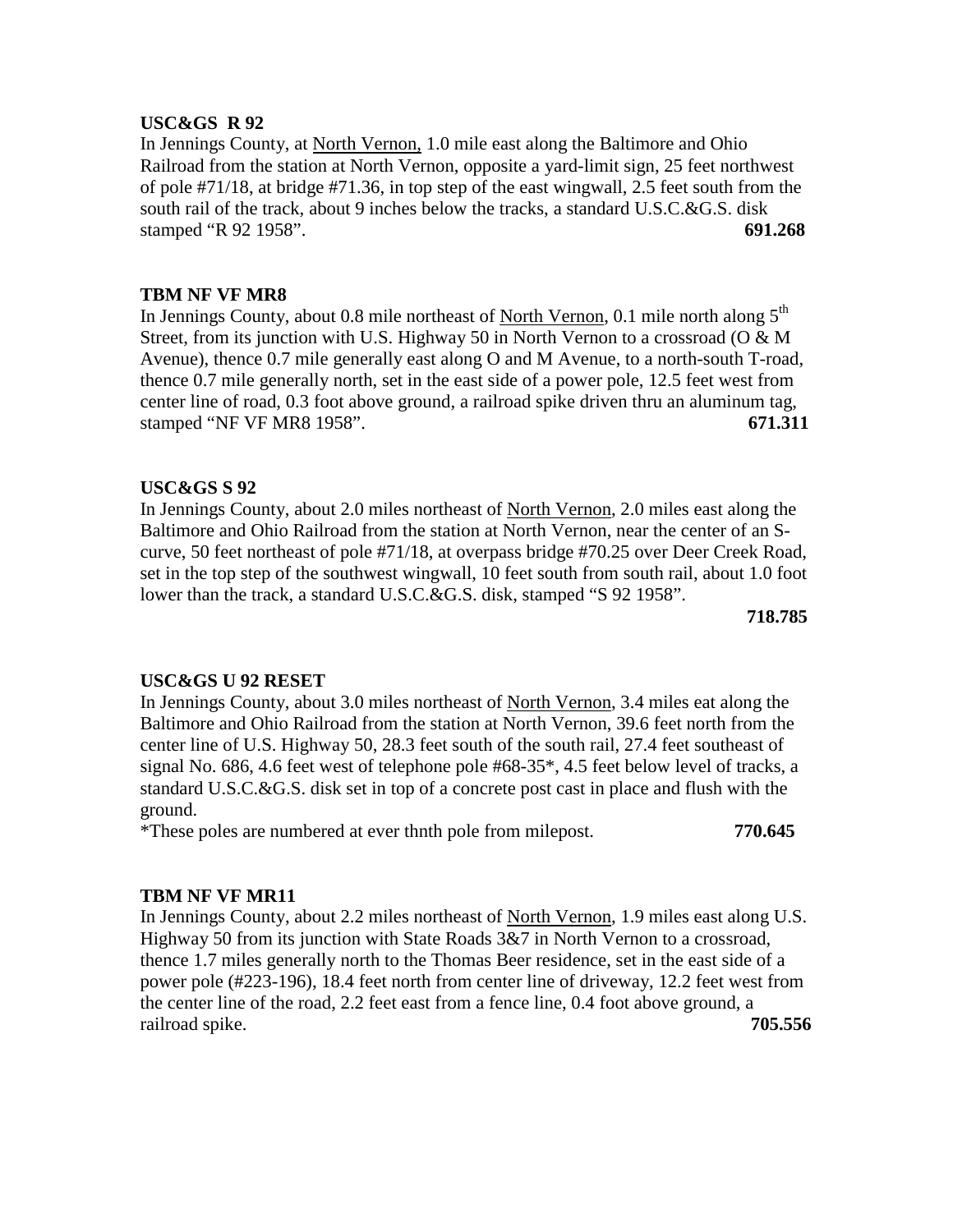### **TBM NF VF MR12**

In Jennings County, about 2.5 miles northeast of North Vernon, 2.85 miles east along U.S. Highway 50 from its junction with State Roads 3&7 in North Vernon to a crossroad, thence 0.15 mile west, set in the north side of a P.S.C.of I. pole (#13562) 21 feet south from the center line of the road, 8.4 feet south from a fence line, 0.8 foot above ground, a railroad spike. **754.543**

# **TBM NF VF MR13**

In Jennings County, about 3.1 miles northeast of North Vernon, 2.85 miles east along U.S. Highway 50 from its junction with State Roads 3&7 in North Vernon to a crossroad, thence 1.2 miles north to an east-west crossroad, thence 0.4 mile east to a T-road north, thence 0.2 mile north, set in the eastside of a 14-inch blazed Maple tree, about 50 yards north and across the road from a power pole, 12 feet west from the center line of the road, 1.1 feet above ground, a railroad spike. **770.799**

# **TBM NF VF MR 153.9**

In Jennings County, about 3.1 miles northeast of North Vernon, 53.9 miles east along U.S. Highway 50 from its junction with State Roads 3&7 in North Vernon to a crossroad, thence 0.7 mile north to a crossroad, in the southwest quarter of the intersection, 21 feet west from the centerline of the road south, 17.3 feet south from the center line of the eastwest road, 0.3 foot above ground, a railroad spike set in the north side of a power pole. **769.344**

# **TBM NF VF MR16**

In Jennings County, about 3.2 miles northeast of North Vernon, 3.9 miles east along U.S. Highway 50 from its junction with State Road's 3&7 in North Vernon to a crossroad, set in the northwest quarter of the intersection, 58 feet west from the center line of the crossroad, 38 feet west from the center line of the highway, 31 feet south from the south rail of the tracks of the Baltimore and Ohio Railroad, 1.2 feet above ground, a railroad spike set in the north side of a power pole. **773.005** 

### **TBM NF VF MR 17**

In Jennings County, about 3.9 miles northeast of North Vernon, about 3.9 miles northeast along U.S. Highway 50 from its junction with Sate Road's 3&7 in North Vernon to a crossroad, thence 0.7 mile north to a crossroad, thence 0.5 mile east to a T-road north, thence 0.4 mile north, set in the eastside of a telephone pole, 15 feet west from the center line of the road, 1.0 foot above ground, a railroad spike. **770.876**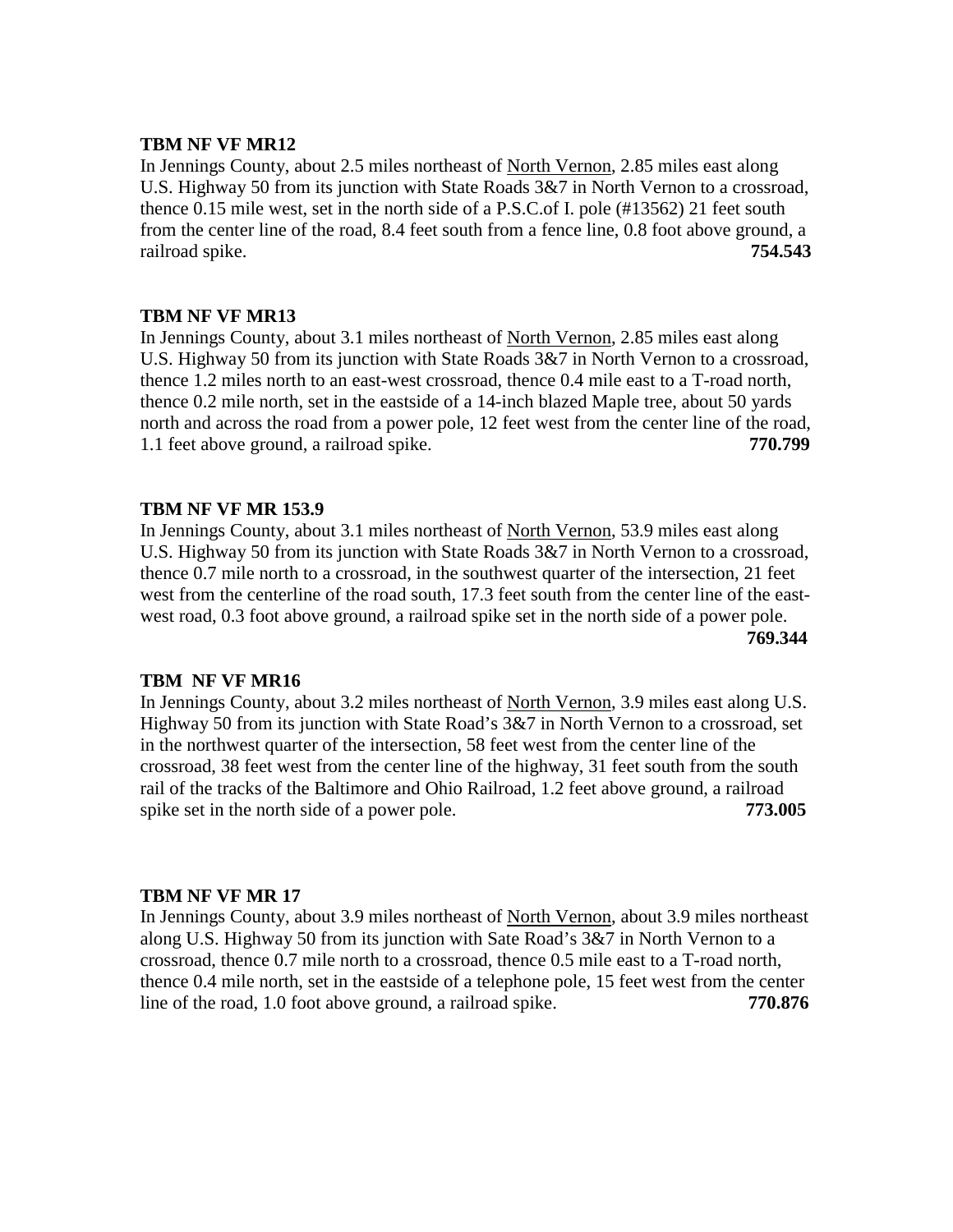### **TBM NF VF MR19**

In Jennings County, about 4.7 miles northeast of North Vernon, 3.9 miles east along U.S. Highway 50 from its junction with State Road's 3&7 in North Vernon to a crossroad, thence 0.7 mile north to an east-west crossroad, thence 0.5 mile east to a T-road north, thence 1.70 miles generally north-northeast, set in the south side of a 19-inch Oak tree, 14 feet north from the center line of the road, 1.1 feet above ground, a railroad spike. **722.156**

### **BM JEN 1**

In Jennings County, about 4.9 miles northeast of North Vernon, at the Muscatatuck State School, about 0.2 mile northwest of the power house, on the south abutment of the concrete water supply dam in the North Fork of Vernon Fork of Muscatatuck River, 10 feet above the crest of the dam, a standard Indiana Flood Control and Water Resources Commission bronze bench mark tablet, stamped "JEN 1". **699.673**

### **TBM MUS 3**

In Jennings County, about 5.5 miles northeast of North Vernon, at the Muscatatuck State School, 0.2 mile north of the water tower, 200 feet south of the south wall of a stone quarry, set in top of a limestone headwall of a 16-inch pipe culvert under a paved road that curves southeast from the Y-junction of two blacktop roads, about 90 feet south of Y-junction, 24.7 feet west from center line of blacktop road, 18.9 feet east from southeast face of headwall, 2.5 feet below black top road, leading southeast, a chiseled square. **743.449**

### **BM JEN 2**

In Jennings County, about 5.6 miles northeast of North Vernon, at the Muscatatuck State School, 0.3 mile north of the water tower, 200 feet northwest of a limestone quarry and crusher, on a blacktop road on a twin arch concrete bridge over Brunch Creek, set in top of the south end of the west headwall, 11.2 feet west from the center line of the road, 2.2 feet north from the south face of the west headwall, about 1.2 feet above road, a standard Indiana Flood Control and Water Resources Commission bronze bench mark tablet, stamped "JEN 2". **708.071**

### **TBM NF VF MR20**

In Jennings County, about 5.9 miles northeast of North Vernon, at the Muscatatuck State School, about 0.7 mile north of water tower, at a two span steel truss bridge over the North Fork of Vernon Fork of Muscatatuck River, at the southeast end steel truss, 9.5 feet east from the center line of the road, about level with the bridge floor, a rivet head on the east row of rivets, the fourth rivet head from the bottom of the southeast end steel truss. **700.205**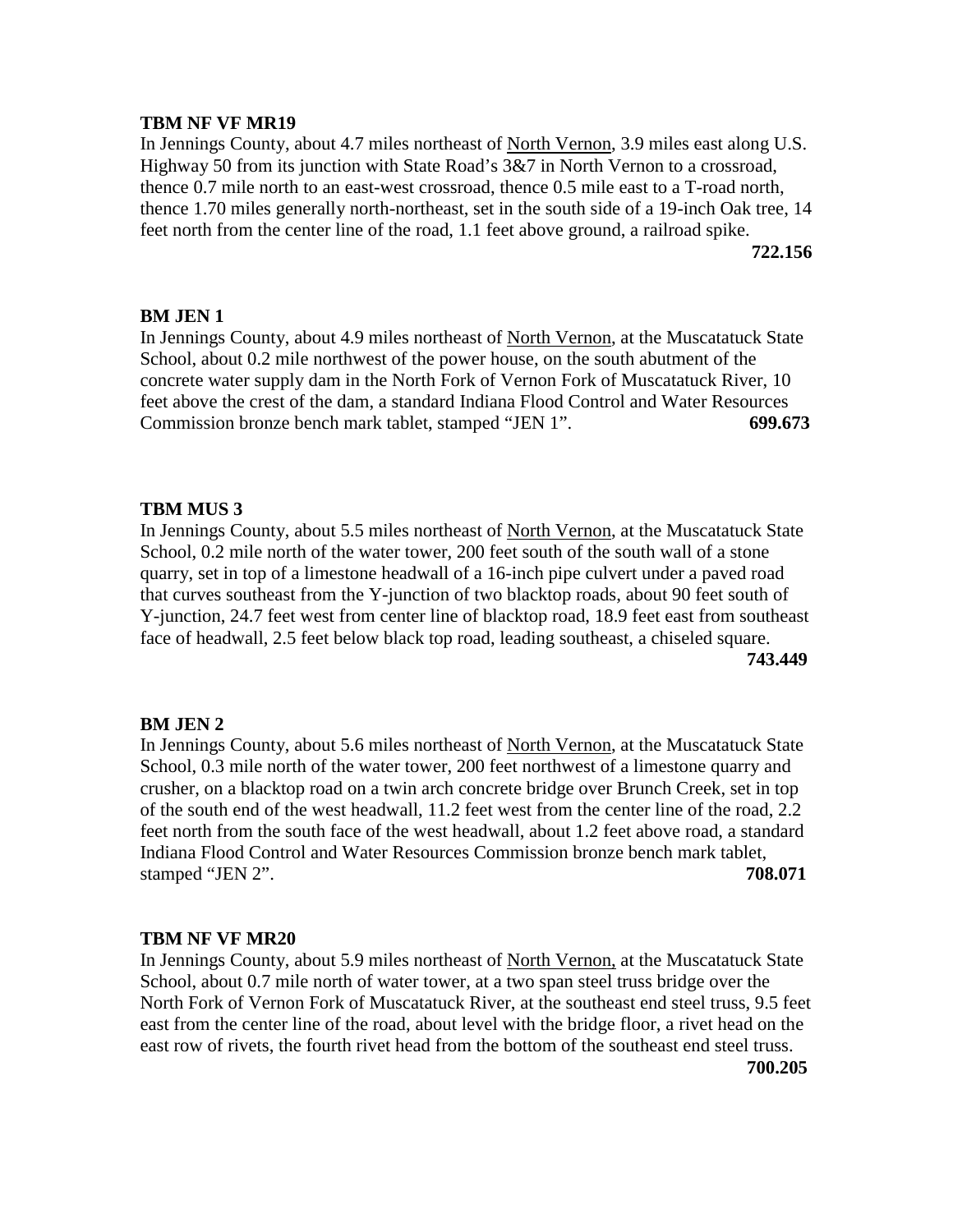## **USGS TT22TWC**

In Jennings County, about 6.5 miles northeast of North Vernon, at the Muscatatuck State School, 1.2 miles north along a black top road from the water tower, 0.1 mile north of the "Crestview" Women's Dormitory, at a T-road intersection, 20.5 feet north from center line of road, 2.8 feet south from south face of a 9-foot stone pillar, 1 foot east from extended center line of T-road south, a standard U.S.G.S. disk set in top of a concrete post, flush with the ground. **764.590**

# **TBM NF VF MR21**

In Jennings County, about 6.8 miles northeast of North Vernon, in Section 10, T 7 N, R 9 E, 1.2 miles north along a blacktop road from the water tower at Muscatatuck State School to an east-west T-road, thence 0.2 mile east to a right angel turn north and a gravel road leading south, thence 0.4 mile south and east, set in the southeast side of a four-trunked blazed Popular tree, 9.5 feet north from center line of road, 6 feet south from a fence line, 0.8 foot above ground, a railroad spike set in the 5-inch trunk driven thru a brass tag, stamped "NF VF MR21 1958". **745.744**

# **TBM NF VF MR23**

In Jennings County, about 7.0 miles northeast of North Vernon, 2.0 miles generally north along a blacktop road from the water tower at the Muscatatuck State School to a gravel T-road west, set in the west side of a P.S.C. of I. pole, 20.3 feet east from the center line of road, 16.3 feet north from the extended center line of T-road, 0.5 foot above ground, a railroad spike, painted white. **813.920**

# **USGS 55SKS**

In Jennings County, about 7.5 miles northeast of North Vernon, 3.05 miles generally north along blacktop road from the water rower at the Muscatatuck State School to a private lane west, in the southeast quarter of a fence line corner, 2.0 feet southeast of large stone corner post, a standard U.S.G.S. disk set in top of a concrete post projecting 9-inches above ground, stamped "55 SKS 1955". **817.196**

### **UE 819.5**

In Jennings County, about 8.0 miles northeast of North Vernon, 2.13 miles north along a blacktop from the water tower at the Muscatatuck State School to gravel crossroad, set in the southeast quarter of intersection, 14.8 feet south from center line of east-west road, 13 feet east from center line of black top road, set in top of the concrete headwall, of a 3-foot box culvert under the road, 1.0 foot southwest from northeast face of headwall, 0.9 foot above road, a painted chiseled square. **819.600**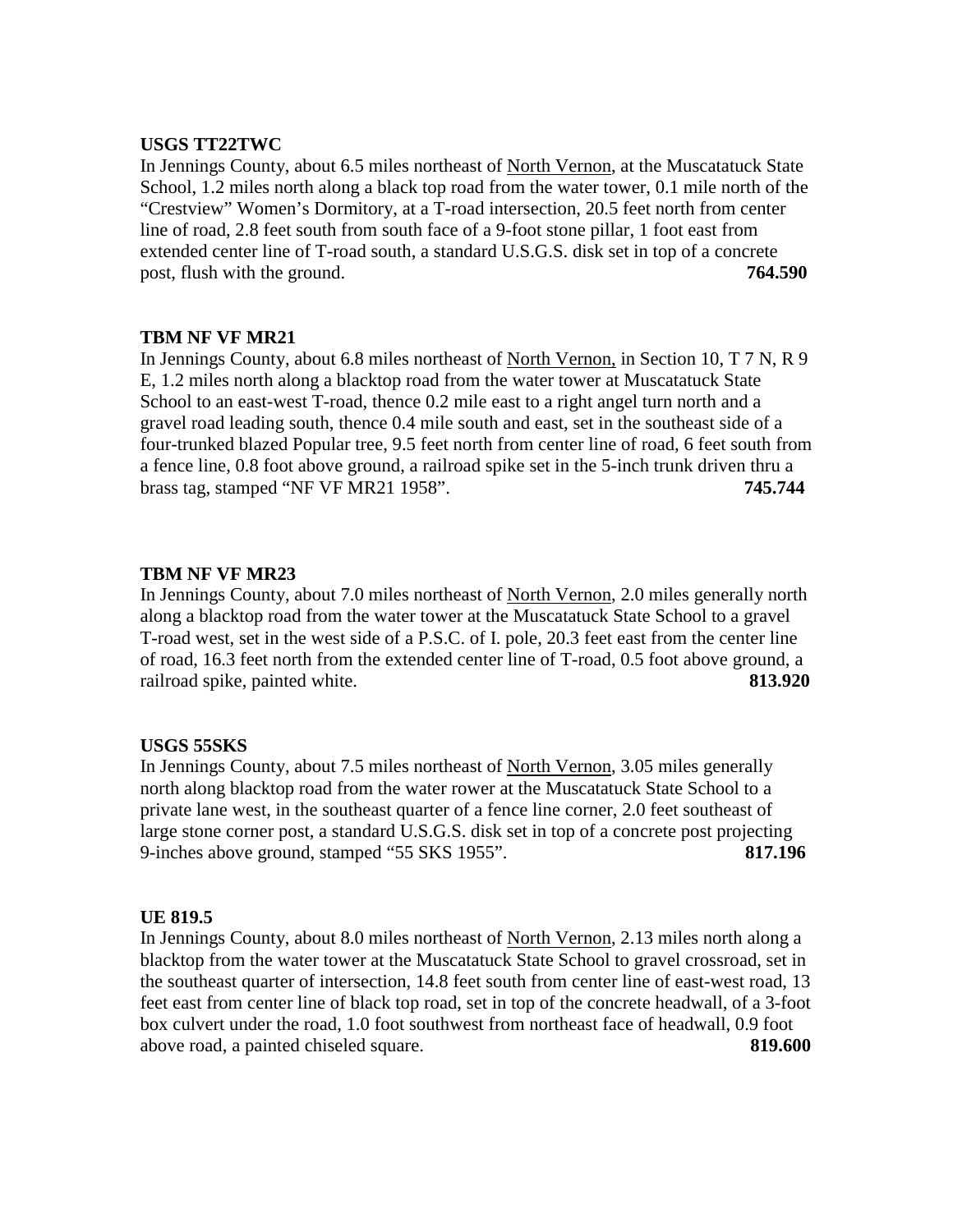# **TBM NF VF MR24**

In Jennings County, about 8.7 miles northeast of North Vernon, 3.13 miles north along a blacktop road from the water tower at the Muscatatuck State School to a gravel crossroad, thence 0.9 mile east to a 36-inch pipe culvert under the road, set in the west end of the north concrete headwall, 8 feet north from center line of road, 1 foot east from west face of headwall, 0.6 foot above road, 0.4 foot north from south face of headwall, a painted chiseled triangle. **802.214**

# **USC&GS GREEN #2**

In Jennings County, about 8.7 miles northeast of North Vernon, 3.13 miles generally north along a blacktop road from the water tower at the Muscatatuck State School to a gravel crossroad, thence 0.85 mile east, 22.8 feet south from center line of road, 4.8 feet south from a barbed wire fence line, 3 feet above road, a standard U.S. Coast and Geodetic Survey disk set in top of a concrete post, projecting 4 inches above ground, stamped "GREEN #2 1939". *Found 3/12/90 JAK* **823.791**

# **TBM**

# **NF VF MR26**

In Jennings County, about 8.1 miles northeast of North Vernon, in S.W. ¼, S.W. ¼, Section 35, T 8 N, R 9 E, 3.13 miles generally north along a blacktop road from the water tower at the Muscatatuck State School to a crossroad, thence 1.05 mile east to a crossroad, thence 0.8 mile generally south, set in the north side of a 9-inch Wild Cherry tree, 14 feet southwest from center line of road leading southeast, 10 feet east from center line of road, 0.5 foot above ground, a railroad spike driven thru a brass tag, stamped "NF VF MR 26 1958". **783.041**

# **TBM**

# **NF VF MR25**

In Jennings County, about 8.8 miles northeast of North Vernon, 3.13 miles generally north along a blacktop road from the water tower at the Muscatatuck State School to a gravel crossroad, thence 1.05 miles east to a crossroad, set in the southwest ¼ of intersection, 17.7 feet west from center line of north-south road, 15 feet south from center line of east-west road, 1.2 feet above ground, a railroad spike set in the northeast side of a power pole, driven thru a brass tag, stamped "NF VF MR25 1958". **830.203**

# **TBM NF VF MR29**

In Jennings County, about 9.3 miles northeast of North Vernon, 0.13 mile generally east along a blacktop road from the Zenas Baptist Church, in Zenas to a one-span steel truss bridge and a dirt T-road leading south, thence 1.2 miles generally south to a right angle turn east and an abandoned house, set in the west side of a 12-inch Locust tree, 8.0 feet east from center line of road, about 1 foot above ground, a railroad spike driven thru a brass tag, stamped "NF VF MR29 1958". **737.633**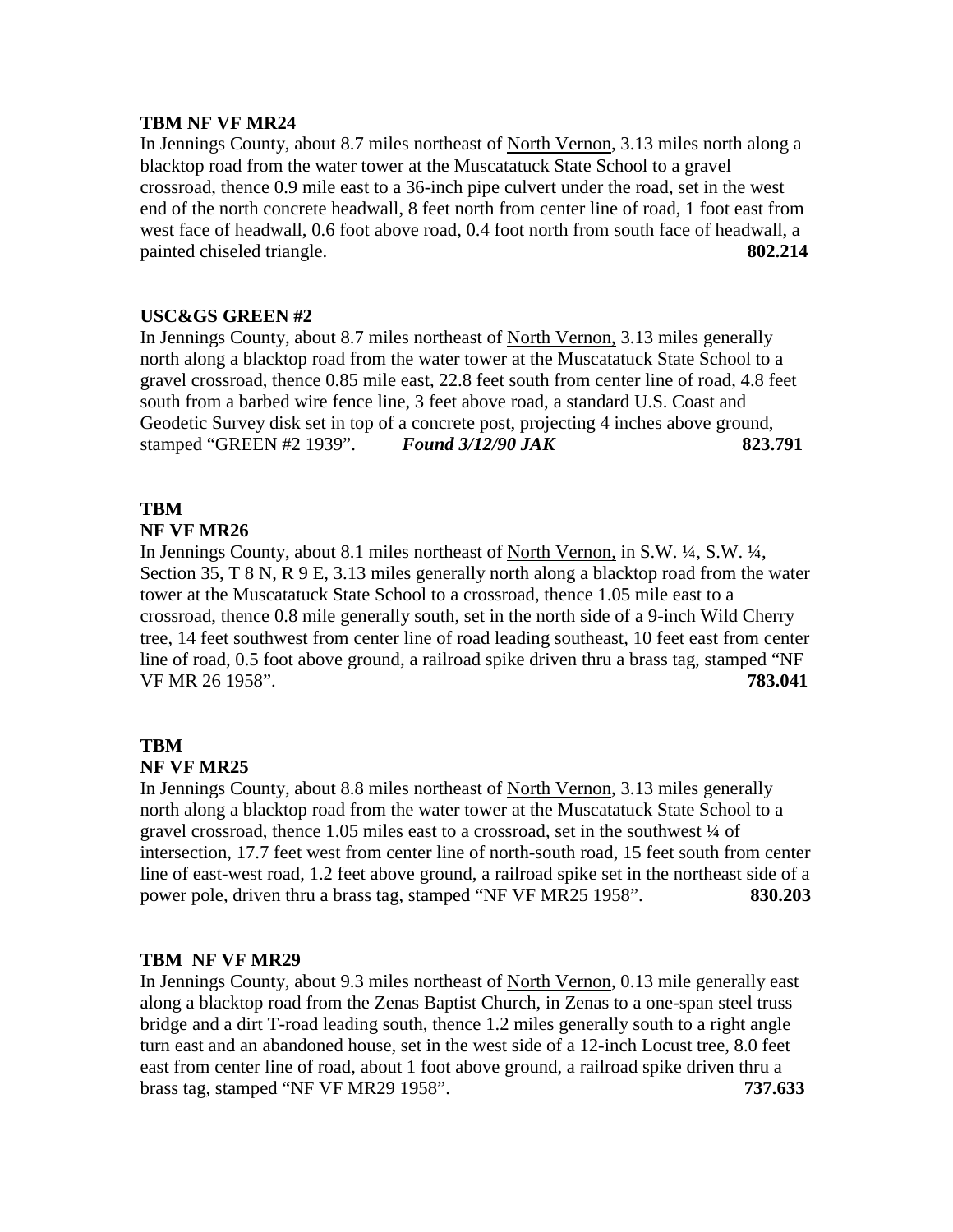### **USC&GS GREEN**

In Jennings County, about 9.1 miles northeast of North Vernon, 3.13 miles generally north along a blacktop road from the water tower at the Muscatatuck State School to a gravel crossroad, thence 1.05 miles east to a crossroad, thence 0.5 mile north to a T-road east, 17 feet east from center line of T-road, 1.7 feet northeast from a power pole, a standard U.S. Coast and Geodetic Survey disk set in top of a concrete post, projecting 0.4 foot above ground, stamped "GREEN 1939". **833.685**

# **UE 837.0**

In Jennings County, about 9.6 miles northeast of North Vernon, 1.3 miles generally west along a blacktop road from the Zenas Baptist Church in Zenas to a north-south T-road, set in top at the south end of the east concrete headwall of an 8-foot box culvert under the road, 31 feet north from the center line of T-road, 10.7 feet east from center line of a north-south road, 1.8 feet north from south face of headwall, 0.4 foot east from the west face, a painted chiseled square. **837.137**

# **BM NF VF MR27T**

In Jennings County, about 9.9 miles northeast of North Vernon, 0.6 mile generally west along a black top road from the Zenas Baptist Church in Zenas to a 5-foot pipe culvert under the road, set in top of the west end of the south concrete headwall, 9.8 feet south from the center line of the road, 4.8 feet southeast from northwest face of headwall, about level with center line of road, a painted chiseled square. **801.922** *Found JAK 6/10/98*

### **USGS 65SKS**

In Jennings County, about 10.4 miles northeast of North Vernon, 0.3 mile generally east along a paved road from the Zenas Baptist Church to a one-span steel truss bridge over the North Fork of Vernon Fork of Muscatatuck River, set in the top of the northeast stone wingwall of the bridge, 9.7 feet north from center line of road, 1.7 feet northwest from the north east end steel truss, 1 foot east from west face of wingwall, 1.2 feet below road, 0.9 foot south from north face, a standard U.S.G.S. disk, stamped "65 SKS 1955".

**742.868**

*found JAK 6/09/98*

### **TBM NF VF MR28**

In Jennings County, at Zenas, one block east of Zenas High School, set in the northwest quarter of intersection of crossroads, 34.7 feet southeast from southeast corner of a house, 22 feet west from center line of north-south road, 12 feet north from center line of eastwest road, 0.7 foot above ground, a railroad spike set in the south side of a power pole, driven thru a brass tag, stamped "NF VF MR28 1958". **785.238**

*Found JAK 6/9/98*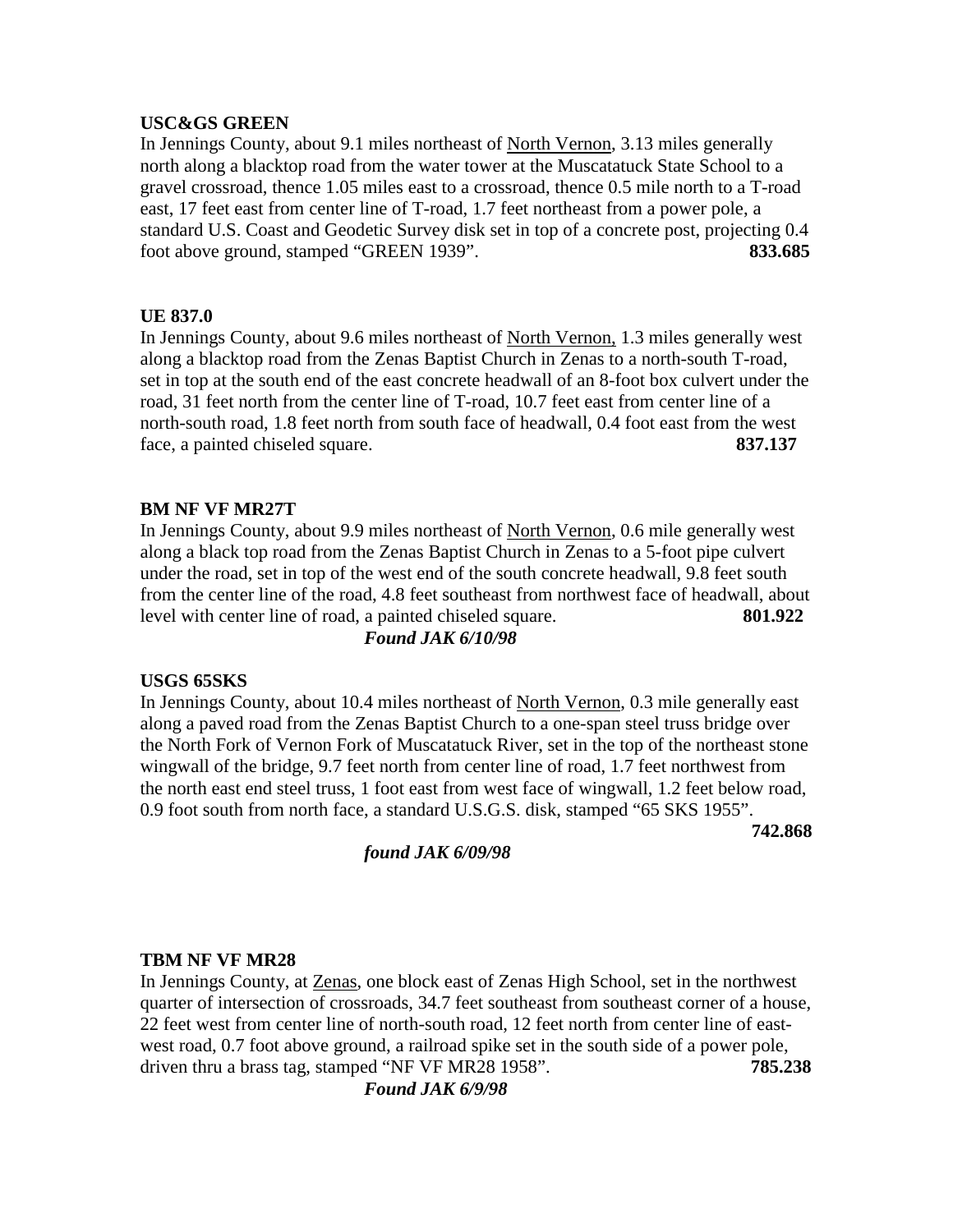# **UE 846.0**

In Jennings County, about 11.3 miles northeast of North Vernon, 0.4 mile generally east along a blacktop road from the Zenas Baptist Church in Zenas to a gravel T-road north, thence 1.2 miles generally north and east, set in the north side of a power pole, 26 feet south from center line of road, 23 feet east from center line of driveway to a house, 0.5 foot above ground, a 60-d nail painted white. **846.031**

# **TBM NF VF MR30**

In Jennings County, about 10.2 miles northeast of North Vernon, .4 mile generally east along a blacktop road from the Baptist Church in Zenas, to a gravel T-road north, thence 1.35 miles generally north-northeast to a dirt T-lane south, thence 0.2 mile south to a field entrance east, set in the west side of a 14-inch blazed Black Oak tree, 20 feet west from a wooden gate, 11 feet west from center line of road, about 4 feet southeast from an 18 inch tree stump sawed off 3-feet above ground, aluminum tag, stamped "NF VF MR 30 1958". **825.306**

# **TBM NF VR MR31**

In Jennings County, about 11.5 miles northeast of North Vernon, 0.4 mile generally east along a blacktop road from the Baptist Church in Zenas to a gravel T-road north, thence 2.1 miles generally north-northeast to the Alva L. Hull residence, set in the south side of a power pole, 60 feet northeast from a mailbox, 30 feet east from the center line of the driveway, 28 feet southeast from an end fence post, 11 feet north from center line of road, 0.7 foot above ground, a railroad spike driven thru a brass tag, stamped "NF VF MR31 1958". **863.126**

# **USGS 64SKS**

In Jennings County, about 11.6 miles northeast of North Vernon, 0.4 miles generally east along a blacktop road from the Baptist Church in Zenas to a gravel T-road north, thence 2.6 miles generally north-northeast to a north-south T-road, set near a fence corner, 15 feet east from the center line of T-road, 10.1 feet southwest from a power pole, 4 feet north from the extended center line of road west, 3 feet northwest from a corner fence post, a standard U.S. Geological Survey bench mark tablet, set in top of a concrete post projecting 5-inches above ground, stamped "64 SKS 1955". **867.868**

### **UE 772.0**

In Jennings County, about 11.5 miles northeast of North Vernon, 1.0 mile generally east and south to a gravel T-road east, thence 1.0 mile generally north to where the road fords a small tributary, set in the northwest quarter of the crossing of a tributary and road, set in the trunk at bottom in the north-east side of a 30-inch Maple tree, 7 feet west from the center line of the road, about 2 feet higher than the road, a standard U.S. Geological Survey screw thru a washer, washer is stamped "U.S.G.S. B.M.". **772.001**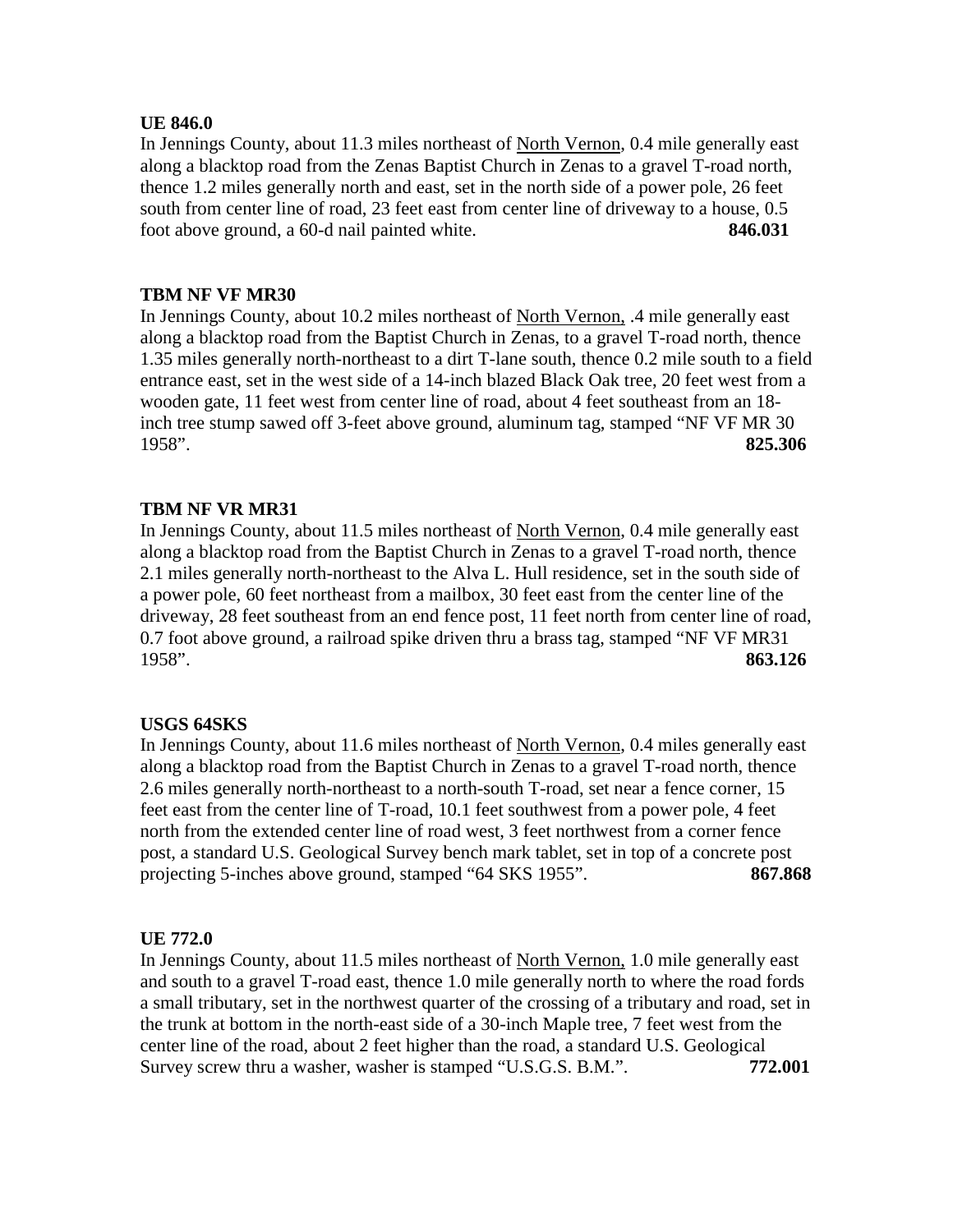### **TBM MF VF MR33**

In Jennings County, about 10.2 miles northeast of North Vernon, 1.0 mile generally east and south along a blacktop road from the Baptist Church in Zenas to a gravel T-road east, thence 0.2 mile generally east, set in the north side of a power pole, 75 feet west from the extended center line of a driveway to a farm house, 16.3 feet northwest from northwest corner of a barn, 15 feet south from center line of road, about level with roadway, a railroad spike driven thru a brass tag, stamped "NF VF MR33 1958". **841.161**

# **TBM NF VF MR32**

In Jennings County, about 10.8 miles northeast of North Vernon, 1.0 mile generally east and south along a blacktop road from the Baptist Church in Zenas to a gravel T-road east, thence 1.0 mile generally east to a 40-foot concrete bridge over a small tributary, set in the top of at center of the north concrete from center line of road, 3 feet above road, a painted chiseled triangle. **795.044** 

# **UE 861.3**

In Jennings County, about 11.4 miles northeast of North Vernon, 1.0 mile generally east and south along a blacktop road from the Baptist Church in Zenas to a gravel T-road east, thence 1.6 miles generally east to a crossroad, thence 0.3 mile north, set in the west side of a telephone pole, 62 feet north from center line of an entrance barn, 14 feet eats from center line of road, 0.8 foot above ground, a railroad spike painted white.

**861.337**

# **TBM MFVF MR10**

In Jennings County, 2.1 miles northeast of North Vernon, 1.9 miles east along U.S. Highway 50 from its junction with State Road 3 and 7 at North Vernon to a crossroad, thence 1.1 miles north to a private drive northwest, and a steel gate at the entrance to a private drive (on top of the hill), 0.26 mile northwest along the private drive and through the Deer Creek Camp, 200 feet southwest of a house, 60 feet east of an iron post in the concrete base at the sharp bend in the river from north-south to east-west, 40 feet east of left edge of North Fork Vernon Fork Muscatatuck River, 6 feet west of a drive to the river, 0.5 foot above the ground, set in the east side of 11-inch maple tree, a railroad spike driven through an aluminum tag, stamped "TBM NFVF MR10". **663.667**

# **TBM NFVF MR 14**

In Jennings County, about 3.2 miles northeast of North Vernon, 2.85 miles east along U.S. Highway 50 from its junction with State Road 3 and 7 in North Vernon to a crossroad, thence 0.4 mile east to a T-road north, thence 0.35 mile north to a T-road west, set in the east side of a power pole #234821, about 90 yards west from the center line of the north-south road, about 40 yards north from the center line of the T-road, 1.8 feet north from a fence line, 1.0 foot above ground, a railroad spike. **757.703**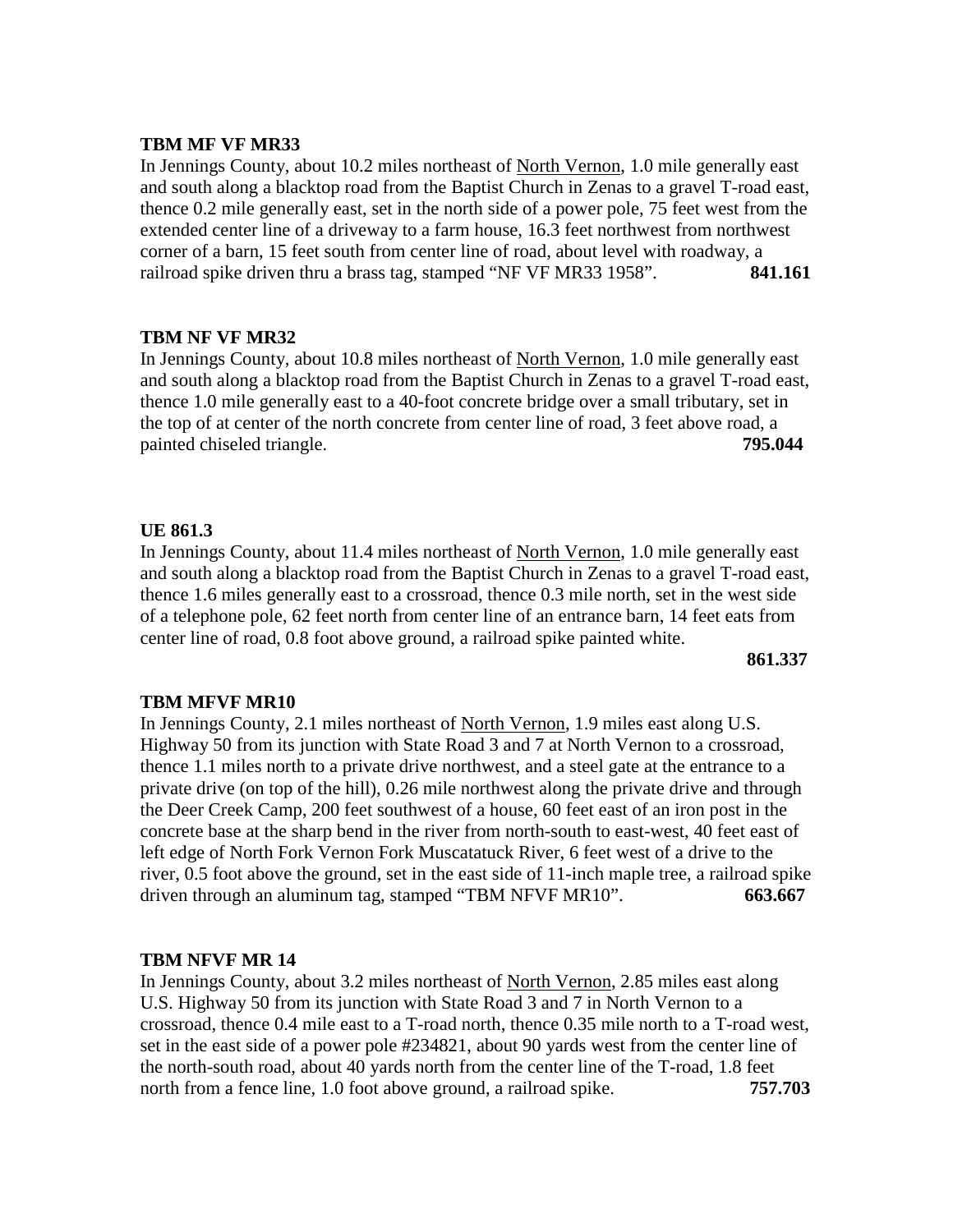In Jennings County, about 4.2 miles northeast of North Vernon, 3.9 miles east along U.S. Highway 50 from its junction with State Road 3 and 7 in North Vernon to a crossroad, thence 0.7 mile north to a crossroad, thence 0.5 mile east to a T-road north, thence 0.9 mile generally north to a 50-foot concrete bridge over a tributary to Vernon Fork, set in top near center of the west concrete guardrail, 7.8 feet west from center line of the road, 3.0 feet above the road, 0.5 foot west from east face of guardrail, a painted chiseled triangle. **683.480**

*Note:" triangle" is next to a" square" found 6/10/98 JAK ; found 12/20/2000 LJC*

# **TBM NF VF MR22**

In Jennings County, about 9.6 miles northeast of North Vernon, 0.3 mile generally east along a blacktop road from the Zenas Baptist Church in Zenas to a one-span steel truss bridge and dirt T-road leading south, thence 0.85 mile generally south, set in the west side of a 10-inch box elder tree, 8.0 feet east from center line of road, 0.8 foot above ground, a railroad spike driven through a brass tag, stamped "NFVF MR22 1958".

**729.724**

# **USC&GS BM Y 92**

In Jennings County, Indiana, at Butlerville, about 3 rails east of the Baltimore and Ohio Railroad Station, 42 feet north of the north rail, in the west end of the south face of the wall of the Masonic Building, 23 feet east of Main Street, 4 feet above the ground, a standard USC&GS bronze disk, stamped "Y 92 1938". **814.487**

### **TBM MUS 2**

In Jennings County, Indiana, about 5.5 miles northeast of North Vernon, at the Muscatatuck State School, about 0.3 mile southeast of the Administration Building, on a 12-foot arch bridge over Pleasant Run, on the west headwall, 1 foot from the south end and 0.3 foot from the east edge of the top of the headwall, a chiseled "X" enclosed in a chiseled square. **769.421**

### **TBM MUS 4**

In North Jennings County, Indiana, about 5.5 miles northeast of North Vernon, at the Muscatatuck State School, 0.3 mile north of the water tower, 200 feet northwest of a limestone quarry and crusher, on a blacktop road, on a twin-arch concrete bridge over Brush Creek, on the center of the east handrail, a chiseled square. **708.677**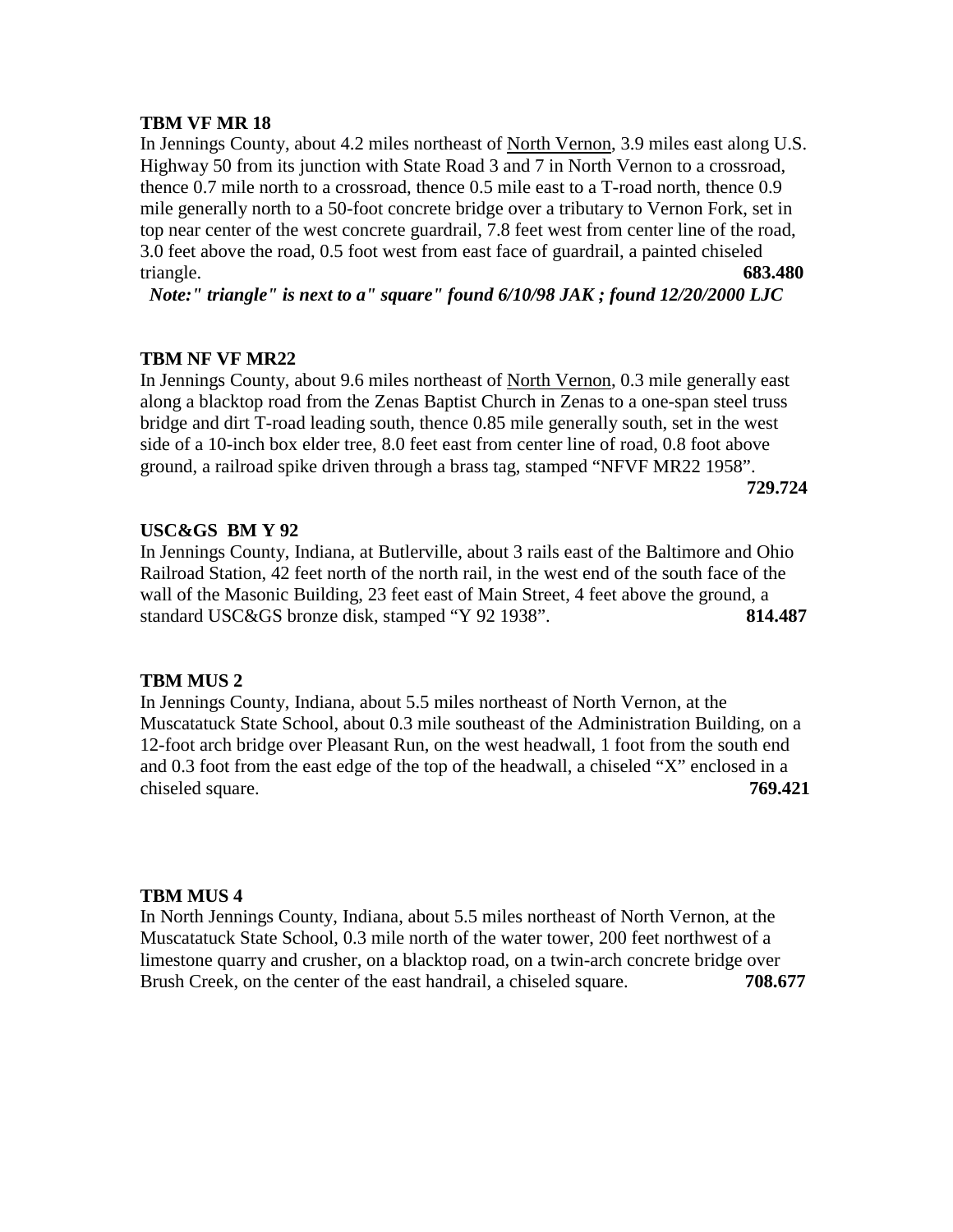### **BM JEN 3**

In Jennings County, Indiana, 5.5 miles northeast of North Vernon, 1.0 mile northwest of Butlerville, at the Muscatatuck State School, at the Administration Building, 215 feet south of the front door, 15 feet east of a flag pole on the lawn in front of the parking lot, in the top of a cast-in-place concrete post, a standard Indiana Flood Control and Water Resources Commission bronze bench mark tablet, stamped "JEN 3". **794.297**

### **USGS RM 1 BUTLERVILLE GAGE**

In Jennings County, Indiana, 4.9 miles northeast of North Vernon, 2.2 miles northwest of Butlerville, 0.6 mile west along a narrow gravel road from the Muscatatuck State School Power House, 400 feet north of the gravel road, at a USGS concrete gaging station shelter, 30 feet east (30 feet upstream) and 5 feet streamward to the northeast corner of the recorder shelter, 5 inches above the ground, a standard USGS bronze "Stream Gaging Station Marker", not stamped. **680.891** 

# **BM JEN 4 and USGS RM 1 BRUSH CREEK**

In Jennings County, Indiana, about 5.6 miles northeast of North Vernon, at the Muscatatuck State School, at the earth fill water supply dam on Brush Creek, on the top of the dam, on the gage and valve house well, on the top of the northwest corner of the concrete well, a standard Indiana Flood Control and Water Resources Commission bronze bench mark tablet, stamped "JEN 4 1953". **729.382**

## **USGS RM 4**

In Jennings County, Indiana, about 5.6 miles northeast of North Vernon, at the Muscatatuck State School, at the earth fill water supply dam on Brush Creek, at the south end of the dam, 60 feet east of the centerline of the dam, 4 feet below the top of the dam, a ¾-inch square concrete post projecting 2 feet above the ground, stamped "2".

**726.472**

# **BM JEN And USGS RM 7 BRUSH CREEK**

In Jennings County, Indiana, about 5.6 miles northeast of North Vernon, at the Muscatatuck State School, at the earth fill water supply dam on Brush Creek, 150 feet west of the base of the earthen dam, on the concrete Columbus Deep Notch control dam, on the northwest end of the northwest wingwall of the concrete dam, a standard Indiana Flood Control and Water Resources Commission bronze bench mark tablet, stamped "JEN 5 1953". **688.821**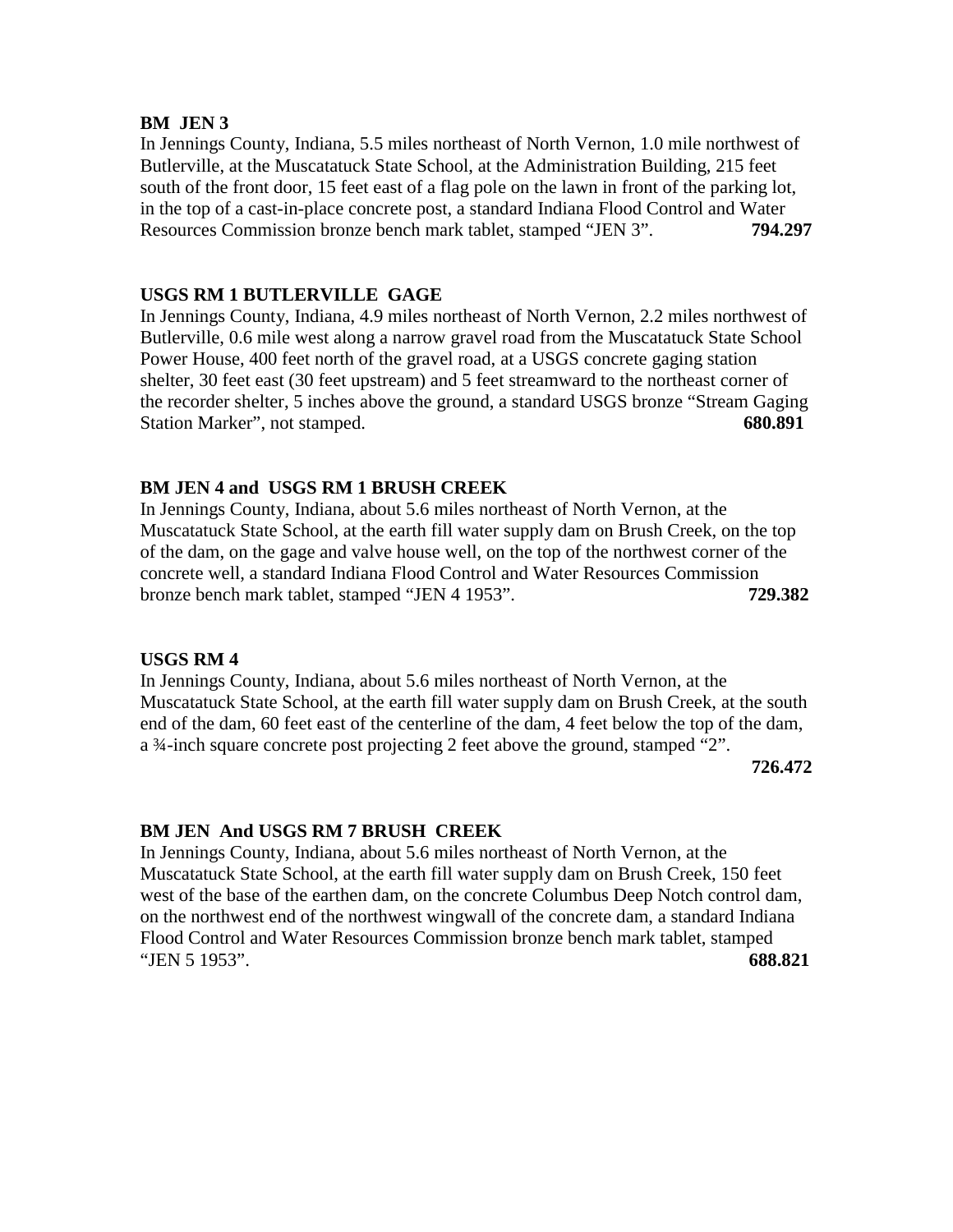### **TBM MUS 3**

In Jennings County, Indiana, about 5.5 miles northeast of North Vernon, at the Muscatatuck State School, 0.2 mile north of water tower, 200 feet south of south quarry wall, on the limestone headwall of a 16 inch culvert under a blacktop road that curves east from the Y-junction of three blacktop roads, 90 feet southeast of the Y-junction, 15 feet east and level with the road, a chiseled square. **742.757**

# **TBM MUS 41**

In Jennings County, Indiana, about 5.3 miles northeast of North Vernon, at the Muscatatuck State School, at the pumping station for the school, located on a manhole to a wet well at rear of building on north-south centerline of building, 2.25 feet north of north wall, 22.3 feet east of northwest corner of building, set in top of manhole, the head of a 5/8-inch by 3-inch machine bolt. **747.537**

# **TBM MUS 42**

In Jennings County, Indiana, about 5.3 miles northeast of North Vernon, at the Muscatatuck State School, at the intake house for the Muscatatuck State School Pumping Station, on the downstream (south) side of intake house, 3.3 feet below first floor level, 2.3 feet above ground line, 1.8 feet landward from  $2<sup>nd</sup>$  section of staff gage (6.75-11.25), 0.85 feet streamward from concrete support for lower landing of intake house, top of flat portion of head of 5/8-inch by 3-inch machine bolt, set horizontally in wall of intake house. **690.346**

### **TBM MUS 43**

In Jennings County, Indiana, about 5.3 miles northeast of North Vernon, at the Muscatatuck State School, at the intake house for the Muscatatuck State School Pumping Station, 7.7 feet east and 3.75 feet south of southeast corner of the intake house, 2.7 feet above ground, 1.15 feet downstream (south) from iron steps to intake house, midway between iron steps and 8-inch pipe, in rock ledge, 3 inches from edge of ledge, a 2-inch chiseled square. **697.496**

### **USC&GS BM H 49**

In Jennings County, Indiana, at North Vernon, at the south entrance of the new post office, about 4 feet west of the center of the door, set in the top of the west end of the top step, and about 2 feet east of the west end, a standard USC&GS disk, stamped "H 49 1934". **733.391**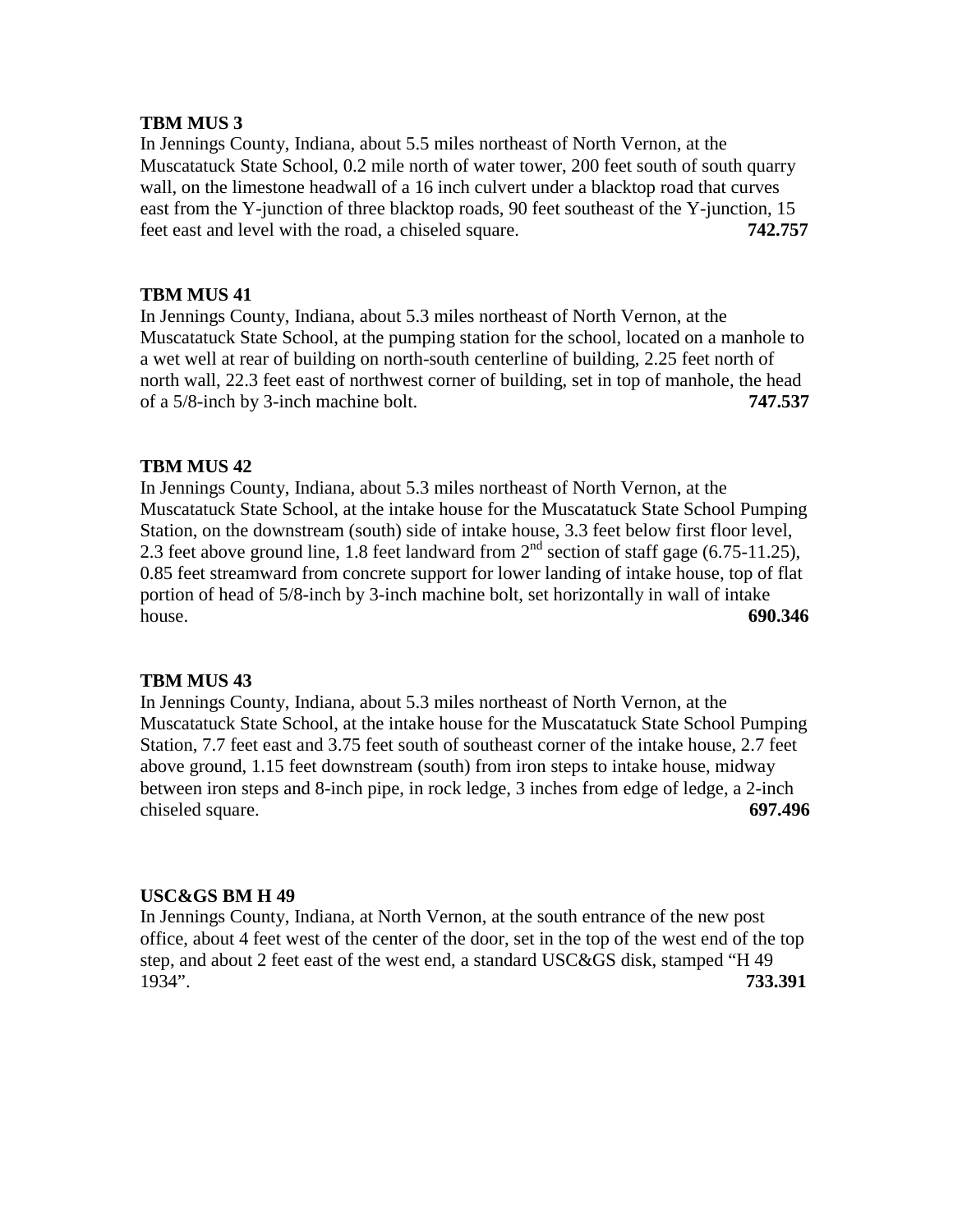# **BM JEN 6**

In Jennings County, Indiana, at North Vernon, about 0.5 mile northeast of the city square, at the North Vernon water supply dam in the north Fork of Vernon Fork of Muscatatuck River, set in the west (right) wingwall, about 2 feet above ground, 2 feet east of the east wall of the pumphouse, a standard Indiana Flood Control and Water Resources bronze disk, stamped "JEN 6". **649.314**

# **TBM MUS 44**

In Jennings County, Indiana, at North Vernon, about 0.5 mile northeast of city square, at the North Vernon water supply dam in the north Fork of Vernon Fork of Muscatatuck River, on a protruding concrete foundation wall of the pumphouse, on the extreme downstream and streamward corner (southeast) of the pumphouse, 10 feet downstream from the dam wingwall, a chiseled square. **649.721**

# **TBM MUS 45**

In Jennings County, Indiana, at North Vernon, about 0.5 mile northeast of the city square, at the North Vernon water supply dam in the North Fork of Vernon Fork of Muscatatuck River, in an exposed rock ledge 25 feet downstream (south) from the center line of the dam, 10.4 feet streamward (east) from the east face of the pumphouse, 0.5 foot from edge of ledge, a chiseled square. **645.553**

# *SAND CREEK*

# **USGS BM TT 28 TWC**

In Jennings County, in the W  $\frac{1}{2}$  Sec. 6, T. 7 N., R. 7 E., about 2.75 miles east-southeast of Azalia, 0.6 mile east from the Township School in Azalia along the main east-west roads to the junction of U.S. 31, thence 1.0 mile south to a paved east-west crossroad (850 South Road), thence 2.0 miles east to a north-south road (Jennings-Bartholomew County Line), set in the top of a concrete post in the northeast quarter of the intersection, 97.0 feet north of the center line of the road east, 36.0 feet south of the extended center line of the road west, 15.0 feet east of the center line of the County Line road, 0.5 foot above the ground, a standard USGS bronze bench mark tablet, stamped "TT 28 TWC 1955 598". **598.000**

# *Not found 6/16/98 JL*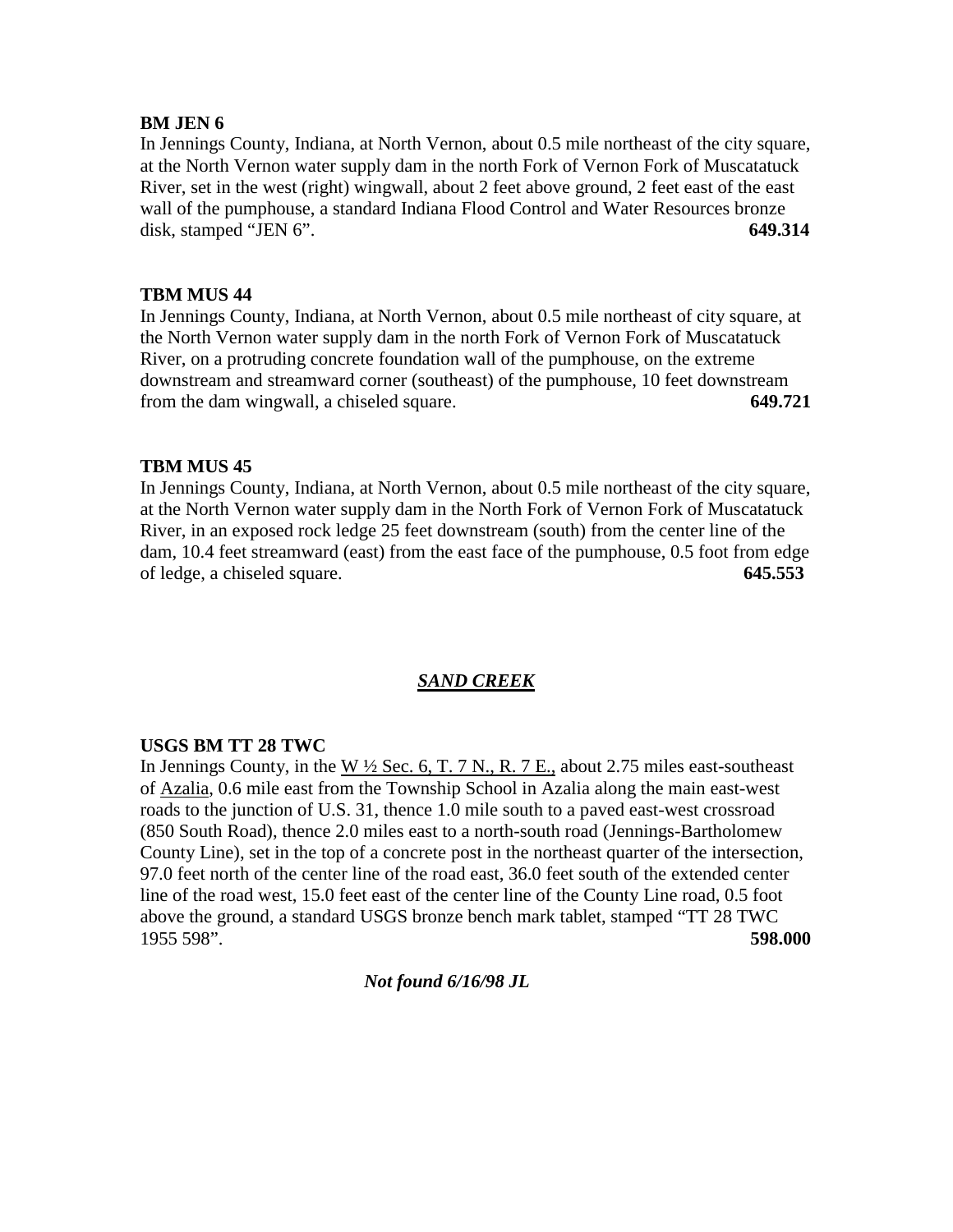## **IFC&WRC BM BAR 55 1963**

In Bartholomew County, in the NE  $\frac{1}{4}$  Sec. 12, T. 7 N., R. 6 E., about 3.05 miles southeast of Azalia, 2.6 miles east from the Township School in Azalia along the main east-west road (750 South Road) to a north-south road (Jennings-Bartholomew County Line), thence 1.7 miles south to a two-span steel truss bridge over Sand Creek, set in the top of the northwest stone wing wall, 14.0 feet west from the center line of the road, 14.0 feet north of the north end of the truss, about level with the roadway, a standard Indiana Flood Control and Water Resources Commission bronze bench mark tablet, stamped "BAR 55 1963". **601.011**

# **IFC&WRC TBM SDC 8 1964**

In Jennings County, in the NW ¼ Sec. 7, T. 7 N., R. 7 E., about 3.05 miles southeast of Azalia, 2.6 miles east from the Township School in Azalia along the main east-west road (750 South Road) to a north-south road (Jennings-Bartholomew County Line), thence 1.7 miles south to a two-span steel truss bridge over Sand Creek, set in the south side of a 15 inch walnut tree, 144 feet north from the northeast corner of the bridge, 13.2 feet east from the center line of the road, 1.0 foot above the ground, a railroad spike driven through an aluminum tag, stamped "TBM SDC 8 1964". **596.293**

# **USGS RM**

In Jennings County, in the W  $\frac{1}{2}$  Sec. 6, T. 7 N., R. 7 E., about 2.75 miles east-southeast of Azalia, 2.6 miles east from the Township School in Azalia along the main east-west road (750 South Road) to a north-south road (Jennings-Bartholomew County Line) thence 1.0 mile south to an offset east-west crossroad (850 South Road), set in the top at the eat end of a concrete culvert headwall, 138.5 feet south from the center line of the road west, 21.0 feet east of the center line of the County Line road, 13.5 feet south of the center line of the road east, 1.5 feet above the roadway, 0.6 foot west of the east end of the headwall, a chiseled square. **596.614**

# **USGS TBM UE 599.1**

In Jennings County, in the E ½ Sec. 6, T. 7 N., R. 7 E., about 3.4 miles east-southeast of Azalia, 2.6 miles east from the Township School in Azalia, 2.6 miles east from the Township School in Azalia along the main east-west road (750 South Road) to a northsouth road (Jennings-Bartholomew County Line), thence 1.0 mile south to an offset eastwest road crossing, thence 0.68 mile east to a 36-foot wooden deck bridge over Rock Creek, set in the top of the southwest concrete abutment, 9.4 feet south from the center line of the road, 1.2 feet below the bridge floor, 0.4 foot west of the east face of the abutment, a chiseled square. **599.172**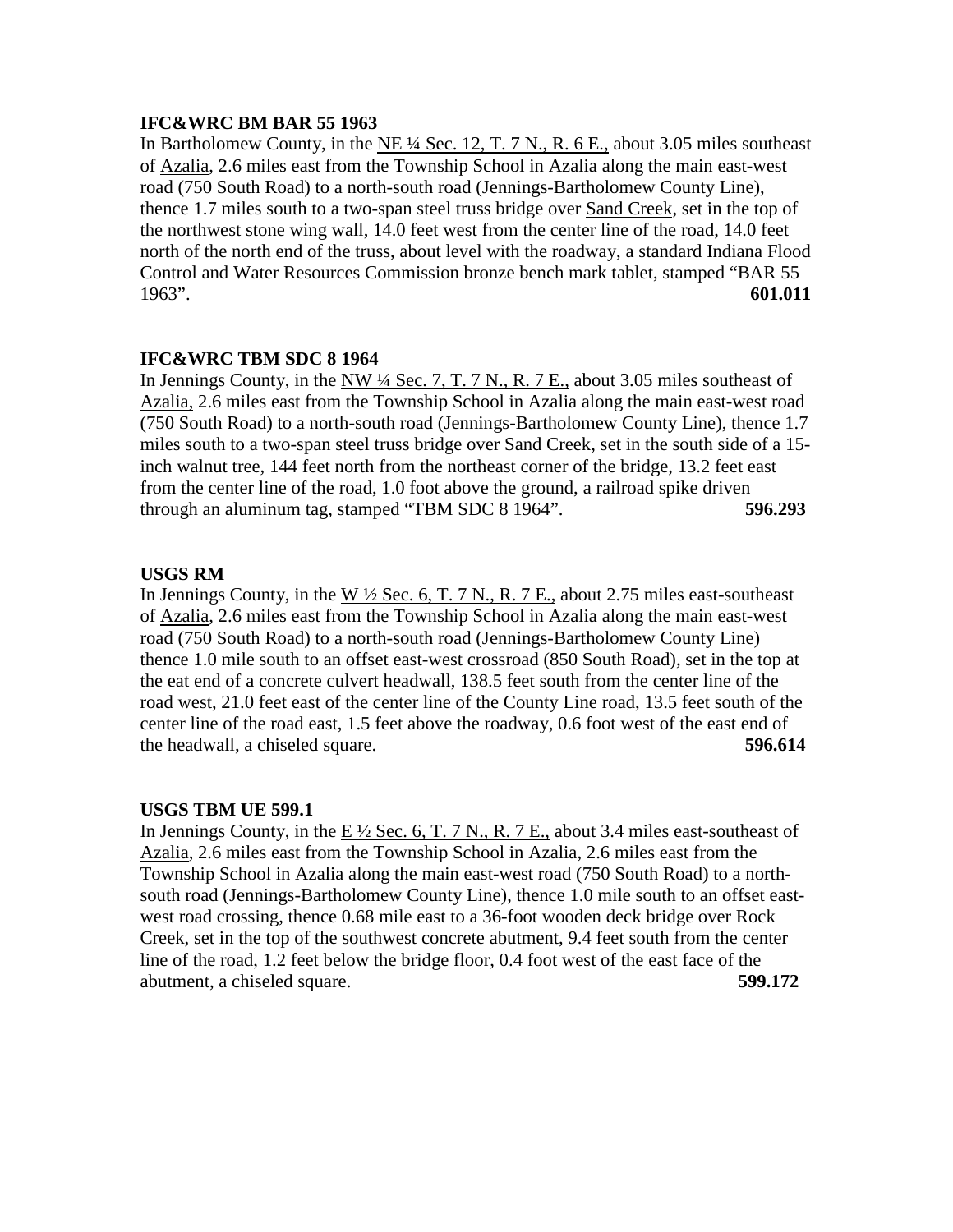### **IFC&WRC BM JEN 7**

In Jennings County, in the  $E\frac{1}{2}$  Sec. 6, T. 7 N., R. 7 E., about 3.4 miles east-southeast of Azalia, 2.6 miles east from the Township School in Azalia, 2.6 miles east from the Township School in Azalia along the main east-west road (750 South Road) to a northsouth road (Jennings-Bartholomew County Line), thence 1.0 mile south to an offset eastwest road crossing, thence 0.68 mile east to a 36-foot wooden deck bridge over Rock Creek, set in the top of the southeast concrete abutment, 9.5 feet south of the center line of the road, 1.3 feet below the bridge floor, 0.6 foot east of the west face of the abutment, a standard Indiana Flood Control and Water Resources Commission bronze bench mark tablet, stamped "JEN 7 1963". **599.585**

### **IFC&WRC BM JEN 8**

In Jennings County, in the NW <sup>1</sup>/4 Sec. 5, T. 7 N., R. 7 E., about 3.95 miles east-southeast of Azalia, 2.6 miles east from the Township School in Azalia along the main east-west road (750 South Road) to a north-south road (Jennings-Bartholomew County Line), thence 1.0 mile south to an offset east-west road crossing, thence 1.36 miles east to a 29 foot concrete bridge over Nettle Creek, set in the top of the southeast end of the northeast concrete headwall, 7.5 feet northeast from the center line of the road, 0.7 foot northwest of the southeast end of the headwall, 1.3 feet above the roadway, a standard Indiana Flood Control and Water Resources Commission bronze bench mark tablet, stamped "JEN 8 1963". **599.634**

### **USGS TBM UE 599.4**

In Jennings County, in the NW ¼ Sec. 5, T. 7 N., R. 7 E., about 3.95 miles east-southeast of Azalia, 2.6 miles east from the Township School in Azalia along the main east-west road (750 South Road) to a north-south road (Jennings-Bartholomew County Line), thence 1.0 mile south to an offset east-west road crossing, thence 1.36 miles east to a 29 foot concrete bridge over Nettle Creek, set in top of the southeast end of the southwest concrete headwall, 7.5 feet southwest of the center line of the road, 1.4 feet northwest of the southeast end of the headwall, 1.1 feet above the roadway, a chiseled square. **599.429**

# **IFC&WRC TBM SDC 9 1964**

In Jennings County, in the  $E\frac{1}{2}$  Sec. 5, T. 7 N., R. 7 E., about 2.5 miles west of Scipio, 1.5 miles northwest along State Road 7 from the Presbyterian Church in Scipio to a paved T-road west, thence 1.4 miles west to a T-road south, thence 1.0 mile south to a bend in the road to the west, thence 0.35 mile west to a farm pond on the south side of the road, set in the south side of an 11-inch ash tree, 110 feet west of the west end of the farm pond, 11.2 feet north of the center line of the road, 0.9 foot above the ground, a railroad spike driven through an aluminum tag, stamped "TBM SDC 9 1964".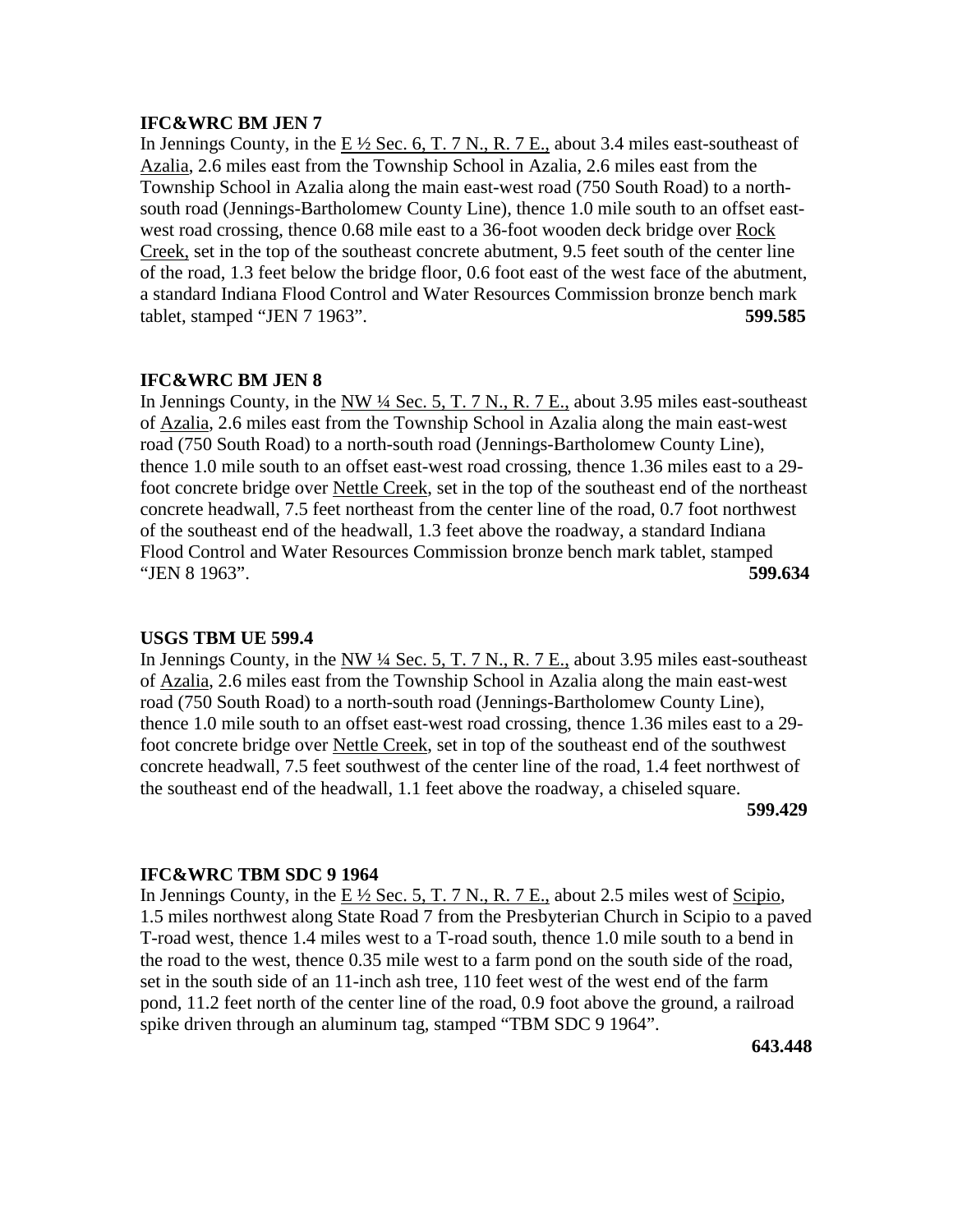# **IFC&WRC BM JEN 9**

In Jennings County, in the W  $\frac{1}{2}$  Sec. 4, T. 7 N., R. 7 E., about 2.1 miles west of Scipio, 1.5 miles northwest along State Road 7 from the Presbyterian Church in Scipio to a paved T-road west, thence 1.4 miles west to a T-road south, thence 1.0 mile south to a turn in the road to the west, set in the top of a concrete post southeast of the turn in the road, 8.0 feet south of the center line of the road west and a private drive east, 1.0 foot east of the extended center line of the road north, 0.2 foot above the ground, a standard Indiana Flood Control and Flood Control and Water Resources Commission bronze bench mark tablet, stamped "JEN 9 1963". **652.494**

# **IFC&WRC TBM SDC 10 1964**

In Jennings County, in the W ½ Sec. 4, T. 7 N., R. 7 E., about 2.1 miles west of Scipio, 1.5 miles northwest along State Road 7 from the Presbyterian Church in Scipio to a paved T-road west, thence 1.4 miles west of T-road south, thence 1.0 mile south to a turn in the road to the west, set in the north side of a 28-inch twin-forked tulip tree southeast of the turn in the road, 47.5 feet east from the extended center line of the road north, 7.8 feet south of the road west and a private drive east, 0.9 foot above the ground, a railroad spike driven through an aluminum tag, stamped "TBM SDC 10 1964". **653.787**

# **IFC&WRC TBM SDC 11 1964**

In Jennings County, in the NW ¼ Sec. 4, T. 7 N., R. 7 E., about 2.15 miles westnorthwest of Scipio, 1.5 miles north-west along State Road 7 from the Presbyterian Church in Scipio to a paved T-road west, thence 1.4 miles west to a T-road south, thence 0.5 mile south to a double-bend in the road to the west and then south, set in the northeast side of a 30-inch cottonwood tree southeast of the turn to the west, 30.0 feet southeast of the center line of the road at the turn west, near the intersection of extended center lines of the roads north and west, 1.0 foot above the ground, a railroad spike driven through an aluminum tag, stamped "TBM SDC 11 1964". **647.235**

### **IFC&WRC BM JEN 10**

In Jennings County, in the  $\frac{SW 14 \text{ Sec. 33, T. 8 N. R. 7 E.}$  about 2.3 miles northwest of Scipio, 1.5 miles northwest along State Road 7 from the Presbyterian Church in Scipio to a paved T-road west, thence 1.4 miles west to a T-road south, thence 0.15 mile south to a 23-foot concrete bridge over Nettle Creek, set in the top of the north end of the west concrete headwall, 10.0 feet west of the center line of the road, 2.6 feet south from the north end of the west headwall, 2.7 feet above the roadway, a standard Indiana Flood Control and Water Resources Commission bronze bench mark tablet, stamped "JEN 10 1963". **619.402**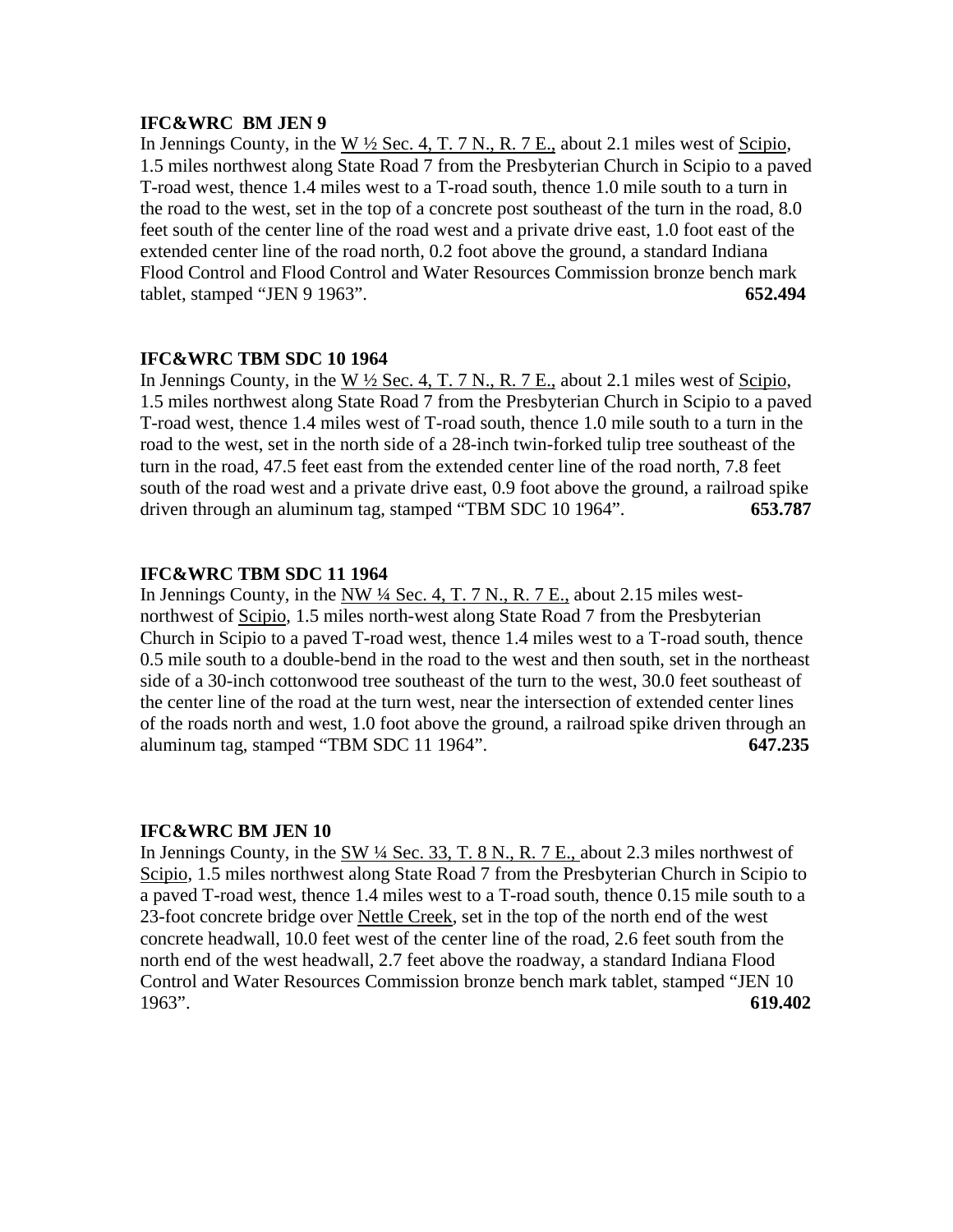# **IFC&WRC TBM SDC 12 1964**

In Jennings County, in the  $\underline{SW 4}$  Sec. 33, T. 8 N., R. 7 E., about 2.35 miles northwest of Scipio, 1.5 miles northwest along State Road 7 from the Presbyterian Church in Scipio to a paved T-road west, thence 1.4 miles west to a T-road south and a 15-foot bridge over a small stream, set in the top of the southeast bridge abutment, 20.0 feet west of the center line of the T-road south, 11.0 feet south of the center line of the paved road, 0.4 foot east of the west face of the southeast abutment, 0.5 foot below the bridge floor, a painted chiseled triangle. **620.052**

# **IFC&WRC TBM SDC 13 1964**

In Jennings County, in the  $E\frac{1}{2}$  Sec. 33, T. 8 N., R. 7 E., about 1.85 miles northwest of Scipio, 1.5 miles northwest along State Road 7 from the Presbyterian Church in Scipio to a paved T-road west, thence 0.85 mile west to the Pennsylvania Railroad crossing, set in the southwest side of a 12-inch red oak tree in the southwest quarter of the intersection, 39.7 feet southwest of the southwest rail of the tracks, 26.0 feet south of the center line of the road, 8.0 feet below the crossing, 1.5 feet above the ground, a railroad spike driven through an aluminum tag, stamped "TBM SDC 13 1964". **656.574**

# **IFC&WRC BM JEN 11**

In Jennings County, in the  $\underline{SE \frac{1}{4} \text{Sec. 33, T. 8 N.}}$ , R. 7 E., about 1.6 miles northwest of Scipio, 1.5 miles northwest along State Road 7 from the Presbyterian Church in Scipio to a paved T-road west, thence 0.85 mile west to the Pennsylvania Railroad crossing, thence 0.28 mile southeast along the railroad to a 27-foot stone bride over Nettle Creek, set in the top of the northwest end of the southwest stone headwall, 45.0 feet southwest from the southwest rail, 20.0 feet below the railway, 1.6 feet northeast from the southwest face of the headwall, a standard Indiana Flood Control and Water Resources Commission bronze bench mark tablet, stamped "JEN 11 1963". **635.034**

# **IFC&WRC TBM SDC 14 1964**

In Jennings County, in the NE ¼ Sec. 3, T. 7 N., R. 7 E., about 0.85 mile northwest of Scipio, 2.3 miles northwest along the Pennsylvania Railroad from its crossing with State Road 7 about 1.5 miles southeast of Scipio, to a farm road crossing, set in the southwest side of a 24-inch walnut tree, 69.2 feet southeast from the center line of the farm road, 25.0 feet northeast of the northeast rail, 1.0 foot below the railway, 1.0 foot above the ground, a railroad spike driven below through an aluminum tag, stamped "TBM SDC 14 1964". **660.101**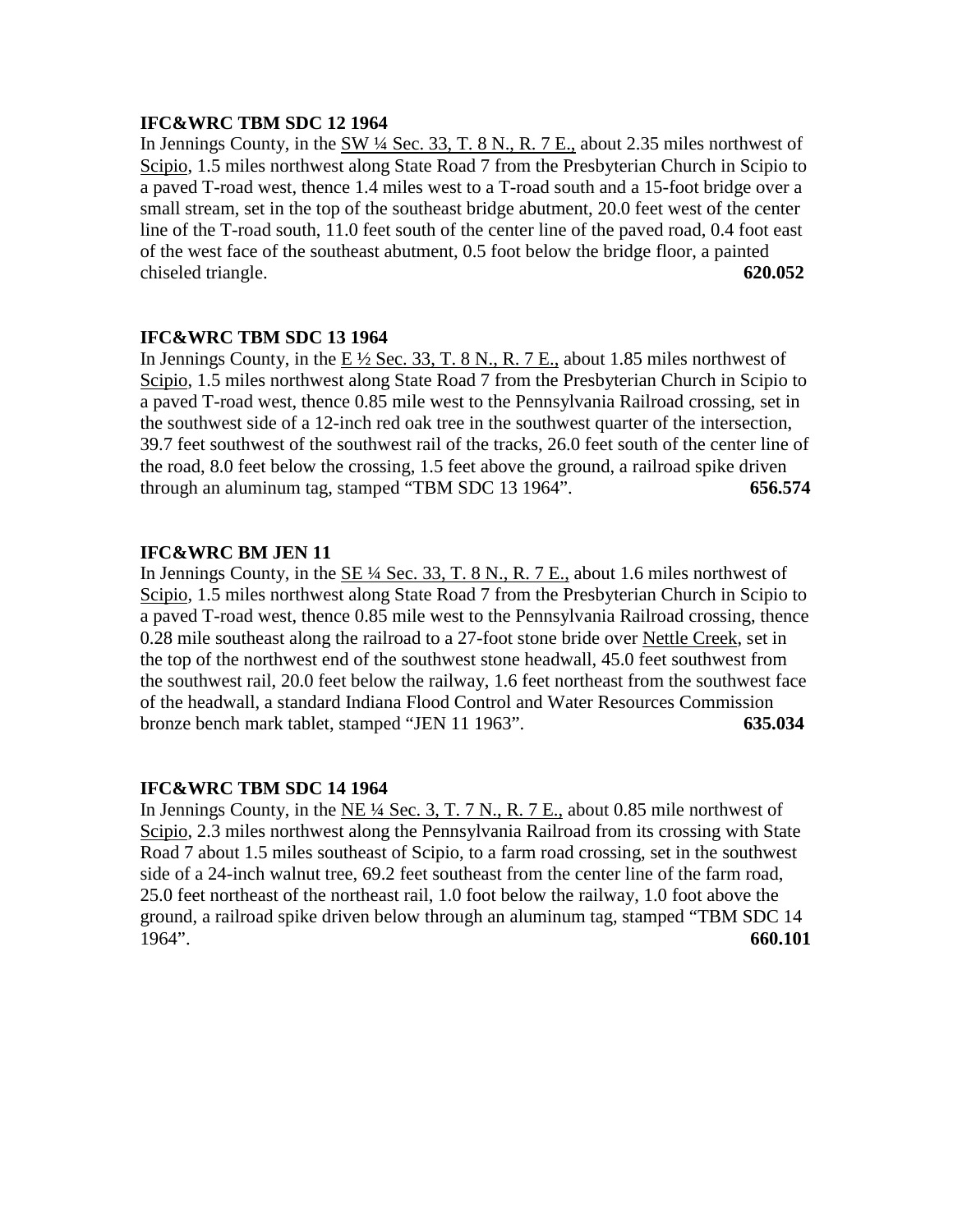# **IFC&WRC TBM SDC 15 1964**

In Jennings County, in the  $NE \frac{1}{4}$  Sec. 3, T. 7 N., R. 7 E., about 0.6 mile northwest of Scipio, 2.0 miles northwest along the Pennsylvania Railroad from its crossing with State Road 7 about 1.5 miles southeast of Scipio, to a steel and wooden bridge over Sand Creek, set in the top of the third wooden horizontal pier cap northwest from the southeast end of the bridge, 34.9 feet northwest from the southeast end of the bridge, 4.5 feet southwest of the southwest rail, 5.3 feet below the railway, a painted square bolthead.  **654.151**

# **USC&GS BM P 270**

In Jennings County, in the W  $\frac{1}{2}$  Sec. 2, T. 7 N., R. 7 E., at Scipio, set vertically in the southeast face of the brick wall of the Scipio Presbyterian Church, 81.0 feet southwest of the center line of State Road 7, 35.5 feet north of the church driveway, 1.5 feet southwest of the east corner of the building, 2.3 feet above the ground, a standard USC&GS bronze bench mark tablet, stamped "P 270 1947". **686.068**

# **IFC&WRC BM JEN 13**

In Jennings County, in the NW  $\frac{1}{4}$  Sec. 2, T. 7 N., R. 7 E., about 0.45 mile northnorthwest of Scipio, 0.2 mile northwest along State Road 7 from the Presbyterian Church in Scipio to a paved T-road north, thence 0.25 mile north to a single-span covered bride over Sand Creek, set in the top of the northeast stone wingwall of the bridge, 15.0 feet northwest from the center line of the road, 1.6 feet southeast of the northwest face of the northeast stone wing wall, 3.0 feet below the bridge floor, a standard Indiana Flood Control and Water Resources Commission bronze bench mark tablet, stamped "JEN 13 1963". **629.742**

# **IFC&WRC TBM SDC 16 1964**

 In Jennings County, in the NW ¼ Sec. 2, T. 7 N., R. 7 E., about 0.3 mile north-northwest of Scipio, 0.2 mile northwest along State Road 7 from the Presbyterian Church in Scipio to a paved T-road north, thence 0.15 mile north, set in the west side of a 12-inch box elder tree, 260 feet south of a single-span covered bridge over Sand Creek, 110 feet north from a 6-foot stone culvert, 31.0 feet east from the center line of the road, 1.2 feet above the ground, a railroad spike driven through an aluminum tag, stamped "TBM SDC 16 1964". **621.823**

# **USC&GS BM N 270**

In Jennings County, in the SW ¼ Sec. 35, T. 8 N., R. 7 E., about 0.65 mile northsouthwest of Scipio, 0.7 mile northwest along State Road 7 from the Presbyterian Church in Scipio to a 2-span steel truss bridge over Sand Creek, set in the top of the northwest end of the concrete base of the northeast concrete guardrail, 12.8 feet northeast of the centerline of the highway, 6.5 feet southeast of the northwest end of the guardrail, 0.5 foot above the bridge floor, a standard USC&GS bronze bench mark tablet, stamped "N 270 1947". **633.329**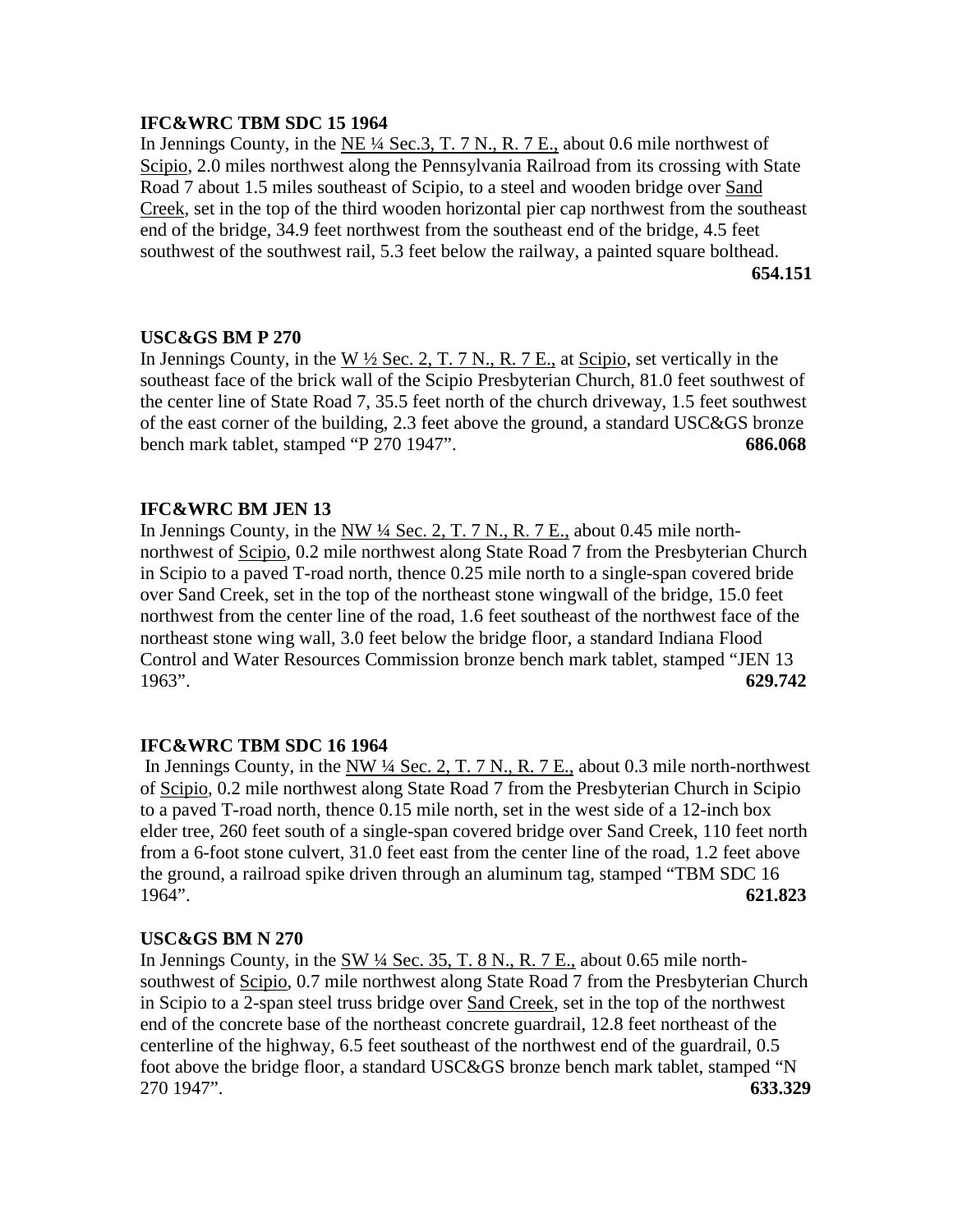# **USC&GS BM Q 270**

In Jennings County, in the  $SW\frac{1}{4}$  Sec. 2, T. 7 N., R. 7 E., about 0.5 mile south of Scipio, 0.55 mile south from the intersection of a paved road and State Road 7 on the southeast side of the Presbyterian Church in Scipio to an east-west crossroad, set in the top of a concrete post in the northwest quarter of the intersection, 58.0 feet north from the center line of the north-south road, 16.0 feet west from the center line of the north-south road, 1.0 foot east of a fence line, 0.4 foot above ground, a standard USC&GS bronze bench mark tablet, stamped "Q 270 1947". **656.327**

# **USGS TBM UE 679.3**

In Jennings County, in the  $SE\frac{1}{4}$  Sec. 2, T. 7 N., R. 7 E., about 0.75 mile southeast of Scipio, 0.75 mile southeast along State Road 7 from the Presbyterian Church in Scipio to an east-west crossroad, set in the top of the northeast corner of the southwest headwall of a 15-inch pipe culvert under the highway, 38.5 feet north from the center line of the eastwest road, 29.5 feet southwest from the center line of State Road 7, 5.5 feet below the highway, a chiseled square. **679.198**

# **IFC&WRC BM JEN 14**

In Jennings County, in the NW ¼ Sec. 12, T. 7 N., R. 7 E., about 1.2 miles southsouthwest of Scipio, 0.75 mile south-east along State Road 7 from the Presbyterian Church in Scipio to an east-west crossroad, thence 0.5 mile east to a 9-foot concrete bridge over a small stream, set in the top of the west end of the south concrete headwall, 36.0 feet east from the center line of a farm drive south, 12.0 feet south from the center line of the east-west road, 0.4 foot below the roadway, a standard Indiana Flood Control and Water Resources Commission bronze bench mark tablet, stamped "JEN 14 1963".

**665.612**

# **IFC&WRC TBM SDC 17 1964**

In Jennings County, in the NW ¼ Sec. 12, T. 7 N., R. 7 E., about 1.2 miles southsoutheast of Scipio, 0.75 mile southeast along State Road 7 from the Presbyterian Church in Scipio to an east-west crossroad, thence 0.5 mile east to a farm drive south at a small stream, set in the northwest side of a 24-inch walnut tree serving as a fence corner, 41.0 feet south from the center line of the east-west road, 15.3 feet west from the center line of the farm drive, 1.6 feet above ground, a railroad spike driven through an aluminum tag, stamped "TBM SDC 17 1964". **667.400**

### **IFC&WRC TBM SDC 18 1964**

In Jennings County, in the SE ¼ Sec. 1, T. 7 N., R. 7 E., about 1.65 miles east-southeast of Scipio, 0.75 mile south-east along State Road 7 from the Presbyterian Church in Scipio to an east-west crossroad, thence 0.95 mile east to a circular drive to a stone residence, set in the south side of a 24-inch hickory tree, 70.3 feet west from the center line of the west exit of the drive, 50.6 feet north form the center line of the east-west road, 1.2 feet above the ground, a railroad spike driven through an aluminum tag, stamped "TBM SDC 18 1964". **689.547**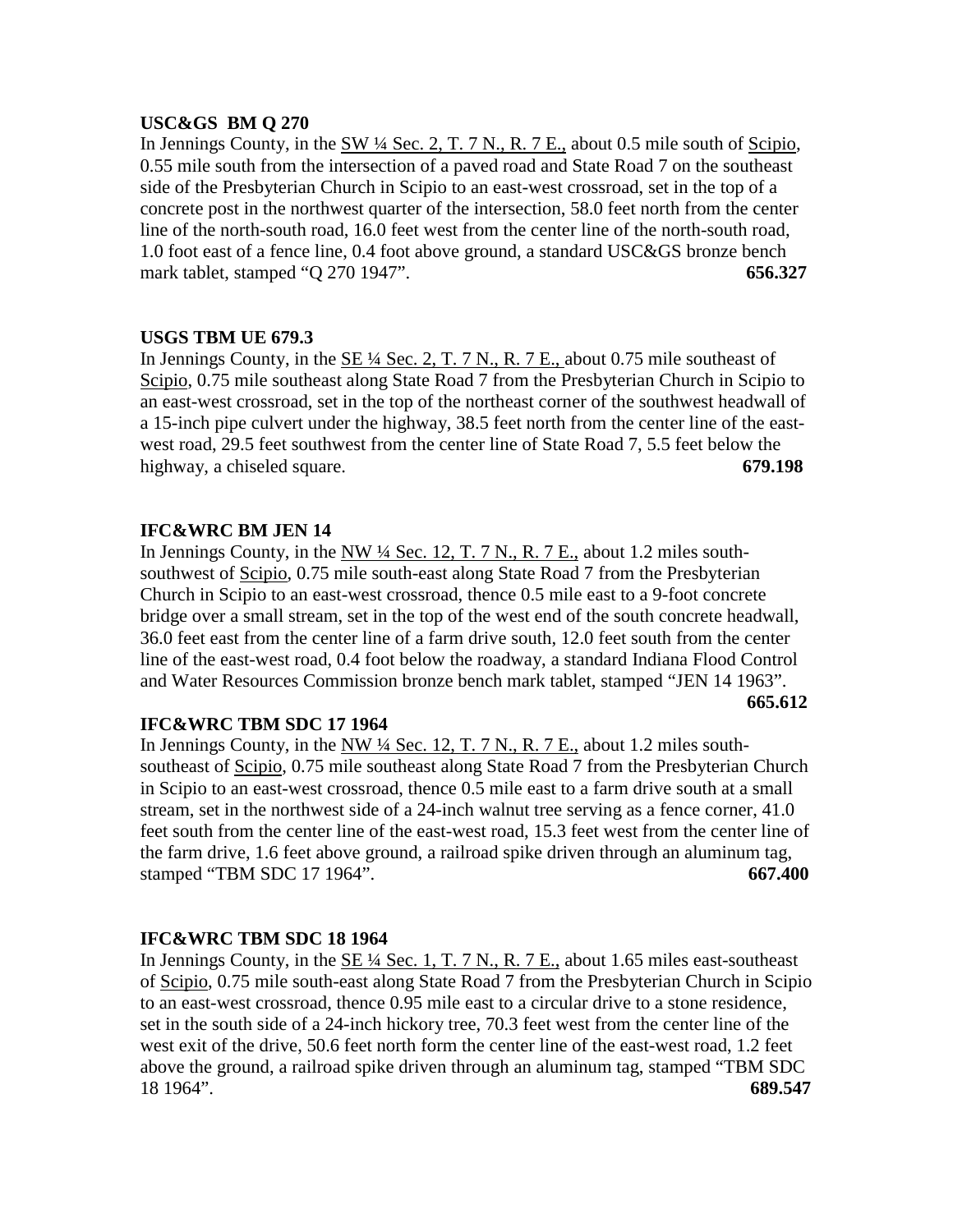### **IFC&WRC BM JEN 15**

In Jennings County, in the  $\frac{SW 14 \text{ Sec. } 6, T. 7 N., R. 8 E.,}$  about 2.1 miles east-southeast of Scipio, 0.75 mile southeast along State Road 7 from the Presbyterian Church in Scipio to an east-west crossroad, thence 1.6 miles east to a northwest-south crossroad, thence 0.05 mile northwest to a T-road northeast, set in the top of a concrete post in the northeast angle of the intersection, 35.0 feet northwest from the center line of the road northeast, 13.0 feet northeast from the center line of the road northwest, 4.5 feet southeast of a telephone pole, 0.1 foot above ground, a standard Indiana Flood Control and Water Resources Commission bronze bench mark tablet, stamped "JEN 15 1963".

**705.080**

# **IFC&WRC TBM SDC 19 1964**

In Jennings County, in the  $\frac{SW 14 \text{ Sec. } 6, T. 7 N., R. 8 E.,}$  about 2.1 miles east-southeast of Scipio, 0.75 mile south-east along State Road 7 from the Presbyterian Church in Scipio to an east-west crossroad, thence 0.05 mile northwest to a T-road northeast, set in the west side of a 40-inch oak tree, 72.0 feet northeast from the center line of the northwestsouth road, 38.9 feet southeast from the center line of the T-road northeast, 0.9 foot above the ground, a railroad spike driven through an aluminum tag, stamped "TBM SDC 19 1964". **706.498**

### **IFC&WRC TBM SDC 20 1964**

In Jennings County, in the  $SE\frac{1}{4}$  Sec. 6, T. 7 N., R. 8 E., about 2.4 miles east of Scipio, 0.75 mile southeast along State Road 7 from the Presbyterian Church in Scipio to an eastwest crossroad, thence 1.6 miles east to a northwest-south crossroad, thence 0.05 mile northwest to a T-road northeast, thence 0.4 mile northeast to a 10-foot concrete bridge over a small stream, set in the north side of a 28-inch sycamore tree, 12.0 feet southeast from the center line of the road, 1.7 feet northwest of a fence line, about even with the northeast corner of the bridge, a railroad spike driven through an aluminum tag, stamped "TBM SDC 20 1964". **663.930**

### **IFC&WRC BM JEN 16**

In Jennings County, in the W  $\frac{1}{2}$  Sec. 5, T. 7 N., R. 8 E., about 2.3 miles north-northeast of Queensville, 2.45 miles northeast along a gravel road from the Queensville Cemetery at State Road 7 to a T-road southwest, set in the top of a concrete post in the east half of the junction, 10.5 feet north from the extended center line of the T-road southwest, 3.0 feet west of a wooden fence, 0.1 foot above the ground, a standard Indiana Flood Control and Water Resources Commission bronze bench mark tablet, stamped "JEN 16 1963". **676.367**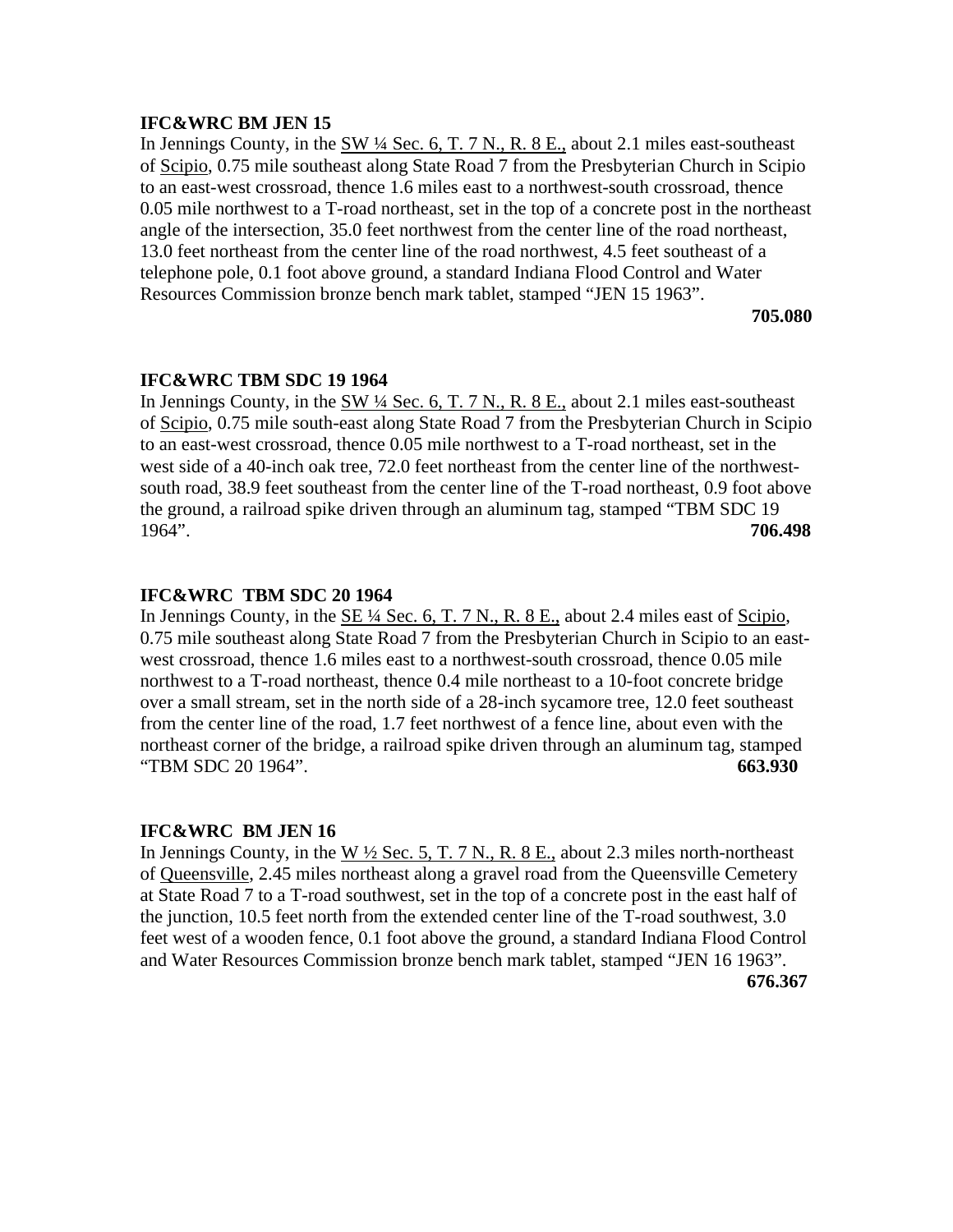# **IFC&WRC TBM SDC 21 1964**

In Jennings County, in the W  $\frac{1}{2}$  Sec. 5, T. 7 N., R. 8 E., about 2.4 miles north-northeast of Queensville, 2.57 miles northeast along a gravel road from the Queensville Cemetery at State Road 7 to a sharp turn in the road from north to northeast, set in the south side of a 36-inch ash tree on a fence line, 34.0 feet east from the extended center line of road south, 13.0 feet northwest of center line of road northeast, 0.2 foot above the ground, a railroad spike driven through an aluminum tag, stamped "TBM SDC 21 1964".

**677.027**

# **USGS GAGING STATION RM 1**

In Jennings County, in the N  $\frac{1}{2}$  Sec. 5, T. 7 N., R. 8 E., about 5.8 miles north-northwest of North Vernon, 4.65 miles generally north along State Road 3 from its junction with State Road 7 northwest of North Vernon to an east-west crossroad, thence 0.85 mile west to a Y-road intersection and a single-span steel truss bridge over Sand Creek, set in the top of the northwest stone bridge seat, 11.0 feet northwest from the center line of the bridge, 2.6 feet west from the northwest corner of the northwest steel truss, 1.7 feet northeast from southwest face of bridge seat, 1.1 feet below the bridge floor, a standard USGS bronze bench mark tablet, stamped "GAGING STATION." **652.700** *Found 6/19/98 EB*

# **USGS GAGING STATION RM 2**

In Jennings County, in the N  $\frac{1}{2}$  Sec. 5, T. 7 N., R. 8 E., about 5.8 miles north-northwest of North Vernon, 4.65 miles generally north along State Road 3 from its junction with State Road 7 northwest of North Vernon to an east-west crossroad, thence 0.85 mile west to a Y-road intersection and a single-span steel truss bridge over Sand Creek, set in the top of the southeast steel bridge plate, 10.4 feet southeast from the center line of the bridge, 3.5 feet southwest from the northeast face of the southwest bridge seat, 1.0 foot below the bridge floor, a filed cross on a rivet head. **652.877**

# *Not found 6/17/98*

### **IFC&WRC TBM SDC 22**

In Jennings County, in the NW ¼ Sec. 4, T. 7 N., R. 8 E., about 5.4 miles northnorthwest of North Vernon, 4.65 miles generally north along State Road 3 from its junction with State Road 7 northwest of North Vernon to an east-west crossroad, thence 0.3 mile west to a 26-foot concrete arch bridge over a tributary to Sand Creek, set in the top of the north concrete guardrail, 11.9 feet east of west end of guardrail, 9.0 feet north of center line of road, 2.3 feet above road, a painted chiseled triangle. **662.603**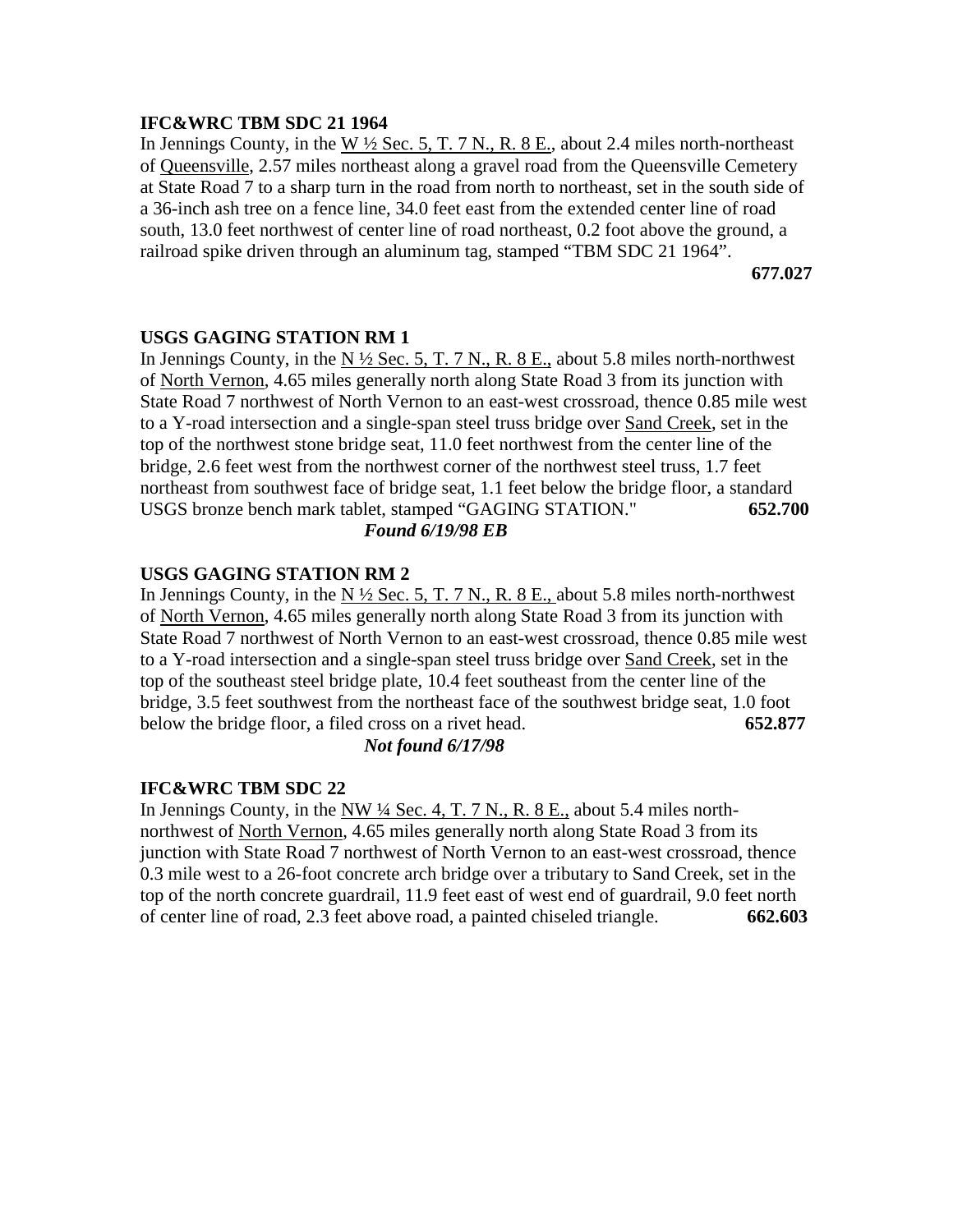# **IFC&WRC BM JEN 17**

In Jennings County, in the W  $\frac{1}{2}$  Sec. 4, T. 7 N., R. 8 E., about 5.1 miles north of North Vernon, 4.5 miles north along State Road 3 from its junction with State Road 7 Northwest of North Vernon to a single-span steel truss bridge over Sand Creek, set in the top of the north end of the east concrete guardrail, 15.5 feet east from the center line of highway, 3.3 feet above the highway, 1.8 feet south of north end of the bridge, a standard Indiana Flood Control and Water Resources Commission bronze bench mark tablet, stamped "JEN 17 1963". *Not found 6/25/98* **668.919**

# **IFC&WRC BM JEN 18**

In Jennings County, in <u>Sec. 4, T. 7 N., R. 8 E.,</u> about 5.1 miles north of <u>North Vernon</u>, 4.0 miles north along State Road 3 from its junction with State Road 7 northwest of North Vernon to a T-road northeast, thence 0.6 mile northeast to a 3-span steel truss bridge over Sand Creek, set in the top of the northeast end of the northwest concrete abutment, 9 feet northwest from the center line of the road, 0.7 foot southwest of northeast face of abutment, 0.5 foot below the roadway, a standard Indiana Flood Control and Water Resources Commission bronze bench mark tablet, stamped "JEN 18 1963". **663.262**

# **IFC&WRC TBM SDC 23**

In Jennings County, in the NW ¼ Sec. 9, T. 7 N., R. 8 E., about 4.6 miles north of North Vernon, 4.05 miles north along State Road 3 from its junction with State Road 7 northwest of North Vernon to a T-road northeast, set in the top of the west 5.5-foot concrete headwall for a 15-inch pipe culvert under the highway, 27.6 feet west of center line of State Road 3, 19.5 feet northwest of extended center line of T-road northeast, 2.0 feet below the highway, 2.4 feet south of the north end of the headwall, a painted chiseled triangle. **704.066**

# **IFC&WRC BM JEN 19**

In Jennings County, in the NW  $\frac{1}{4}$  Sec. 9, T. 7 N., R. 8 E., about 4.5 miles north of North Vernon, 3.9 miles north along State Road 3 from its junction with State Road 7 northwest of North Vernon to a 6-foot box culvert under State Road 3, set in the top of the southwest 25-foot concrete headwall, 50 feet southwest from the center line of highway, 16 feet below the highway, 1.0 foot northwest of the southeast face of the headwall, a standard Indiana Flood Control and Water Resources Commission bronze bench mark tablet, stamped "JEN 19 1963". **681.814**

# **IFC&WRC TBM SDC 24**

In Jennings County, in <u>Sec. 9, T. 7 N., R. 8 E.,</u> about 4.1 miles north of <u>North Vernon</u>, 3.5 miles north along State Road 3 from its junction with State Road 7 northwest of North Vernon to a T-road west, set in the top of a 8-foot L-shaped headwall of a 15-inch pipe culvert under the road, 33 feet west from center line of T-road west, 2.0 feet eats from west end of the concrete headwall, 0.3 foot below the highway, a painted chiseled triangle. **729.72**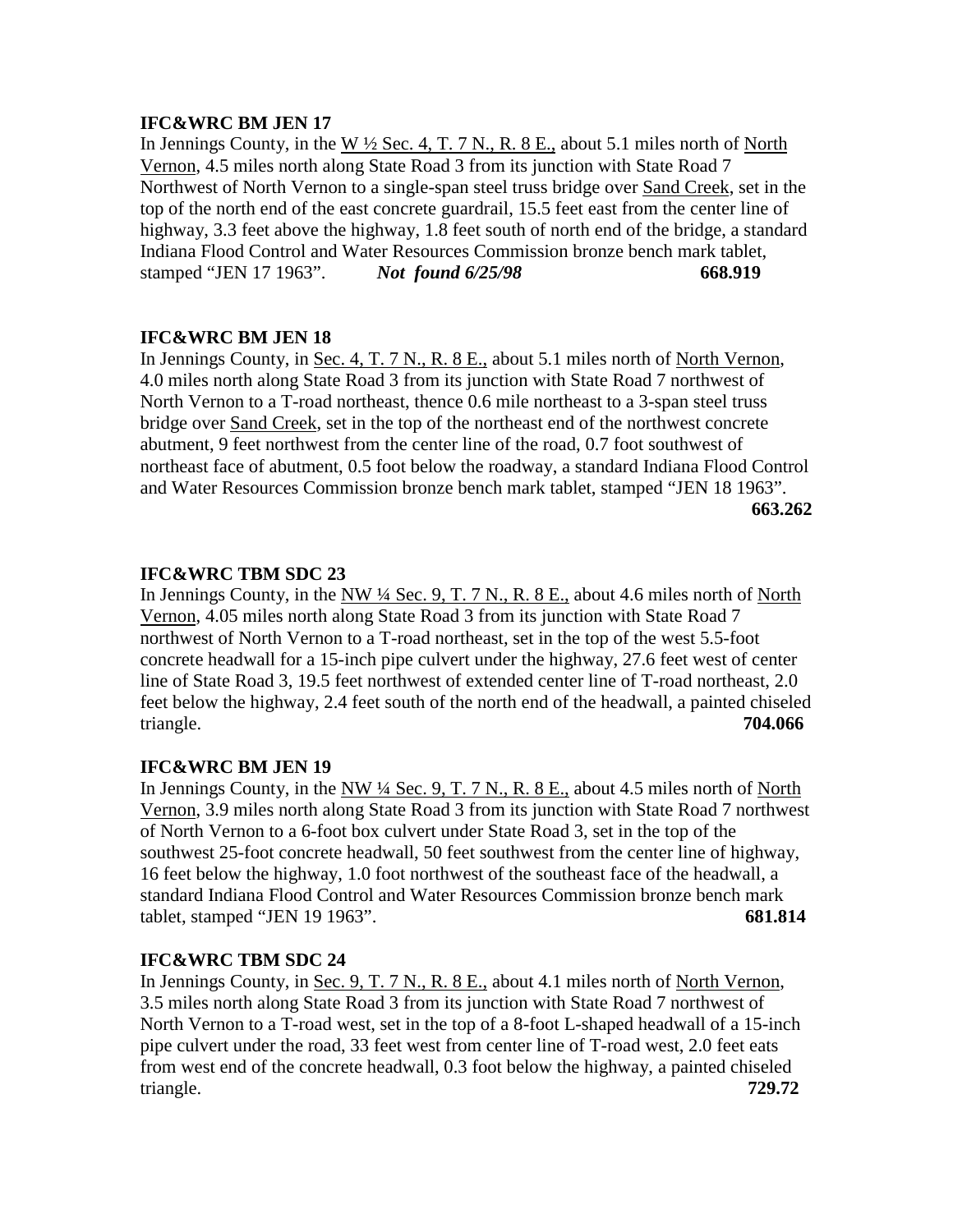# **IFC&WRC BM JEN 20**

In Jennings County, in the NW  $\frac{1}{4}$  Sec. 16, T. 7 N., R. 8 E., about 3.6 miles north of North Vernon, 3.0 miles north along State Road 3 from its junction with State Road 7 northwest of North Vernon to an east-west crossroad, set in the top of the west 8-foot concrete headwall of a 2-foot box culvert under State Road 3, 140 feet south of center line of eastwest road, 23.0 feet west of center line of State Road 3, 1.8 feet below the highway, 0.5 foot south of north face of west headwall, a standard Indiana Flood Control and Water Resources Commission bronze bench mark tablet, stamped "JEN 20 1963".

**731.053**

# **IFC&WRC TBM SDC 25**

In Jennings County, in the  $S\frac{1}{2}$  Sec. 9, T. 7 N., R. 8 E., about 3.6 miles north of North Vernon, 3.0 miles north along State Road 3 from its junction with State Road 7 northwest of North Vernon to an east-west crossroad, set in the south side of a 36-inch oak tree, 75 feet west of center line of State Road 3, 68.5 feet north of center line of east-west road, 1.1 feet above ground, a railroad spike driven through an aluminum tag, stamped "TBM SDC 25 1964". **732.110**

# **IFC&WRC TBM SDC 26**

In Jennings County, in the NW ¼ Sec. 15, T. 7 N., R. 8 E., about 3.6 miles north of North Vernon, 3.0 miles north along State Road 3 from its junction with State Road 7 northwest of North Vernon to an east-west crossroad, thence 0.75 mile east along gravel road to a north-south crossroad, set in the north side of a 36-inch tree in the southwest quarter of the intersection, 75.5 feet south of center line of east-west road, 17.1 feet west of center line of north-south road, 1.0 foot above ground, a railroad spike driven through an aluminum tag, stamped "TBM SDC 26 1964". **738.951**

# **USC&GS BM G 49**

In Jennings County, in the SE ¼ Sec. 10, T. 7 N., R. 8 E., about 3.8 miles north-northeast of North Vernon, 3.0 miles north along State Road 3 from its junction with State Road 7 northwest of North Vernon to an east-west crossroad, thence 1.2 miles east to the crossing with the New York Central Railroad, set in the top of a concrete post in the northwest quarter of the crossing, 28.5 feet west of the west rail of the tracks, 28 feet east of a fence line, 2.5 feet above the tracks, 0.3 foot above ground, a standard USC&GS bronze bench mark tablet, stamped "G 49 1934". **739.237**

# **IFC&WRC BM JEN 21**

In Jennings County, in the SE ¼ Sec. 10, T. 7 N., R. 8 E., about 1.5 miles south of Brewersville, 1.6 miles south along a blacktop and gravel road from the Evangelical U United Brethern Church in Brewersville to a 22-foot concrete bridge over Fish Creek, set in top of the southwest corner of the bridge floor, 7.5 feet west of the centerline of the road, 0.7 feet north from the south end of the bridge, level with the bridge floor, a standard Indiana Flood Control and Water Resources Commission bronze bench mark tablet, stamped " JEN 21 1963". **717.123**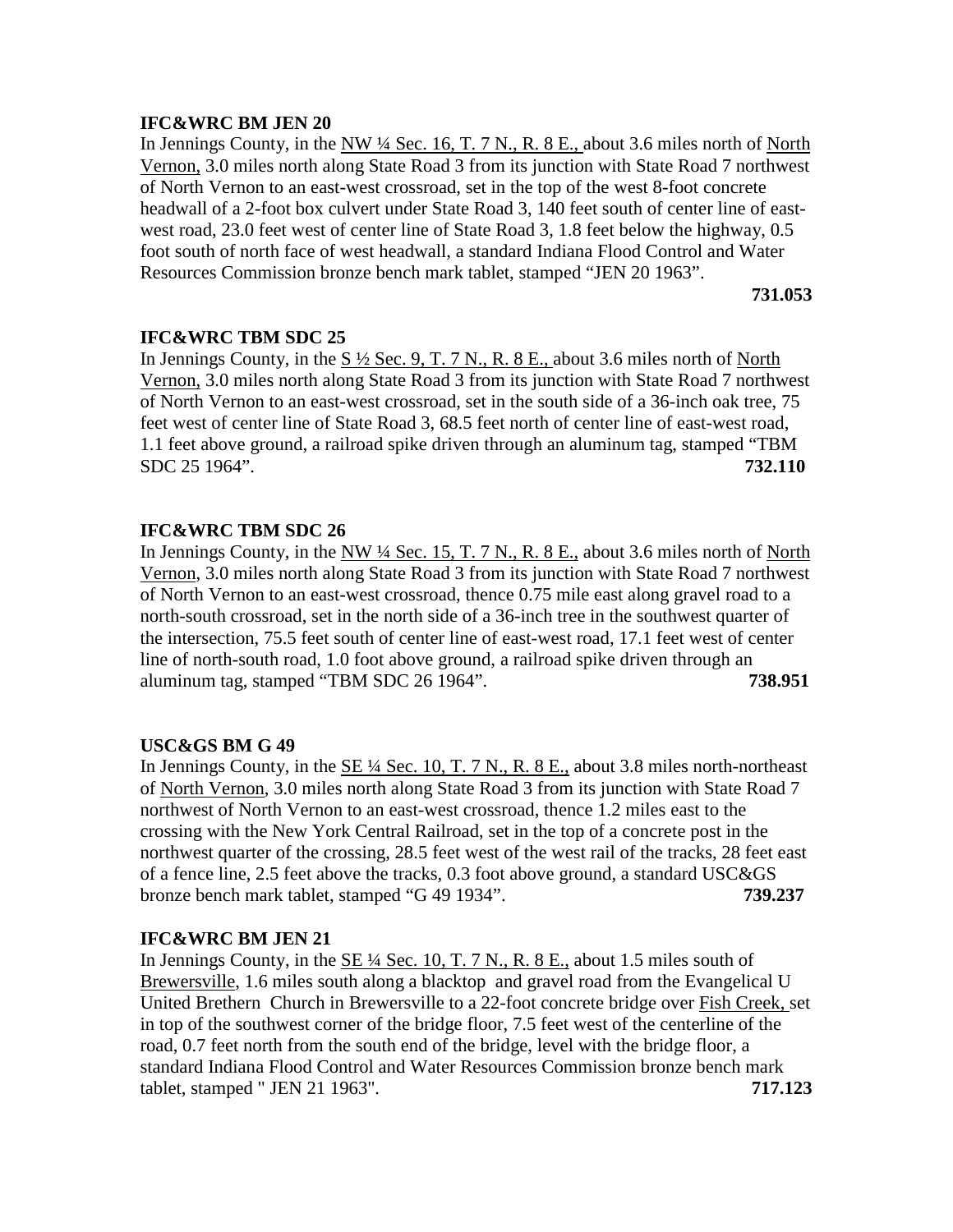# I**FC&WRC TBM SDC 27**

In Jennings County, in the W  $\frac{1}{2}$  Sec. 11, T. 7 N., R. 8 E., about 1.3 miles south of Brewersville, 1.4 miles south along a blacktop and gravel road from the Evangelical United Brethern Church in Brewersville to a T-road east, 20 feet east of center line of north-south road, 2.5 feet above the roadway, 1.0 foot above the ground, a railroad spike driven through an aluminum tag, stamped "TBM SDC 27 1964". **737.602**

# **IFC&WRC BM JEN 22**

In Jennings County, in the NE ¼ Sec. 10, T. 7 N., R. 8 E., about 0.8 mile south of Brewersville, 0.8 mile south along a blacktop road and gravel road from the Evangelical United Brethern Church in Brewersville to a 2-span steel pony truss bridge over Sand Creek, set in the top of the southeast bridge seat, 11 feet east from center line of the bridge, 1.3 feet south of the north face of the bridge seat, 1 foot below the bridge floor, a standard Indiana Flood Control and Water Resources Commission bronze bench mark tablet, stamped "JEN 22 1963". **676.887**

# **IFC&WRC TBM SDC 28**

In Jennings County, in the SE ¼ Sec. 3, T. 7 N., R. 8 E., about 0.7 mile south of Brewersville, 0.8 mile south along a blacktop and gravel road from the Evangelical United Brethren Church in Brewersville to a 2-span steel pony truss bridge over Sand Creek, set in the southwest side of a 24-inch locust tree, 51 feet north of the end of the bridge, 13 feet west of the center line of the road, 1.5 feet above ground, a railroad spike driven through an aluminum tag, stamped "TBM SDC 28 1964". **672.046**

### **IFC&WRC TBM SDC 29**

In Jennings County, in the NW ¼ Sec. 2, T. 7 N., R. 8 E., about 0.2 mile southeast of Brewersville, 0.2 mile southeast along a blacktop and gravel road from the Evangelical United Brethren Church in Brewersville to a 24-inch pipe culvert with a 36.5 foot concrete headwall on the southwest side of the road, set in the top of the northwest end of the headwall, 11.2 feet southwest of center line of road, 4.6 feet southeast from northwest end of headwall, 1.6 feet above the roadway, a painted chiseled triangle. **679.532**

# **IFC&WRC TBM SDC 30**

In Jennings County, in the W  $\frac{1}{2}$  Sec. 35, T. 8 N., R. 8 E., about 0.6 mile north of Brewersville, 0.65 mile north along a blacktop and gravel road from the Evangelical United Brethren Church in Brewersville to a farm drive west and a farm lane northeast, set in the southwest side of a 12-inch oak tree, 50.1 feet southeast of extended center line of farm lane northeast, 33.5 feet east of center line of north-south blacktop road, 5 feet above the road, 1.8 feet above ground, a railroad spike driven through an aluminum tag, stamped "TBM SDC 30 1964". **753.332**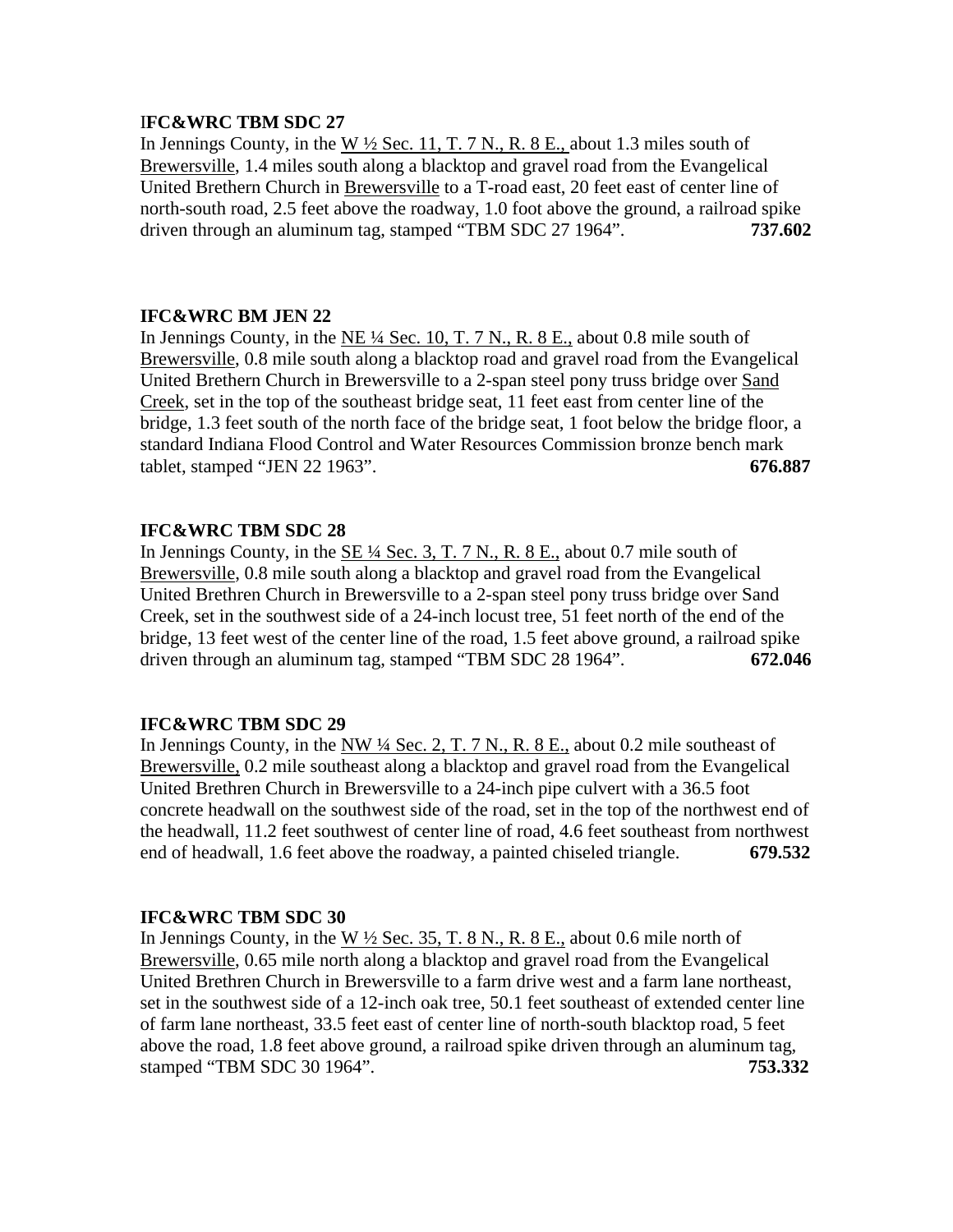# **IFC&WRC BM JEN 21**

In Jennings County, in the  $SE\frac{1}{4}$  Sec. 10, T. 7 N., R. 8 E., about 1.5 miles south of Brewersville, 1.6 miles south along a blacktop and gravel road from the Evangelical United Brethren Church in Brewersville to a 22-foot concrete bridge over Fish Creek, set in the top of the southwest corner of the bridge floor, 7.5 feet west from center line of the road, 0.7 foot north from the south end of the bridge, level with the bridge floor, a standard Indiana Flood Control and Water Resources Commission bronze bench mark tablet, stamped "JEN 21 1963". **717.123**

# **USC&GS BM F 49**

In Jennings County, in the NW  $\frac{1}{4}$  Sec. 35, T. 8 N., R. 8 E., about 0.75 mile north of Brewersville, 0.75 mile north along the New York Central Railroad from its crossing with the north-south road in Brewersville to a farm lane crossing, set in the top of a concrete post in the northwest quarter of the crossing, 31.2 feet west of the west rail of the tracks, 24 feet northwest of the center line of farm lane, 6.6 feet east of north-south fence line, 0.9 foot above ground, a standard USGS bronze bench mark tablet, stamped "F 49 1934". **734.995**

# **IFC&WRCTBM SDC 31**

In Jennings County, in the NW ¼ Sec. 35, T. 8 N., R. 8 E., about 1.2 miles north of Brewersville, 1.25 miles north along the New York Central Railroad from its crossing with the north-south road in Brewersville to an east-west road crossing, set in the northeast side of a 14-inch oak tree, 98.2 feet east of the east rail of tracks, 15 feet south of center line of east-west road, 2 feet above the roadway, 0.7 foot above ground, a railroad spike driven through an aluminum tag, stamped "TBM SDC 31 1964".

 **759.081**

# **IFC&WRC TBM SDC 32**

In Jennings County, in the N  $\frac{1}{2}$  Sec. 35, T. 8 N., R. 8 E., about 1.3 miles north-northeast of Brewersville, 1.2 miles north along a blacktop road from its Evangelical United Brethren Church in Brewersville to an east-west crossroad, thence 0.4 mile east to a single-span concrete arch bridge over Sand Creek, set in the northeast side of a 21-inch sycamore tree, 67 feet east of the east end of the bridge, 30 feet south of the center line of the road, 1.6 feet above ground, a railroad spike driven through an aluminum tag, stamped "TBM SDC 32 1964". **690.502**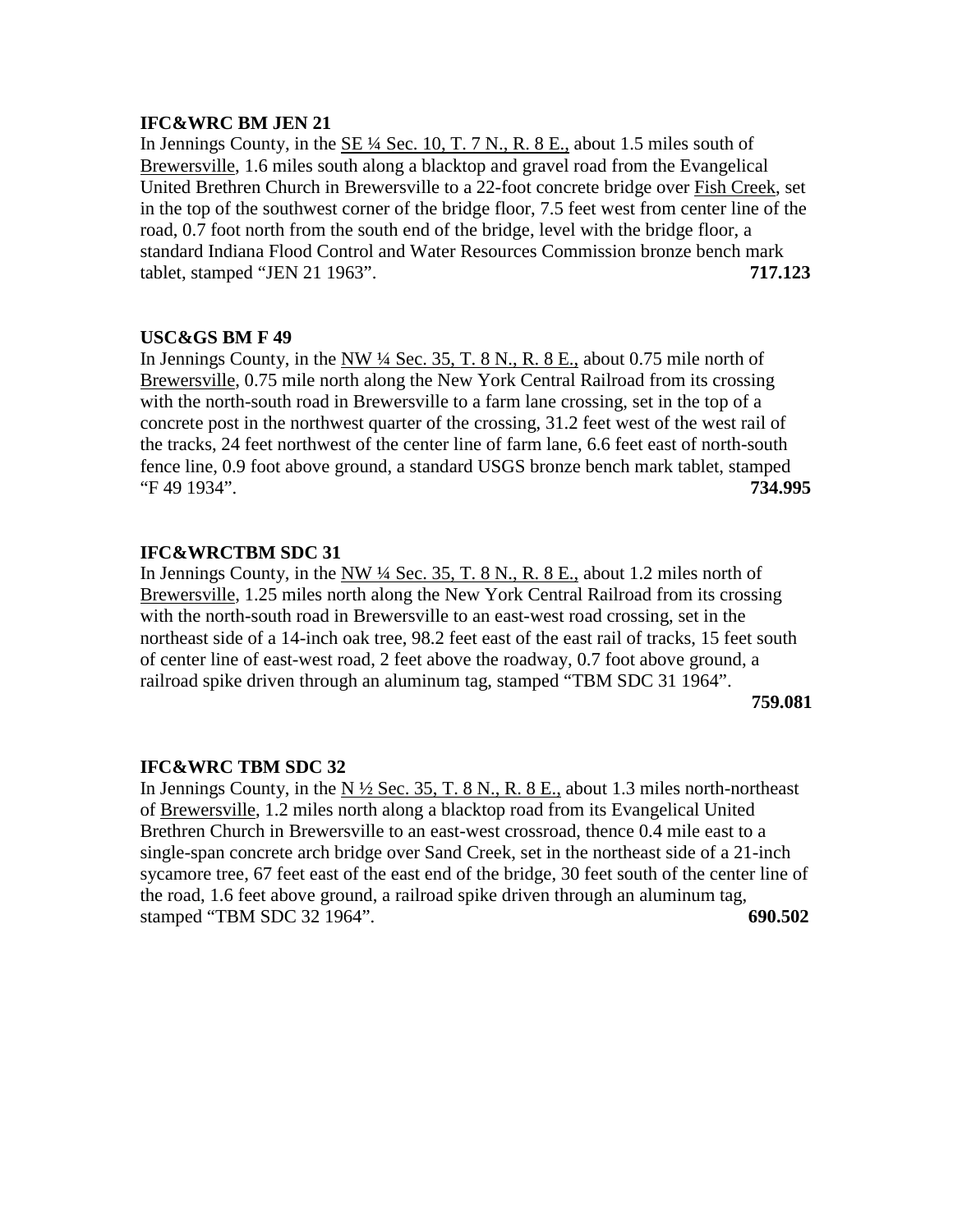# **IFC&WRCTBM SDC 33**

In Jennings County, in the  $SE\frac{1}{4}$  Sec. 26, T. 8 N., R. 8 E., about 1.6 miles northeast of Brewersville, 1.2 miles north along a blacktop road from the Evangelical United Brethren Church in Brewersville to an east-west crossroad, thence 1.0 mile east, set in the southwest side of a 30-inch oak tree, 174.6 feet west of center line of private driveway north, 16.5 feet north of center line of east-west road, 1.4 feet above ground, a railroad spike driven through an aluminum tag, stamped "TBM SDC 33 1964".

**759.424**

# **IFC BM JEN 25**

In Jennings County, in the S ½ Sec. 25, T. 8 N., R. 8 E., about 1.75 miles northeast of Brewersville, 1.2 miles north along a blacktop road from the Evangelical United Brethren Church in Brewersville to an east-west crossroad, thence 1.3 miles east to a lane leading north, set in the top of a concrete post, 30 feet east from the center line of east-west road, 1.0 foot south from a fence line, 0.2 foot above ground, a standard Indiana Flood Control and Water Resources Commission bronze bench mark tablet, stamped "JEN 25 1963". **762.081**

# **IFC&WRC TBM SDC 34**

In Jennings County, in the NW ¼ Sec. 31, T. 8 N., R. 9 E., about 2.35 miles northeast of Brewersville, 1.2 miles north along a blacktop road from the Evangelical United Brethren Church in Brewersville to an east-west crossroad, thence 2.0 miles east to the junction with a north-south road, set in the west side of a 32-inch oak tree on a fence line, 29.5 feet south of extended center line of road west, 15.5 feet east of center line of north-south road, 1.0 foot above ground, a railroad spike driven through an aluminum tag, stamped "TBM SDC 34 1964". **773.827**

# **IFC&WRC BM JEN 26**

In Jennings County, in the W  $\frac{1}{2}$  Sec. 30, T. 8 N., R. 9 E., about 4.5 miles south of Westport, 4.35 miles south along South Beavis Street from its intersection with East South Street in Westport to a 24-foot box culvert under the road, set in the top of the north end of the east headwall, 36.5 feet north from the center line of a T-road east, 11.5 feet east from center line of South Beavis Street, 1.2 feet above the roadway, 1.0 foot south form the north end of the headwall, a standard Indiana Flood Control and Water Resources Commission bronze bench mark tablet, stamped "JEN 26 1963".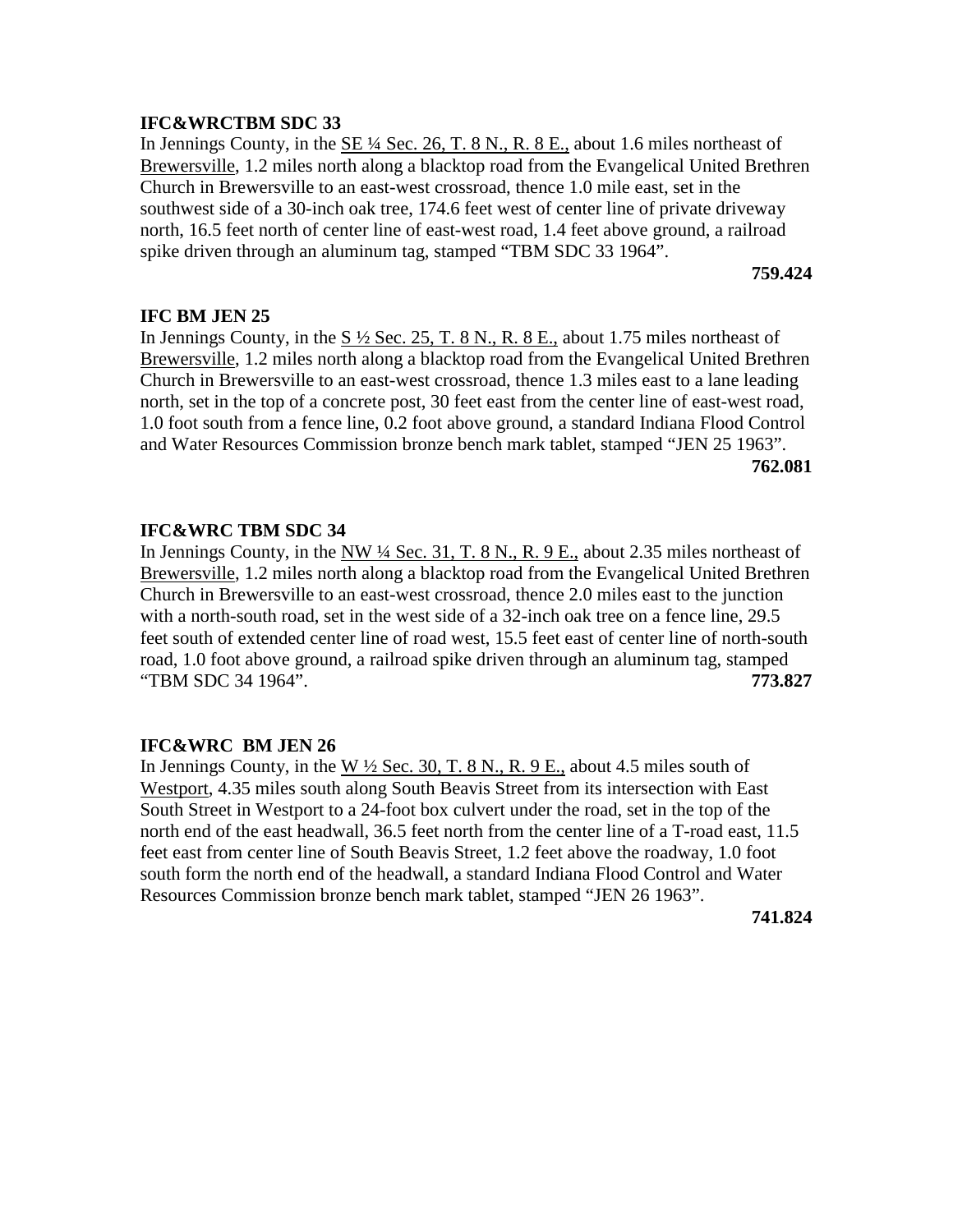# **IFC&WRC TBM SDC 35**

In Jennings County, in the W  $\frac{1}{2}$  Sec. 30, T. 8 N., R. 9 E., about 4.3 miles south of Westport, 4.15 miles south along South Beavis Street from its intersection with East South Street in Westport to a 14-inch walnut tree, set in the west side of the tree, 294 feet south of the center line of private drive east, 14.5 feet east of center line of Beavis Street, 4.0 feet above the roadway, 0.5 foot above ground; a railroad spike driven through an aluminum tag, stamped "TBM SDC 35 1964". **763.596**

# **IFC&WRC BM JEN 27**

In Jennings County, in the  $SE\frac{1}{4}$  Sec. 4, T. 8 N., R. 8 E., about 3.8 miles south of Westport, 3.65 miles south along South Beavis Street from its intersection with East South Street in Westport to a 36-inch pipe culvert having a 21-foot concrete headwall, set in the top of the north end of the west headwall, set in the top of the north end of the west headwall, 15 feet west of center line of road, 2.5 feet above the roadway, 1.5 feet south of north end of the headwall, a standard Indiana Flood Control and Water Resources Commission bronze bench mark tablet, stamped "JEN 27 1963". **701.864** *Found 6/24/98 EB*

# **IFC&WRC TBM SDC 36**

In Jennings County, in the SW ¼ Sec. 19, T. 8 N., R. 9 E., about 3.7 miles south of Westport, 3.50 miles south along South Beavis Street from its intersection with East South Street in Westport to a 14-inch hickory tree on the east side of the road, set in the east side of the tree, 330 feet north of center line of a T-road east, 16 feet east of center line of north-south road, 0.95 foot above ground, a railroad spike driven through an aluminum tag, stamped "TBM SDC 36 1964". **704.317**

### *Not found 6/24/98 JL*

### **USGS BM 66 SKS**

In Jennings County, in the NW ¼ Sec. 19, T. 8 N., R. 9 E., about 3.25 miles south of Westport, 3.1 miles south along South Beavis Street from its intersection with East South Street in Westport to a gravel T-road east and a farm lane west, set in the top of a concrete post in the northeast quarter of the intersection, 27 feet east of center line of east, 1.2 feet south of east-west fence line, 0.2 foot above ground, a standard USGS bronze bench mark tablet, stamped "66 SKS 1955 752". **752.132**

### **USGS RM 752.517**

In Jennings County, in the NW ¼ Sec. 19, T. 8 N., R. 9 E., about 3.3 miles south of Westport, 3.1 miles south along South Beavis Street from its intersection with East South Street in Westport to a farm lane west and a T-road east, set in the top of the north end of a 13-foot headwall of a 24-inch box culvert under the road, 61 feet south of center line of the road east, 8.7 feet east of center line of north-south road, 2 feet south of north end of the east headwall, 0.9 foot above the roadway, a chiseled square. **752.504**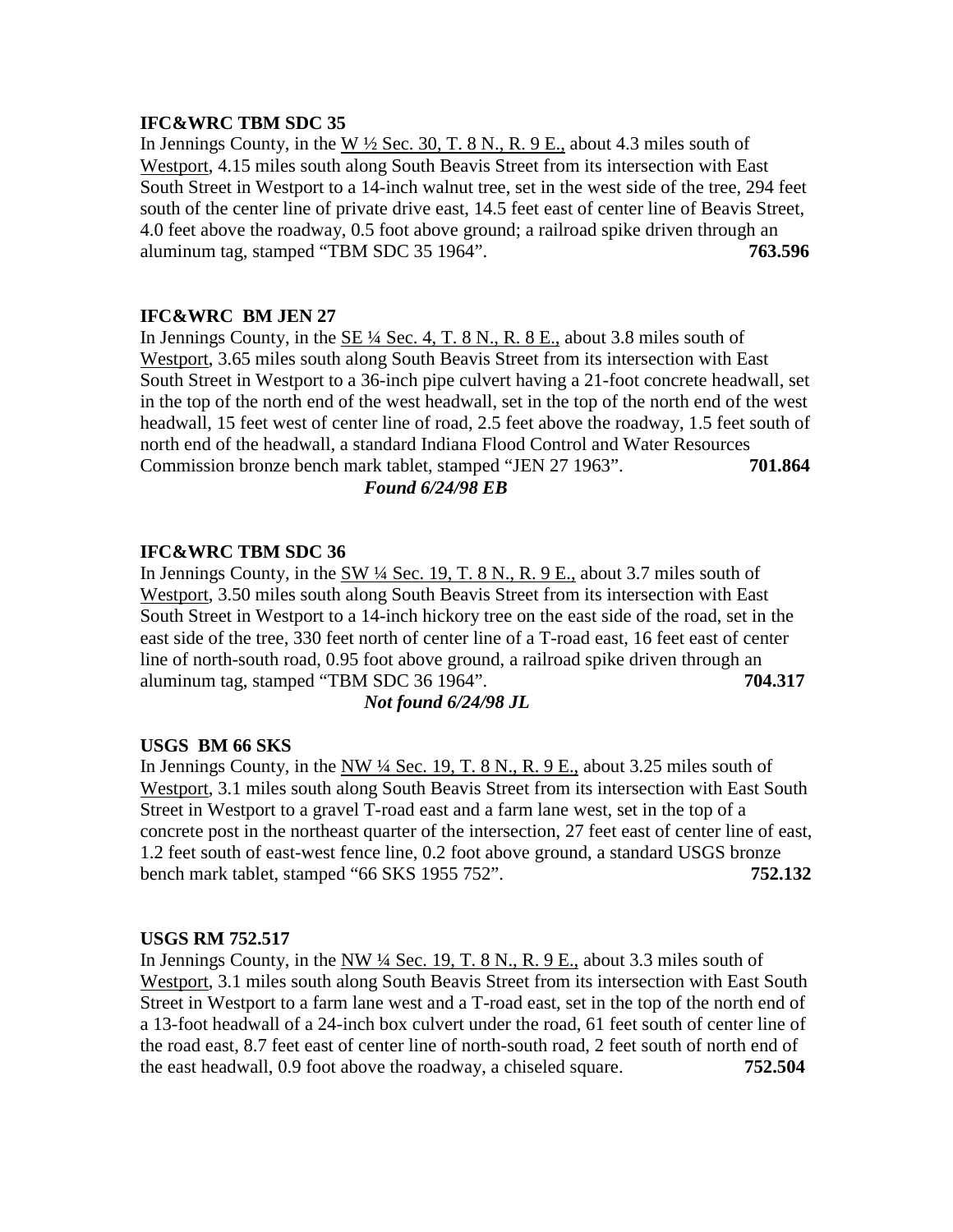### **USGS TBM UE 720.8**

In Decatur County, in the SE ¼ Sec. 13, T. 8 N., R. 8 E., about 2.9 miles south of Westport, 2.65 miles south along South Beavis Street from its intersection with East South Street in Westport to a single-span steel truss bridge over Sand Creek, set in the top of the southwest wingwall of the bridge, 10.3 feet west of the center line of bridge, 0.8 foot south of north face of the southwest bride abutment, 0.2 foot below the bridge floor, a painted chiseled square. **720.751**

# **IFC&WRC TBM SDC 37**

In Decatur County, in the W  $\frac{1}{2}$  Sec. 18, T. 8 N., R. 9 E., about 2.25 miles south of Westport, 2.1 miles south along South Beavis Street from its intersection with East South Street in Westport to the Freedonia Church, set in the northwest side of a 32-inch maple tree northwest of the church, 94.4 feet north of center line of church drive, 16.5 feet east of center line of north-south road, 0.7 foot above ground, a railroad spike driven through an aluminum tag, stamped "TBM SDC 37 1964". **786.833**

# *MUSCATATUCK RIVER*

# **IFC&WRC TBM MR 36 1957**

In Scott County, in the SE ¼ Sec. 12, T. 4 N., R. 7 E., about 2.5 miles northeast of Crothersville; 2.3 miles east along the extension of Moore Street in Crothersville to a turn south, thence 0.4 mile south and east to a north-south road, thence 0.7 mile north and east along a dirt road to a clump of trees in a field; set in the west side of a 3-inch tree, 0.2 mile north of White Oak Branch, 75 feet east from the dirt road and about 2.0 feet above the ground; a boat spike through an aluminum tag, stamped "TBM MR 36 1957". **539.449**

### **IFC&WRC TBM MR 39**

In Jackson County, in the SE ¼ Sec. 1 T. 4 N., R. 6 E., about 2.5 miles northeast of Crothersville; 1.5 miles east along an extension of Moore Street from its junction with U.S. 31 in Crothersville to a T-road north, thence 0.8 mile north to a T-road east, thence 0.9 mile east and north to a turn east; set in the northwest side of a 17-inch burr oak tree, in the southwest quarter of the junction, 27 feet south from the centerline of the east-west road, 22 feet east from the centerline of the north-south road and 1.3 feet above ground; a boat spike through an aluminum tag, stamped "TBM MR 39 1957".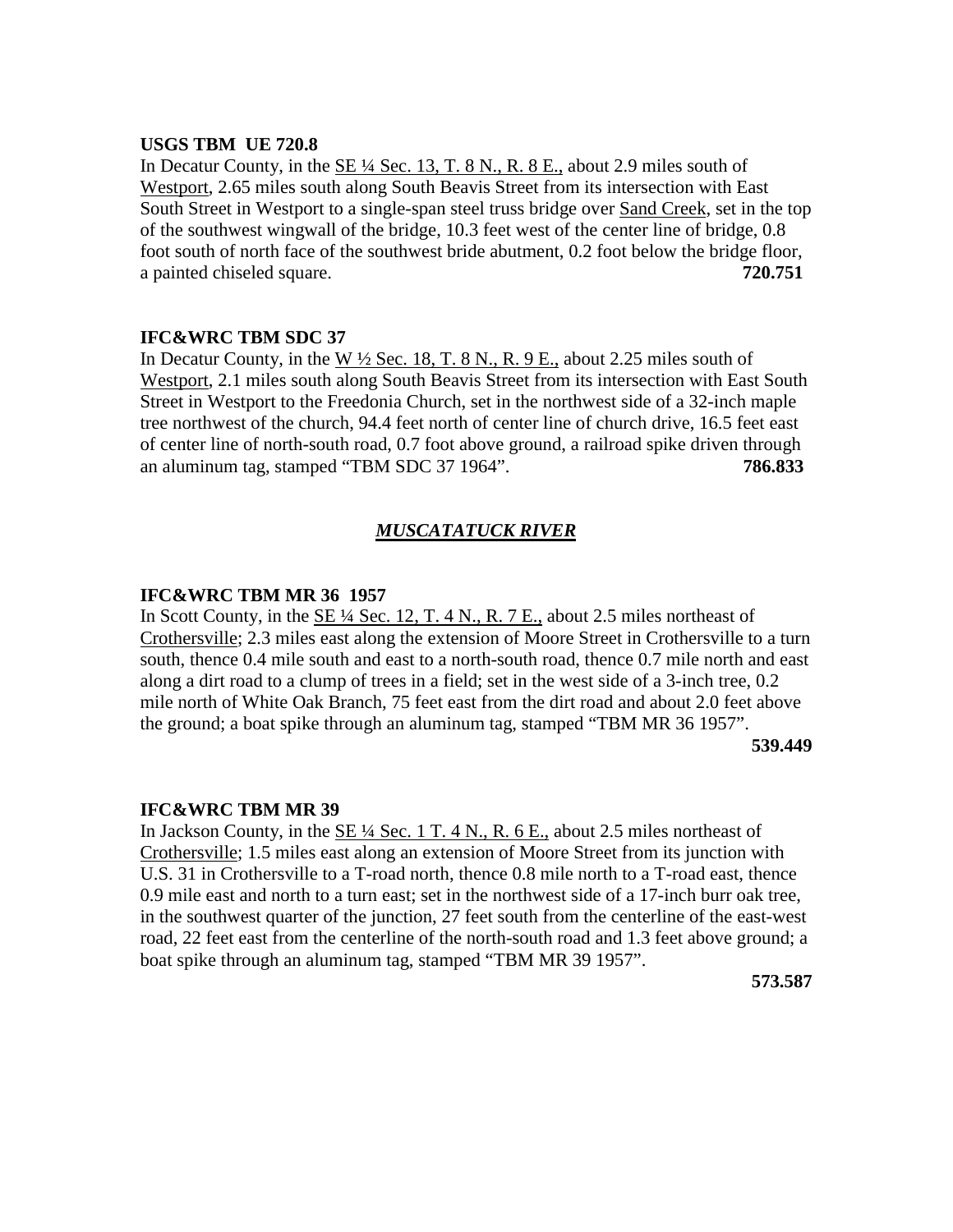# **IFC&WRC TBM MR 37**

In Scott County, in the  $SE\frac{1}{4}$  Sec. 12, T. 4 N., R. 6 E., about 2.7 miles northeast of Crothersville; 2.3 miles east along the extension of Moore Street in Crothersville to a turn south, thence 0.4 mile south and east to a north-south road, thence 0.9 mile north and east along a dirt road to near the east bank of the Muscatatuck River; set in the east side of an 8-inch tree; 6 feet east from the bank of the river, about 300 feet south from a property line between two fields, 22 feet west from the dirt road, and about 1-foot above the ground; a boat spike through an aluminum tag, stamped "TBM MR 37 1957".

**539.518**

### **IFC&WRC TBM MR 40**

In Jennings County, in the SW ¼ Sec. 6, T. 4 N., R. 7 E., about 2.8 miles north and east of Crothersville; 1.5 miles east along an extension of Moore Street in Crothersville to a T-road north, thence 0.8 mile north to a T-road east, thence 1.6 miles east and north to a turn east; set in the south side of a 20-inch oak tree, in the northwest quarter of the corner, 500 feet west from a concrete bridge, 22 feet north from the centerline of the road and 100 feet east from the centerline of the north-south road, 0.5 foot above ground and level with the roadway; a boat spike through an aluminum tag, stamped "TBM MR 40 1957". **539.038**

### **IFC&WRC TBM MR 38 1957**

In Scott County, in the NW  $\frac{1}{4}$  Sec. 7, T. 4 N., R. 7 E., about 3 miles northeast of Crothersville; 2.3 miles east along an extension of Moore Street to a turn south, thence about 0.4 mile south and east to a north-south road, about 0.1 mile east of a steel truss bridge, thence 1.5 miles north and east along a dirt trail; set in the southeast side of an 18 inch maple tree, about 500 feet northwest of a clump of trees, 57 feet north from a property line, on the east bank of the Muscatatuck River, 27 feet west from a dirt rail around a field, 1.5 feet above ground; a boat spike through an aluminum tag, stamped "TBM MR 38 1857". **536.800**

### **IFC&WRC TBM MR 41 1957**

In Jennings County, in the  $NE\frac{1}{4}$  Sec. 6, T. 4 N., R. 7 E., about 3.5 miles northeast of Crothersville; 1.5 miles east along an extension of Moore Street in Crothersville to a Troad north, thence 0.8 mile north to a T-road east, thence 2.2 miles east and north to a turn east; set in the south side of power pole No.  $28 \text{ E } 53 \text{ S } 48$  in the northeast quarter of the corner, about 400 feet north from a group of buildings and 22 feet west from the centerline of the north-south road, 13 feet north from the centerline of the east-west road and 1 foot above ground; a boat spike through an aluminum tag, stamped "TBM MR 41 1957". **548.768**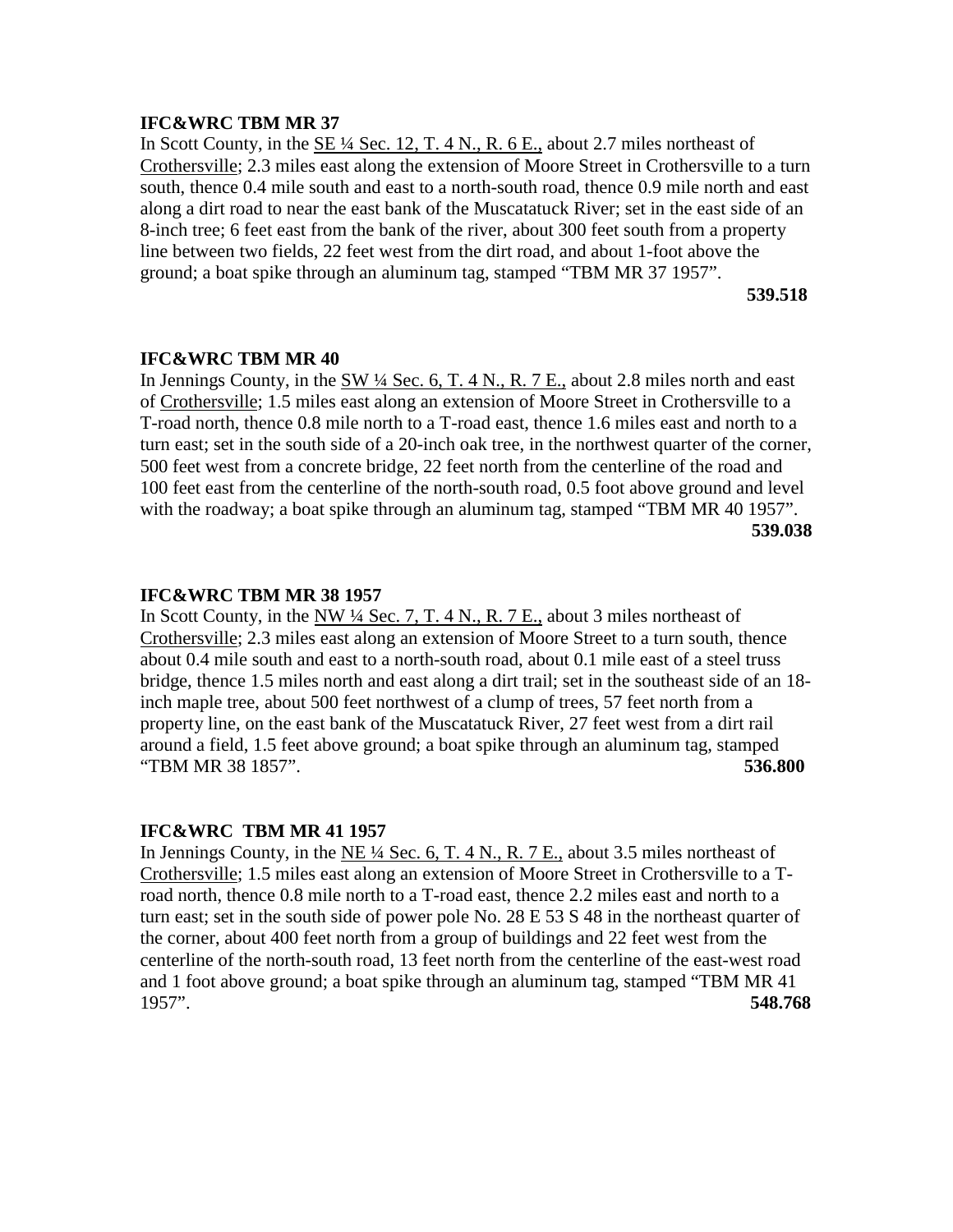# **IFC&WRC TBM MR 42**

In Jennings County, in the NW  $\frac{1}{4}$  Sec. 5, T. 4 N., R. 7 E.; about 4 miles east of Crothersville; 1.5 miles east along an extension of Moore Street in Crothersville to a Troad north, thence 0.8 mile north to a T-road east, thence 2.9 miles east and north to a bend in the road; set in the south side of a power pole with "TBM" marked with white paint, 200 feet west from the bend and about 300 feet east from a white farmhouse, 15 feet north of the centerline and 2 feet above the roadway, 1 foot above ground; a boat spike through an aluminum tag, stamped "TBM MR 42 1957". **547.515**

# **USGS TBM UE 546.7**

In Scott County, in the NW  $\frac{1}{4}$  Sec. 4, T. 4 N., R. 7 E., about 4.3 miles northeast of Crothersville; 1.5 miles east along an extension of Moore Street in Crothersville to a Troad north, thence 0.8 mile north to a T-road east, thence 3.4 miles north and east to a north-south road, thence 0.3 mile southeast along a dirt rail to a steel truss bridge over Muscatatuck River; set in the top of a rivet on the northeast bridge pier, 18 feet west from the east end of the bridge floor, 9 feet north from the centerline of the bridge and 1.3 feet below the bridge floor; a chiseled cross, painted "UE 546.7". **546.787**

# *Recovered 9/2/92*

# **USGS BM 25 SKS 1955 574**

In Scott County, in the NW ¼ Sec. 3, T. 4 N., R. 7 E., about 5 miles northwest of Deputy; about 0.9 mile west along a gravel road from its junction with S.R. 3 in Deputy to a north-south road, thence 0.2 mile north to a turn west, thence about 2.0 miles generally west to a north-south road, thence 0.6 mile north to an east-west road, thence west 2.0 miles to a north-south road; set in the southeast quarter of the junction, 36 feet south from the centerline of the east-west road, 23 feet east from the centerline of the north-south road, 2 feet above the roadway, 0.2 foot above the ground; a U.S. Geological Survey bench mark tablet, stamped "25 SKS". **573.706**

# *Recovered 9/1/92*

# **IFC&WRC TBM MR 26 1957**

In Scott County, in the NE  $\frac{1}{4}$  Sec. 3, T. 4 N., R. 7 E., about 5.5 miles northwest of Deputy; about 0.9 mile west along a gravel road from its junction with S.R. 3 in Deputy to a north-south road, thence 0.2 mile north to a turn west, thence about 2.0 miles generally west to a north-south road, thence 0.6 mile north to an east-west road, thence west 1.5 miles; set on the south side of a power pole, 400 feet east from a farmhouse on the north side of the road, 90 feet west from a pipe culvert, 13 feet north from the centerline of the road, even with the top of the roadway and 1.5 feet above ground; a boat spike through an aluminum tag, stamped "TBM MR 26 1957". 604.766

# *Destroyed 9/1/92*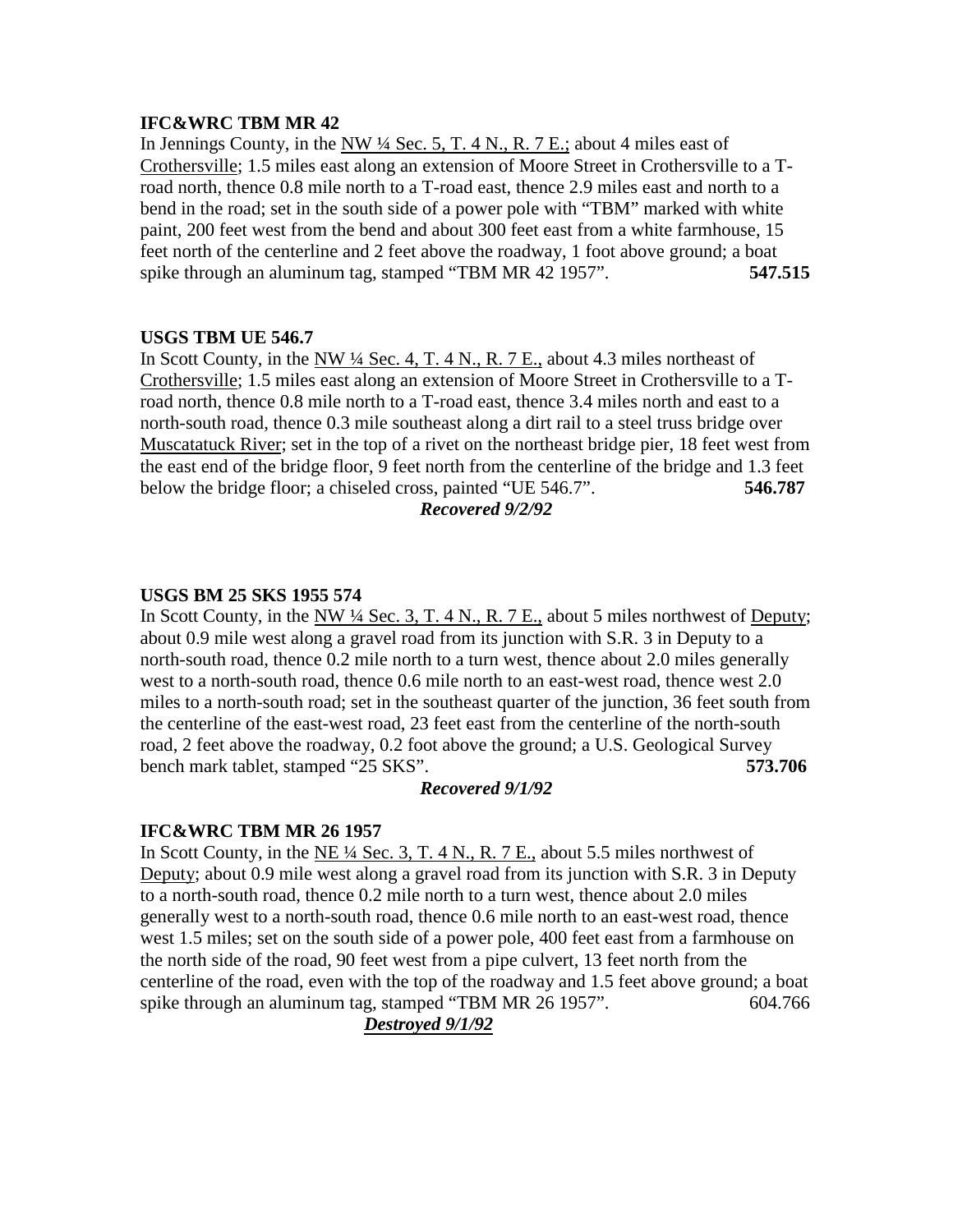# **FIC&WRC TBM MR 27 1957**

In Scott County, in the NW <sup>1</sup>/4 Sec. 2, T. 4 N., R. 7 E., about 5.0 miles northwest of Deputy; about 0.9 mile west along a gravel road from its junction with S.R. 3 in Deputy to a north-south road, thence 0.2 mile north to a turn west, thence about 2.0 miles generally west to a north-south road, thence 0.6 mile north to an east-west road, thence 1.0 miles west to a north-south road; set in the south side of a power pole No. B 292 N 31 N7 in the northeast side of a power pole No. B 292 N 31 N7 in the northeast quarter of the intersection, 7 feet east from a wooden plank bridge, 28 feet east from a north-south road, 12 feet north from the centerline of the east-west road, 0.5 foot above the roadway and 1.5 feet above the ground; a boat spike through an aluminum tag, stamped "TBM MR 27 1957". **557.715**

# **USGS TBM UE 596.0**

In Scott County, in the SE ¼ Sec. 3, T. 5 N., R. 7 E., about 4.1 miles northwest of Deputy; about 0.9 mile west along a gravel road from its junction with S.R. 3 in Deputy to a north-south road, thence 0.2 mile north to a turn west, thence 2.0 miles generally west to a north-south road, thence 0.6 miles north to an east-west road, thence 1.0 mile west; set on the north headwall of a concrete box culvert, in the northwest quarter of the intersection, 26 feet west from the centerline of a north-south road, 11 feet north from the centerline of a north-south road, 11 feet north from the centerline of the east-west road, on the west edge of the headwall; a chiseled square, painted "UE 596.0".

**595.970**

# **USGS BM 42 SKS**

In Scott County, in NW ¼ Sec. 12, T. 4 N., R. 7 E., about 3.1 miles northwest of Deputy; about 0.9 mile west along a gravel road from its junction with S.R. 3 in Deputy to a north-south road, thence 0.2 mile north to a turn west, thence about 2.0 miles generally west to a north-south road, thence 0.6 mile north; set in the top of a concrete post, 30.5 feet southeast from the centerline of the T-junction south, at a fence line corner 2.0 feet east from a power pole; a U.S. Geological Survey bench mark tablet, stamped \$42 SKS 1955 568". **567.849**

# USGS BM 24 SKS

In Jennings County, in Sec. 34, T. 5 N., R. 7 E., about 5.8 miles southwest of Commiskey, 5.5 miles west along Macadam Road from the crossroads in Commiskey, thence 2.9 miles south along a dirt road; 3.1 miles northeast of Oard School; set in the top of a concrete post, 51 feet southwest from the centerline of a T-junction south in the northeast corner of a woods, 7.1 feet southwest from a 20-inch oak tree and 6.9 feet south from a fenceline; a U.S. Geological Survey bench mark tablet, stamped "24 SKS 1955 592" and painted "US BB 591.6". *591.642*

*Not found 9/1/92*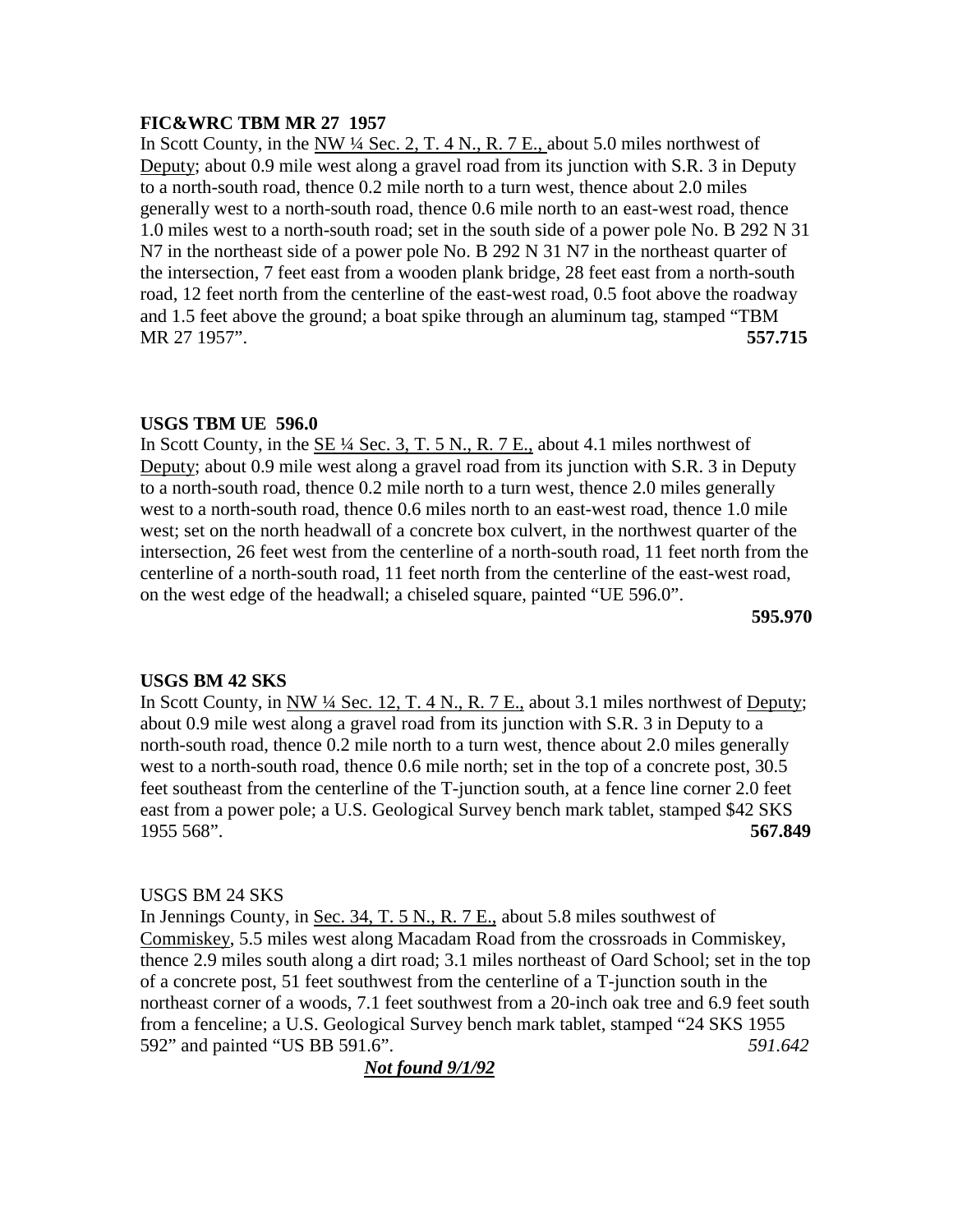### USGS TBM UE 577.2

In Jennings County, Sec. 33, T. 5 N., R. 7 E., about 6 miles west of Paris Crossing; 6 miles west along gravel roads from the East Fork crossroads in Paris Crossing of Muscatatuck River at an east-west, north-south crossroads, on the north-south road between Sections 32&33; set on the top of the west end of a concrete headwall of the culvert, 22 feet southeast from the centerline of the crossroads; a chiseled square, painted "UE 577.2". *Destroyed 9/1/92* 577.194

### **USGS TBM UE 561.0**

In Scott County, in the NW <sup>1</sup>/4 Sec. 12, T. 4 N., R. 7 E., about 3.0 miles northwest of Deputy; about 0.9 mile west along a gravel road from its junction with S.R. 3 in Deputy to a north-south road, thence 0.2 mile north to a turn west, thence about 2.0 miles generally west to a north-south road, thence 0.6 mile north to a T-road, thence 0.3 mile east to a concrete bridge over a small stream; set in the west end of the south headwall, 9 feet south from the centerline of the road, 6.5 feet east from the west end of the south headwall, 2.0 feet above the roadway; a chiseled square, painted "UE 561.0".

 **560.990**

## **USGS TBM UE 549.5**

In Jennings County, in Sec. 34, T. 4 N., R. 7 E., about 5.3 miles southwest of Commiskey; 5.0 miles West along a macadam road from the crossroads in Commiskey, thence 2.0 miles south to a T-road; set in the base of a power pole, 26 feet southwest from the centerline of the T-junction north; a railroad spike; painted "UE 549.5".

**549.465**

### **IFC&WRC TBM GC 1**

In Jennings County, in the  $S\frac{1}{2}$  Sec. 33, T. 5 N., R. 8 E., in Paris; at the intersection of the east-west and north-south roads; set in the northwest side of a telephone pole in the southeast quarter of the intersection, 22 feet east from the centerline of the north-south road, 17 feet south from the centerline of the east-west road, 14 feet west from a hand well pump, 0.2 foot above ground, level with the roadway, an aluminum tag, stamped "TBM BGC 1 1957". **649.351**

# **IFC&WRC TBM GC 2**

In Jennings County, in the E  $\frac{1}{2}$  Sec. 4, T. 4 N., R. 8 E., about 0.4 mile southeast of Paris; 8.5 miles southeast along a gravel road from the crossroad in Paris; set in the West side of a 15-inch tree, about 450 feet southeast from a wooden bridge, half-way up a steep hill, 13 feet east from the centerline of the road, 1 foot above the roadway and ground; a boat spike through an aluminum tag, stamped "TBM BGC 2 1957".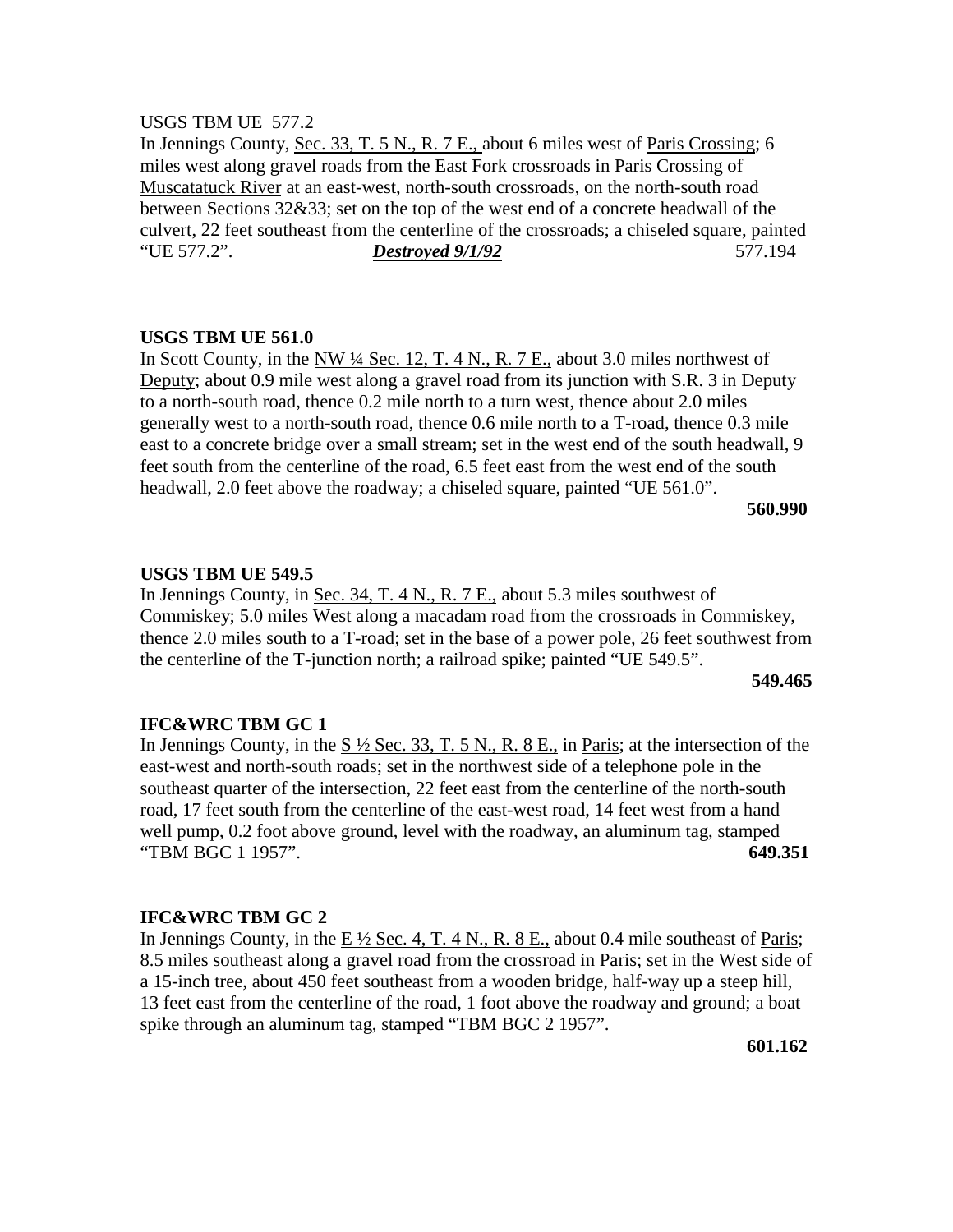# **IFC&WRC TBM MR 34**

In Jennings County, in the  $\frac{SW 14 \text{ Sec. 33, T. 4 N.}}{R. 8 E.}$  about 0.2 mile west of Paris; at the junction of State Road 3 and an asphalt road leading to Paris; set in the southwest side of a telephone pole marked "TBM," 500 feet from the junction, at the northernmost part of the first curve to the right on the asphalt road, about 200 feet east from a white frame house, 170 feet west from a gravel road leading south, 30 feet north from the centerline of the asphalt road, 12 feet east from a dirt trail leading north, 2 feet below the roadway and 1.6 feet above the ground; a boat spike through an aluminum tag; stamped "TBM MR 34 1957". **628.912**

# **USGS TBM UE 583.7**

In Jennings County, in the SW ¼ Sec. 33, T. 5 N., R. 8 E., just east of Paris Crossing; at the State Road 3 steel bridge over Graham Creek; set on top of the north end of the West concrete wheelguard of the bridge; a chiseled square; painted UE 583.7.

 **583.542**

# **USGS BM 40 SKS**

In Jennings County, in <u>Sec. 33, T. 5 N., R. 8 E.,</u> at Paris Crossing; at the railroad grade crossing; set in top of a concrete post, 44 feet southwest from the centerline of the railroad grade crossing, 21 feet southwest from the railroad signal post; a U.S. Geological Survey bench mark tablet; stamped "40 SKS 1955 623" and painted "US BM 623.0". **623.037**

# **USGS TBM UE 583.7**

In Jennings County, in Sec. 33, T. 4 N., R. 8 E., about 2.4 miles north of Deputy; at a steel truss bridge over Graham Creek; 0.1 mile north of the intersection of State Road 250 and State Road 3 in Paris; set in the top of the north end of the west curbing of the bridge; 12 feet west from the centerline of the road, 2.7 feet below the top of the guard rail, 18 feet south from the north end of the west guardrail and 0.6 foot above the bridge floor; a chiseled square; painted "UE 583.7". **583.603**

# **IFC&WRC TBM GC 11**

In Jennings County, in the  $SE\frac{1}{4}$  Sec. 33 T. 5 N., R. 8 F., about 0.4 mile north of Paris; 0.4 mile north along a gravel road from the crossroads in Paris; set in the south side of a 14-inch tree, 200 feet southwest from a machine shed and 31 feet east from the centerline of a gravel road, 27 feet north of a drive leading east to a saw mill and 1.2 feet above the ground; a boat spike through an aluminum tag, stamped "TBM BGC 11 1957".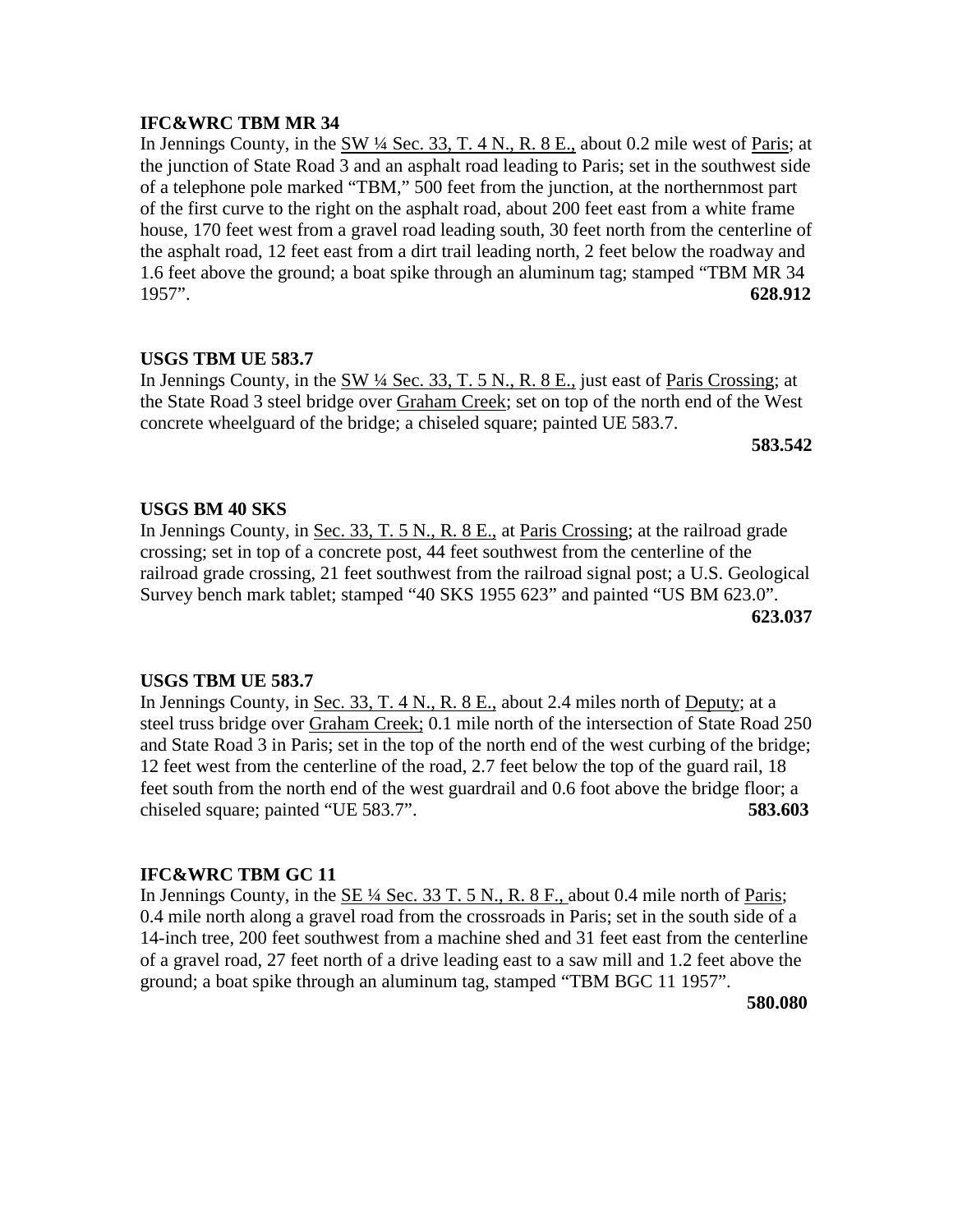# **USGS TBM UE 672.8**

In Jennings County, in the  $NW$  <sup> $1/4$ </sup> Sec. 33, T. 5 N., R. 8 E., 0.7 mile north of Paris Crossing; 0.7 mile north along S.R. 3 from the crossroads in Paris Crossing; set on the top of the north end of the concrete headwall of a culvert, 20 feet east from the centerline of S.R. 3; a chiseled square; painted "UE 672.8". **672.762**

# **IFC&WRC TBM GC 12**

In Jennings County, in the  $SW\frac{1}{4}$  Sec. 27, T. 5 N., R. 8 E., about 1.2 miles north of Paris; 1.2 miles north along a gravel road from the crossroads in Paris to a concrete arch bridge over Dean Creek; set in the top of the east end of the north guardrail, 8.5 feet north from the centerline of the bridge, 0.6 foot west from the east end of the north guard rail and 0.6 foot above ground; a chiseled square; painted UE 583.7 **583.542**

# **USGS BMR 30 SKS Keset 1959**

In Jennings County, in the W ¼ Sec. 28, T. 5 N., R. 8 E., about 3.8 miles north of Deputy; 3.8 miles north along S.E. 3 from the crossroads in Deputy; set in the top of a concrete post, 53 feet east from centerline of a crossroad, 25 feet northeast from a telephone pole, 60 feet south from a concrete highway right-of-way post and 3.0 feet west from a fence line; a U.S. Geological Survey bench mark tablet, stamped "R 30 SKS 1955 Reset 1959". **678.636**

# **USGS RM**

In Jennings County, in the W  $\frac{1}{2}$  Sec. 28, T. 5 W., R. 8 E., about 3.8 miles north of Deputy; 3.8 miles north along S.R. 3 from the crossroads in Deputy; set in the top of a concrete highway right-of-way post, 67 feet northeast from the center line of the eastwest road; a chiseled square. **681.750** 

# **USGS TBM UE 660.5**

In Jennings County, in Sec. 21, T. 5 N., R. 8 E., 0.5 mile east of Commiskey; 0.5 mile east along an asphalt road from the crossroads in Commiskey to its junction with S.R. 3; set in the top of the east end of the south concrete culvert abutment, under the asphalt road in the southwest quarter of the junction, about 100 feet northeast from Nixon's Service Station, 46 feet west from the centerline of S.R. 3 and 26 feet south from the centerline of the asphalt road, 1.5 feet above ground; a chiseled square. **660.401**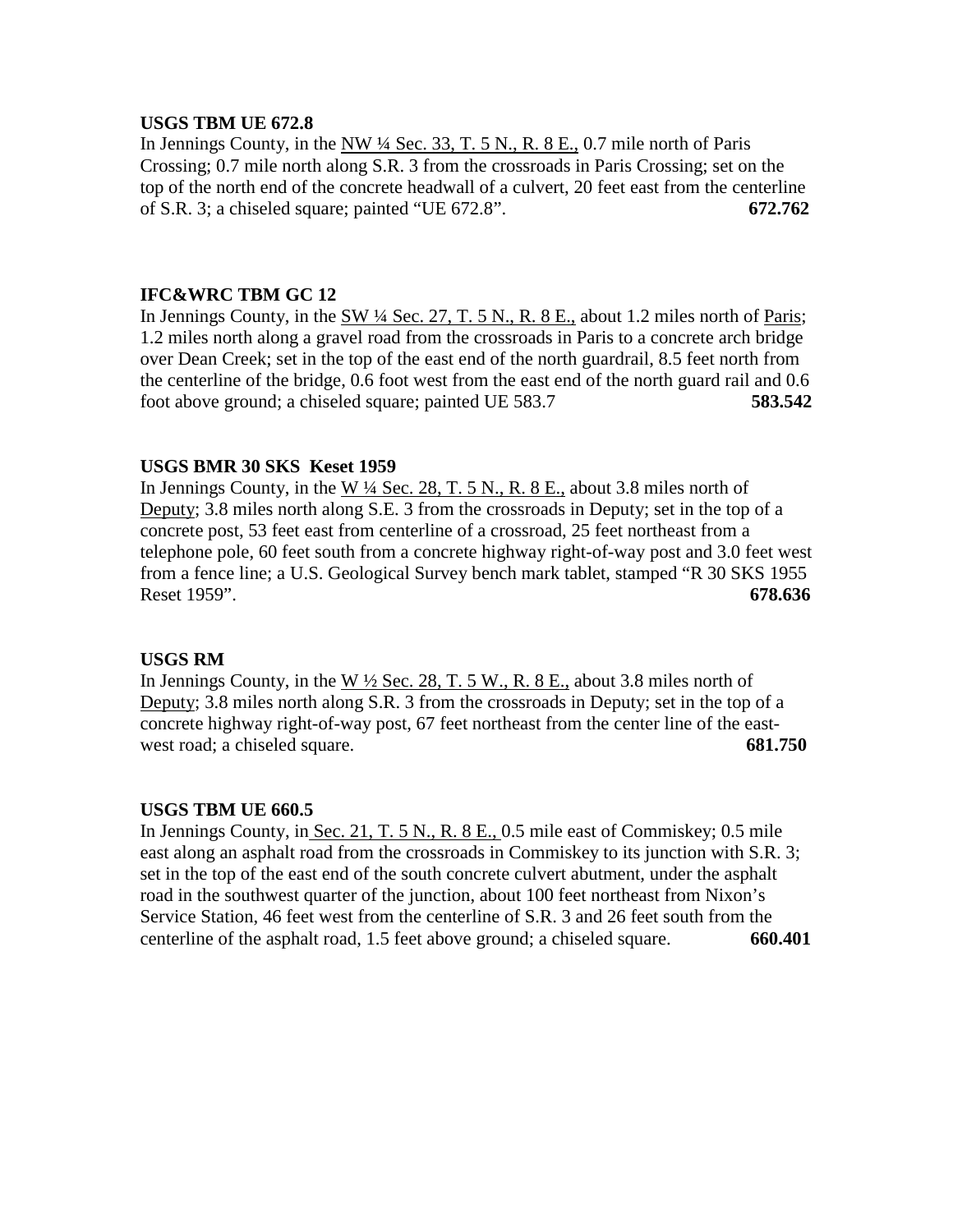# **IFC&WRC TBM GC 13**

In Jennings County, in the  $NW$  <sup> $1/4$ </sup> Sec. 22, T. 5 N., R. 8 E., about 1.0 mile northeast of Commiskey; 0.6 mile east along an asphalt from the crossroads in Commiskey to past the intersection of S.R. 3, thence 0.5 mile north and east along a gravel road to a turn with a lane leading south, thence south about 0.1 mile to a ford across Graham Creek; set in the north side of a 12-inch elm tree, 75 feet north from the center of Graham Creek, 20 feet north from the centerline of a trail leading east. 17 feet east from the centerline of a northsouth lane, 3.0 feet above the roadway and about 1.0 feet above the ground; a boat spike driven through an aluminum tag, stamped "TBM BGC 13 1957". **611.387**

# **IFC&WRC TBM GC 16**

In Jennings County, in the NE ¼ Sec. 22, T. 5 N., R. 8 E., about 1.4 miles northeast of Commiskey; 0.5 mile east along an asphalt road from the crossroads in Commiskey to its junction with S.R. 3, thence 0.7 mile north and east along a gravel road to a T-road east, thence 0.5 mile east to near a concrete arch bridge over Graham Creek; set in the north side of a 36-inch ash tree, 38 feet east from the east end of the bridge, 24 feet west from the west end of an overflow bridge, 14 feet south from the centerline of the road and 2.5 feet above ground; a boat spike through an aluminum tag, stamped "TBM BGC 15 1957". **637.715**

# **IFC&WRC TBM GC 14**

In Jennings County, in the NW ¼ Sec. 22, T. 5 N., R. 8 E., about 1.1 miles northeast of Commiskey; 0.5 mile east along an asphalt road from the crossroads in Commiskey to its intersection with S.R. 3, thence 0.7 mile north and west along a gravel road to a I-road east; set in the southwest side of a 12-inch tree, in the southeast quarter of the intersection, 32 feet south from the centerline of the north-south road and about 0.5 foot above the ground; a boat spike through an aluminum tag, stamped "TBM BGC 14 1957". **686.347**

# **USGS RM 687.912**

In Jennings County, in the W ¼ Sec. 15, T. 5 N., R. 8 E., about 1.3 miles northeast of Commiskey; 0.5 mile east along an asphalt road from the crossroads in Commiskey to the intersection with S.R. 3, thence 1.1 mile north to a T-road west; set in the top of a highway right-of-way marker, in the southwest quarter of the intersection, 60 feet west from the centerline of S.R. 3, 19 feet south from the centerline of the east-west road and 1.5 feet above ground; a chiseled square. **687.832**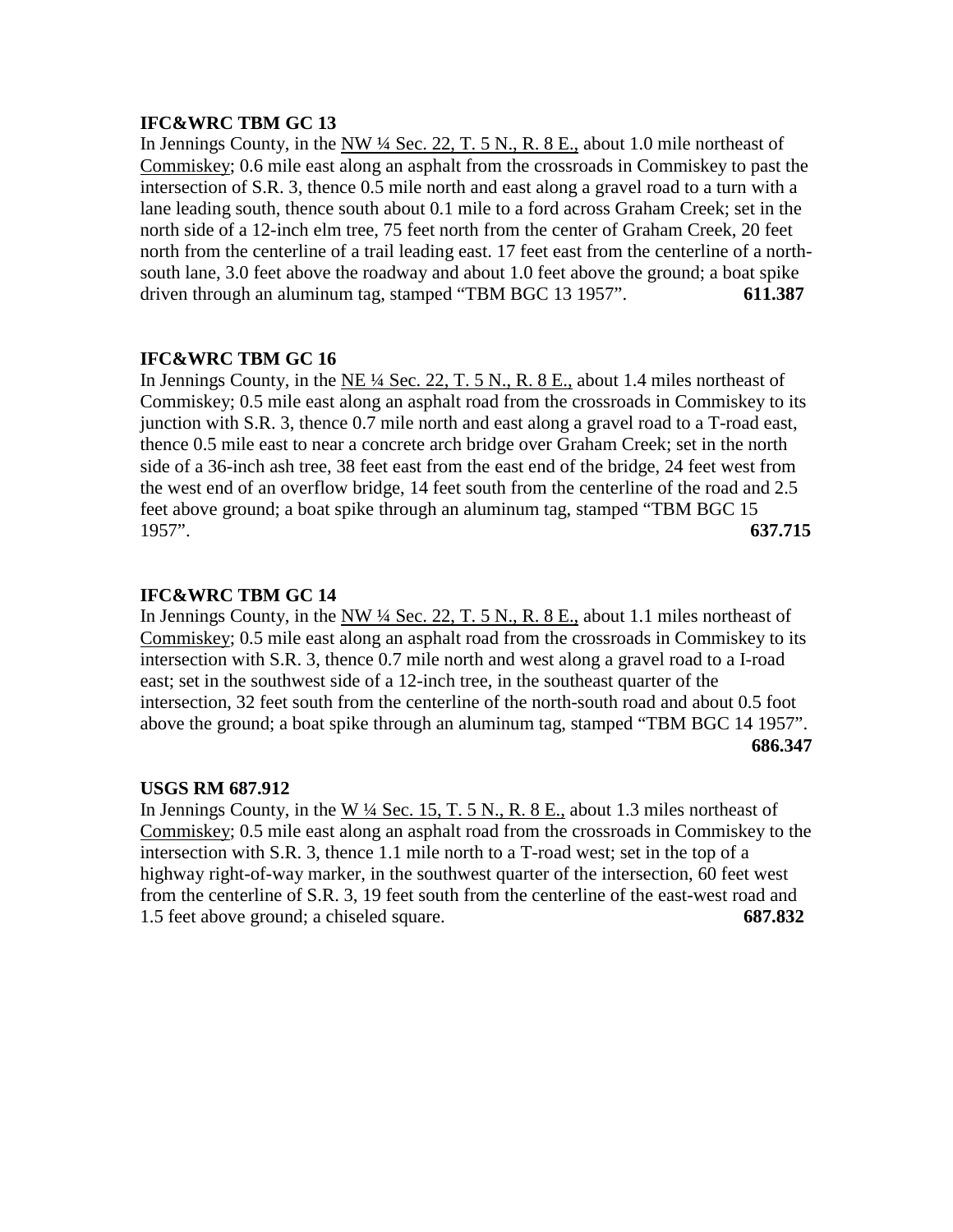# **IFC&WRC TBM GC 15**

In Jennings County, in the  $\frac{NW 14}$  Sec. 15, T. 5 N., R. 8 E., about 1.5 miles northeast of Commiskey; 0.5 mile east along an asphalt road from the crossroads in Commiskey to the intersection with S.R. 3, thence 1.5 miles north along S.R. 3 to a T-road west; set in the south end of the west wing wall of the south headwall of a concrete culvert, about 200 feet northeast from a white farm house, 19 feet east from the centerline of S.R. 3, 11 feet south from the centerline of the T-road and 0.8 foot above ground; a painted chiseled triangle. **675.822**

# **USGS TT4 TWC 652 1955**

In Jennings County, in the  $\frac{SW 1}{4}$  Sec. 10, T. 5 N., R. 8 E., about 2.4 miles northeast of Commiskey; 0.5 mile east along an asphalt road from the crossroads in Commiskey to the intersection with S.R. 3, thence 2.3 miles north along S.R. 3 to a T-road east; set in the top of the north end of the east headwall of a concrete culvert over a small stream, in the southeast quarter of the junction, 41 feet south from the centerline of the east-west road, 20 feet east from the centerline of S.R. 3 and about 1 foot below the roadway, a U.S. Geological Survey bench mark tablet, stamped "TT 4 TWC 695 1955". NOTE: Original description lists this mark as being stamped "TT 4 TWC 652 1955".

**651.711**

# **IFC&WRC TBM GC 17**

In Jennings County, in the NE ¼ Sec. 10, T. 5 N., R. 8 E., about 2.8 miles northeast of Commiskey; 0.5 mile east along an asphalt road from the crossroads in Commiskey to S.R., thence 2.1 miles north along S.R. 3 to a T-road east, thence 0.5 mile northeast along an asphalt road to a covered wood bridge over Graham Creek; set in the west end of the north headwall of a concrete culvert, 125 feet west from the covered bridge, 36 feet west from a drive leading north, 13 feet north from the centerline of the asphalt road and 1.5 feet above the ground; a painted chiseled triangle. **656.095**

# **IFC&WRC TBM GC 18**

In Jennings County, in the SE ¼ Sec. 3, T. 5 N., R. 8 E., about 3.1 miles northeast of Commiskey; 0.6 mile east along a paved road from the crossroads in Commiskey to S.R. 3, thence 2.5 miles northeast along S.R. 3; set in the southwest side of a 36-inch oak tree, 100 feet northwest from the Graham Presbyterian Church, 150 feet east from power pole No. DD 41 S 31, 17 feet north from the centerline of an asphalt road, 1 foot above the ground and level with the roadway; a boat spike through an aluminum tag, stamped "TBM BGC 1957". **649.820**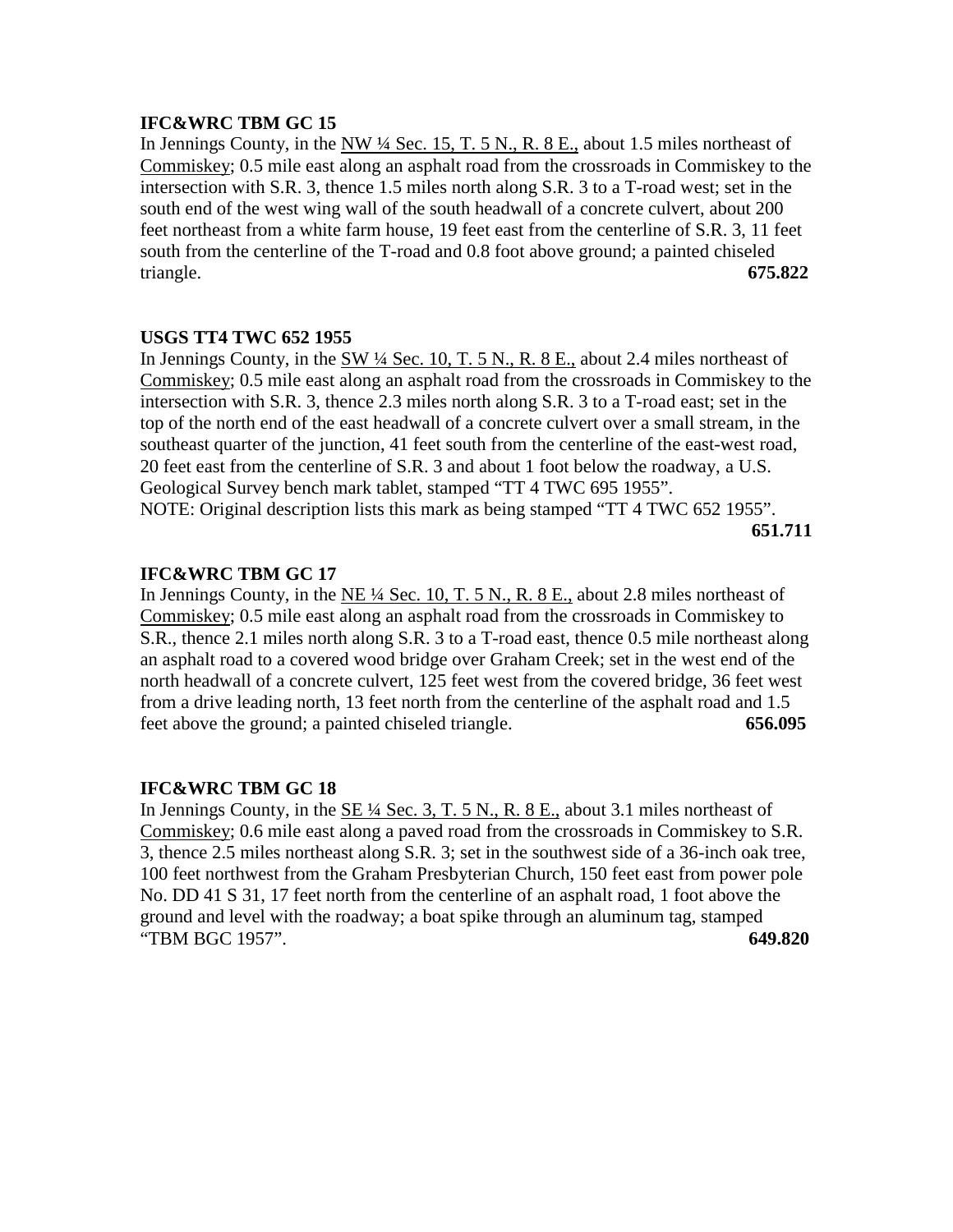# **USGS TBM UE 685.8**

In Jennings County, in the  $S\frac{1}{2}$  Sec. 34, T. 6 N., R. 8 E., about 5.3 miles south of Vernon; 5.3 miles south along S.R. 3 from its junction with S.R. 7 south of Vernon to an intersection with an east-west asphalt and graveled road, set in the top of a concrete highway right-of-way marker in the northwest quarter of the intersection, 55 feet west from the centerline of S.R. 3, 21 feet north from the centerline of the asphalt road, 21 feet northeast from a concrete culvert, 14 feet west from power pole No. DD 68 and stamped "20 AMP FUSE", 2 feet below the roadway and 1 foot above the ground; a chiseled square. **685.751**

# **IFC&WRC TBM GC 19**

In Jennings County, in the NE ¼ Sec. 3, T. 5 N., R. 8 E., about 5.0 miles south of Vernon; 5.3 miles south along S.R. 3 from its junction with S.R. 7, south of Vernon, to an east-west road intersection, thence 0.4 mile east along a gravel road to near a steel truss bridge over Graham Creek, set in the north side of power pole No. DD 60, 38 feet west from the west end of the bridge, 17 feet south from the centerline of the road and 2 feet above the ground; a boat spike through an aluminum tag, stamped "TBM BGC 19 1957". **668.575**

# **IFC&WRC TBM GC 20**

In Jennings County, in the NW ¼ Sec. 36, T. 6 N., R. 8 E., about 4.3 miles south of Vernon; 2.8 miles south along S.R. 7, from its junction with S.R. 3, south of Vernon, to an intersection, thence 1.9 miles south and west of a concrete arch bridge over Turkey Run; 9 feet south from the centerline of the road, 6 feet east from the west end of the south guardrail and about 3 feet above the roadway; a chiseled triangle, painted "TBM BGC 1957". **689.963**

# **IFC&WRC TBM GC 23 1957**

In Jennings County, in the NW  $\frac{1}{4}$  Sec. 31, T. 6 N., R. 9 E., about 5 miles southeast of Vernon; 4 miles south along S.R. 7 from its junction with S.R. 3, south of Vernon to a Troad west, thence 1.5 miles west and south to an apple orchard on the east side of the road, at the south end of the gate leading to the orchard; set in the west side of a telephone pole, 25 feet east from the centerline of the road, 1.5 feet above ground; a boat spike through an aluminum tag, stamped "TBM BGC 23 1957". **734.305**

# **USGS BM 36 SKS 1955 703**

In Jennings County, in Sec. 25, 6 N., R. 8 E., about 4.2 miles southeast of Vernon; 2.5 miles south along S.R. 3 from its junction with S.R. 7, south to an intersection with a gravel road leading south, thence 0.3 mile south to an east-west road intersection, thence 1.3 miles east to a T-road south, thence 0.6 mile south to a concrete arch bridge over Turkey Run; set in the top of the east retaining wall, 17 feet south from the north end of the east retaining wall, 9 feet east from the centerline of the road and about 1 foot above the roadway; a U.S. Geological Survey bench mark tablet, stamped "36 SKS 703 1955." **703.288**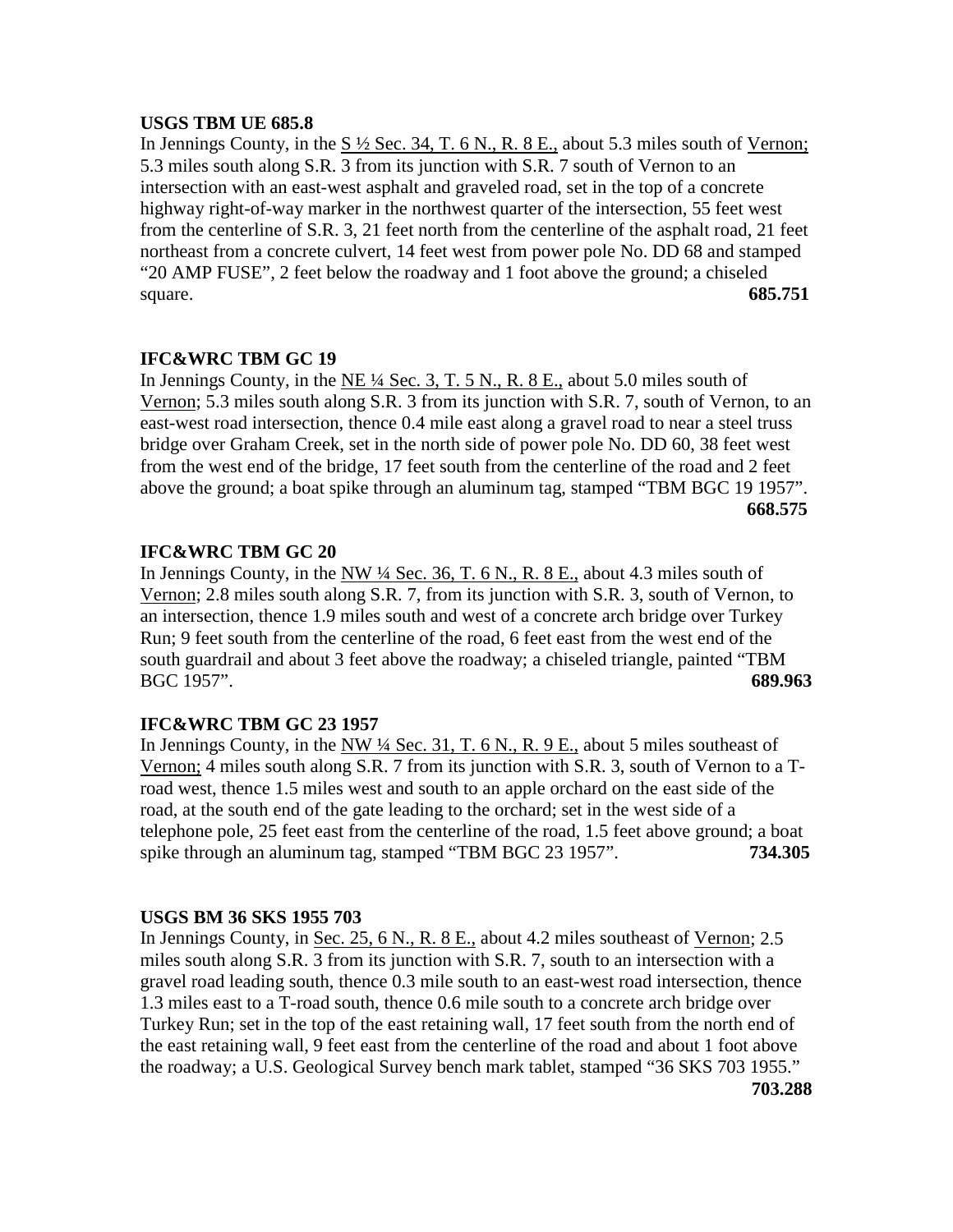# **IFC&WRC TBM GC 24**

In Jennings County, in the NW  $\frac{1}{4}$  Sec. 31, T. 6 N., R. 9 E., about 5.2 miles southeast of Vernon; 4 miles south along S.R. 7 from its junction with S.R. 3, south of Vernon, to a Troad west, thence 1.5 miles west and south to the Jennings County Farm; set in the north side of a telephone pole, 45 feet northwest from a red brick building, 19 feet east from the centerline of a gravel road, 1.0 foot above the ground; a boat spike through an aluminum tag, stamped "TBM BGC 24 1957". **713.099**

# **IFC&WRC TBM GC 21**

In Jennings County, in the NW ¼ Sec. 30, T. 6 N. R. 9 E., about 4.0 miles south of Vernon; 4.0 miles south along S.R. 7 from its junction with S.R. 3, south of Vernon, to a T-road from a gravel road leading west, 23 feet west from the centerline of S.R. 7, 2.3 feet south from the north end of the west headwall of the culvert, and about level with the ground; a painted, chiseled triangle. **765.741**

# **IFC&WRC TBM GC 22**

In Jennings County, in the  $\frac{SW 14 \text{ Sec. 30, T. 6 N.}}{R. 9 E.}$  about 4 miles south of Vernon; 4 miles south along S.R. 7 from its junction with S.R. 3, south of Vernon, to a T-road west, thence 0.8 mile south and west; about 125 feet north from a fence line leading east, 19 feet east from the centerline of the road and 1 foot above ground; a boat spike through an aluminum tag, stamped "TBM BGC 22 1957". **771.655**

# **UGS RM 3 703.0**

In Jennings County, in the  $SE\frac{1}{4}$  Sec. 30, T. 6 N., R. 9 E., about 4 miles south of Vernon; 54 miles south along S.R. from its junction with S.R. 3, south of Vernon, to a concrete bridge over Graham Creek; set on the south end of the northwest wingwall, 165 feet west from the centerline of the road, 1.2 feet above the roadway at the north end of the west guardrail; a painted chiseled square. **703.064**

# **USGS TBM UE 820.4**

In Jennings County, in the NW  $\frac{1}{4}$  Sec. 26, T. 6 N., R. 9 E., about 1.3 miles south of San Jacinto; 1.5 miles southeast and south along a gravel road from the crossroads in San Jacinto to a T-junction west; set in the base of a power pole, 24 feet southeast from the centerline of T-junction west; a railroad spike, painted "UE 820.4". **820.365**

### **USGS TBM UE 750.4**

In Jennings County, in the  $NW$   $\frac{1}{4}$  26, T. 6 N. R. 9 E., about 0.6 miles south of San Jacinto; 0.8 mile southeast and south along a gravel road from the crossroads in San Jacinto to a steel truss bridge over Little Graham Creek; set on top of a steel rivet on the southeast abutment of the bridge, a chiseled cross; painted "UE 750.4"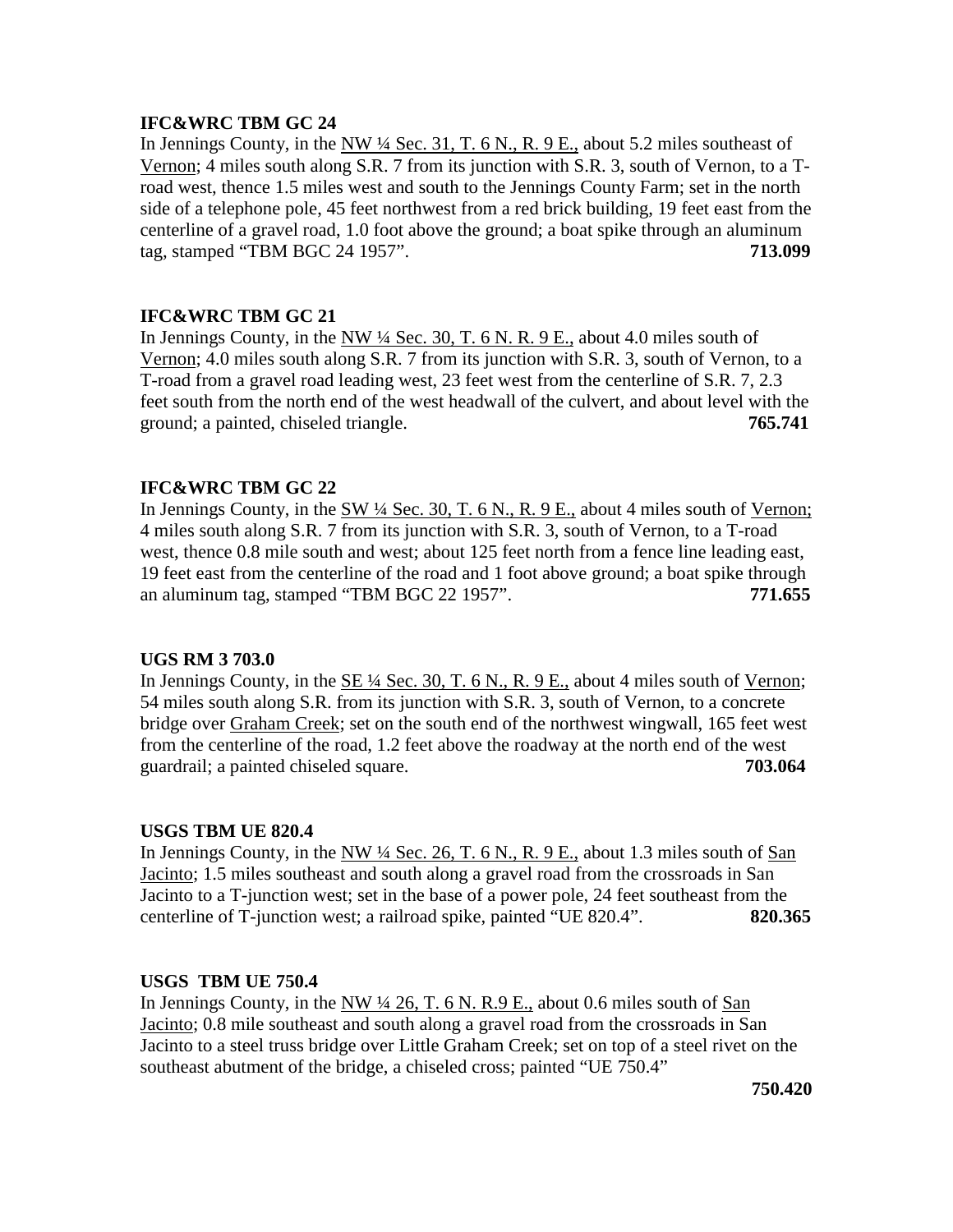# **USGS RM**

In Jennings County; in the  $\frac{SW 14 \text{ Sec. } 14, T. 6 N., R. 9 E.,$  about 0.6 mile south of  $\frac{San }{2}$ Jacinto; 30 feet northeast from the centerline of a drive to the high school; a railroad spike set in the base of an R.E.A. power pole. **753.657** 

# **USGS BM 94 SKS**

In Jennings County, in the SW ¼ Sec. 14, T. 6 N., R. 9 E., at San Jacinto; set in the top of a concrete post, in the southwest corner of the Bigger Township High School yard, 2.5 feet east from a power pole, in line with a row of east-west guardrail posts; a U.S. Geological Survey bench mark tablet; stamped "94 SKS 1955 754" and painted US BM 754.0" **754.032**

# **USGS TBM UE 827.3**

In Jennings County, in Sec. 14, T. 6 N., R. 9 E., about 0.7 mile northwest of San Jacinto; 0.7 mile northwest along a gravel road from the crossroads in San Jacinto to a T-road west; set in the base of a telephone pole, 28 feet southeast from the centerline of Tjunction west, a railroad spike, painted "UE 827.331". **827.331**

# **USGS BM 95 SKS 1955 811**

In Jennings County, in Sec. 11, T. 6 N., R. 9 E., about 1.5 miles northwest of San Jacinto; 1.6 miles north along a gravel road from the crossroads in San Jacinto to an east-west crossroad at Rush Branch Methodist Church; set in the top of a concrete post in the northeast quarter of the intersection, 21 feet north from the centerline of the east-west road, 19 feet east from the centerline of the north-south road, 6 feet northwest from power pole No. "DA 121 E 45", and about 0.4 foot above ground; a U.S. Geological Survey bench mark tablet, stamped "95 SKS 1955 811". **811.120**

# **IFC&WRC TBM GC 25**

In Jennings County, in the E  $\frac{1}{2}$  Sec. 11 T. 6 N., R. 9 E., about 1.5 miles north of San Jacinto; 1.6 miles north along a gravel road from the crossroads at San Jacinto to an eastwest crossroad at Rush Branch Methodist Church, thence 0.6 mile east to a concrete culvert under the road, set in the north side of power pole No. "DA 121 E 57", 300 feet west from a white farm house, 14 feet south from the centerline of the road, 6 feet west from the south end of a concrete culvert and 1.5 feet above the ground; a boat spike through an aluminum tag, stamped "TBM BGC 25 1957". **825.599**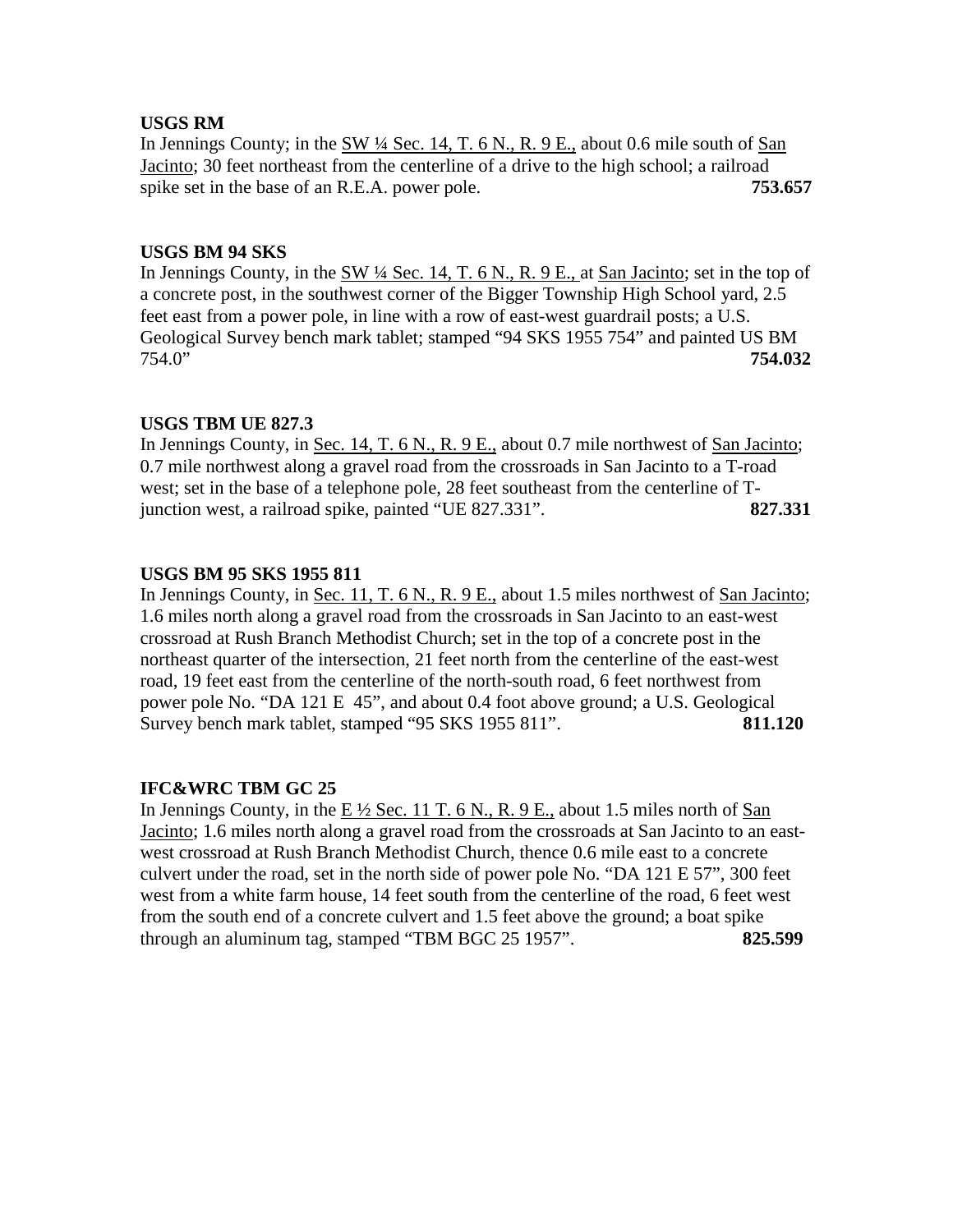# **IFC&WRC TBM GC 26**

In Jennings County, in the NW  $\frac{1}{4}$  Sec. 12, T. 6 N., R. 9 E., about 1.9 miles northeast of San Jacinto; 1.6 miles north along a gravel road from the crossroads in San Jacinto to the Rush Branch Methodist Church, thence 1.3 east; set in the southwest side of power pole No. "DA 121 E 68", about 70 feet west from the entrance to a cemetery on the north side of the road, 32 feet north from the centerline of the road, 4.0 feet above the roadway and about 0.8 foot above the ground; a boat spike through an aluminum tag, stamped "TBM BGC 26 1957". **816.633**

# **IFC&WRC TBM GC 27**

In Jennings County, in the  $SE\frac{1}{4}$  Sec. 12, T. 6 N., R. 9 E., about 2 miles northeast of San Jacinto; 1.9 miles north along a gravel road from the crossroads at San Jacinto to the Rush Branch Methodist Church, thence 1.8 miles east to gate No. 14-A of Jefferson Proving Grounds; set in the north side of a 16-inch tree, 50 feet west and 18 feet south from the gate and about 0.6 foot above ground; a boat spike through an aluminum tag, stamped "TBM BGC 27 1957". **833.623**

# **USGS TBM 817.2**

In Ripley County, in Sec. 4 T. 6 N., R. 10 E., about 2.5 miles west along K road from its junction with Michigan Road in New Marion; to a T-road south, thence south 1.0 miles to a steel truss bridge over Graham Creek, set in the top of a steel rivet on top of the northwest steel abutment; a chiseled cross; painted "UE 817.2". 817.188

# **USGS BM 71SKS**

In Ripley County, in Sec. 34, T. 7 N., R. 10 E., about 2.2 miles west of New Marion; 2.2 miles west along K road from its junction with Michigan Road, in New Marion, to a Troad north; set in the top of a concrete post, 55 feet southwest from the centerline of the T-road north, 4.7 feet west from a telephone pole; a U.S. Geological Survey bench mark tablet, stamped "71 SKS 1955 902" and painted "USBM 902.3". **902.325**

# **USGS RM**

In Ripley County, in Sec. 34, T. 7 N., R. 10 E., about 2.2 miles west of New Marion, 2.2 miles generally west along K road from its junction with Michigan Road in New Marion to a T-road north; set in the base of a power pole; 80 feet northwest from the centerline of the T-road north; a railroad spike. **902.934**

# **USGS TBM UE 889.8**

In Ripley County; in Sec. 36, T. 7 N., R. 10 E., about 0.4 mile west of New Marion; 0.4 mile west along K road from its junction with Michigan Road in new Marion to Gate #9 of the Jefferson Proving Grounds; a railroad spike set in the base of a telephone pole, 21 feet southeast from the centerline of the gate; painted "UE 889.8". **889.764**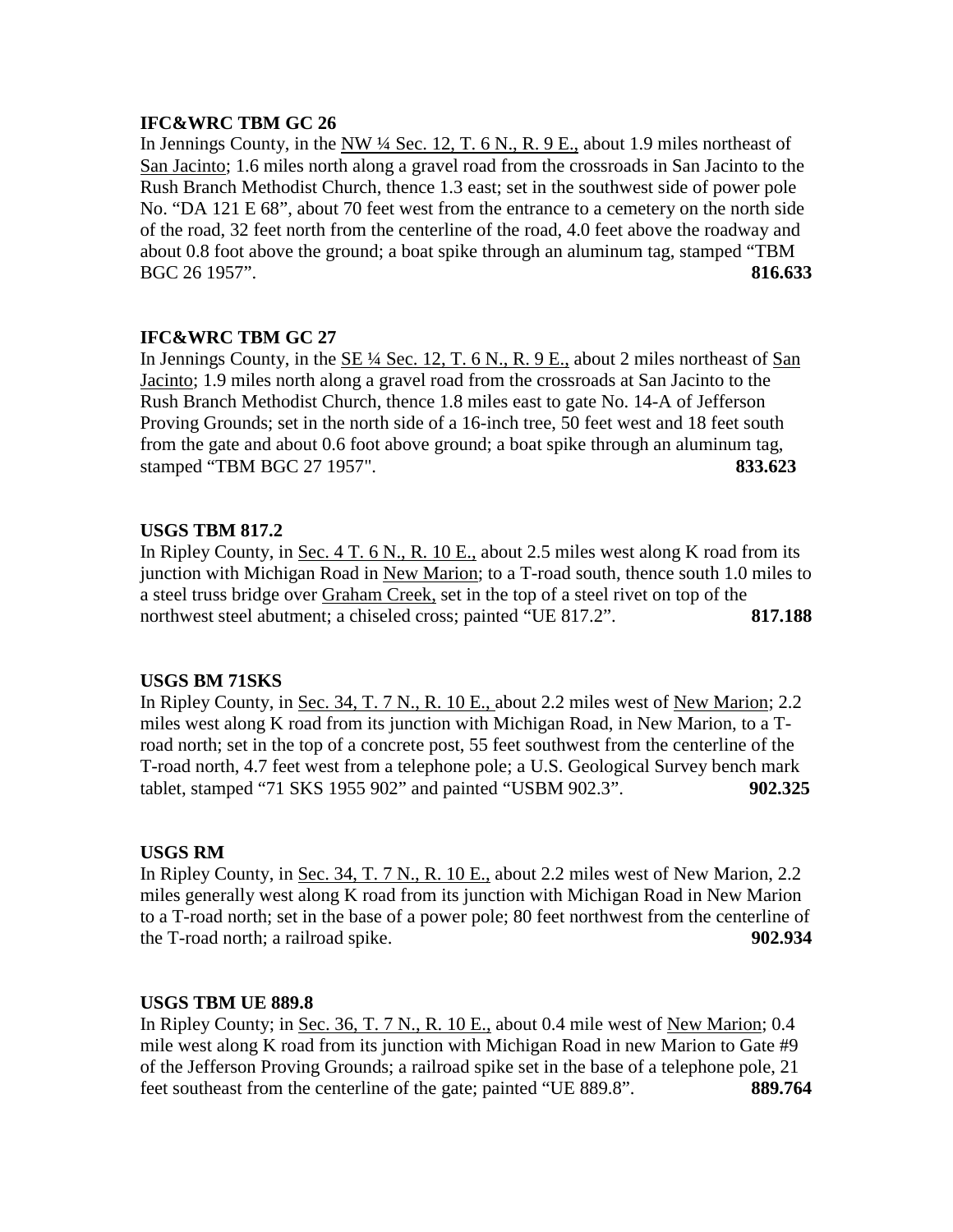### **USGS BM TT8T 913 1943**

In Ripley County, in  $S\frac{1}{2}$  Sec. 36, T. 7 N., R. 10 E., about 0.1 mile south of New Marion; at the edge of the Shelby County School yard; set in the top of a concrete post; 75 feet southeast from the southeast corner of the school, 30 feet west from the centerline of an asphalt road, 2 feet north from a telephone pole painted "913.5"; a U.S. Geological Survey bench mark tablet, stamped "TT8T 913 1943". **913.485**

# **IFC&WRC TBM GC 28**

In Ripley County, in the NE  $\frac{1}{4}$  Sec. 36, T. 7 N., R. 10 E., about 0.4 miles north of New Marion; 0.4 mile north along Michigan Road from its junction with South Road in New Marion to a steel truss bridge over Graham Creek; 60 feet north from the south end of a stone arch bridge, 9 feet east from the centerline of the road, at the north end of the east wheel guard, 0.3 foot above ground; a painted chiseled triangle. **851.038** 

# **USGS BM TT9T 941 1943**

In Ripley County, in Sec. 32, T. 7 N., R. 11 E., about 1.7 miles east along South Road from its junction with Michigan Road, in the New Marion, to 350 West Road; set in the northwest quarter of the intersection, 20 feet west from the centerline of gravel road, 21 feet north from the centerline of South Road, 75 feet southwest from a white farm house, 3 feet northwest from a fence corner and about 0.3 foot above the ground; a U.S. Geological Survey bench mark tablet, stamped "TT9T 941 1943".

**940.814**

# **IFC&WRC TBM GC 29**

In Ripley County, in one SW ¼ Sec. 29, T. 7 N., R. 11 E., about 2.1 miles northeast of New Marion; 2 miles east along South Road from its junction with Michigan Road in New Marion to 350 West Road, thence 0.6 mile north; set in the east side of a power pole, 150 feet northwest from a white farm house, 25 feet east from a 16-inch tree, 17 feet west from the centerline of a gravel road, 3 feet above the roadway, 1.3 feet above the ground; a boat spike through an aluminum tag, stamped "TBM BGC 29 1957".

**943.428**

# **IFC&WRC TBM GC 30**

In Ripley County, in the  $\frac{SW 14 \text{ Sec. 29, T. 7 R. 11 E.,}$  about 2.5 miles northeast of  $\frac{New}{New}$ Marion; 2.0 miles east along South Road from its junction with Michigan Road in New Marion to 350 West Road, thence 1.0 mile north; set in the east side of a power pole, 130 feet north from a farm road leading west, 19 feet west from the centerline of the road, 2.0 feet above the roadway and 0.5 foot above the ground, a boat spike through an aluminum tag, stamped "TBM BGC 30 1957". **949.985**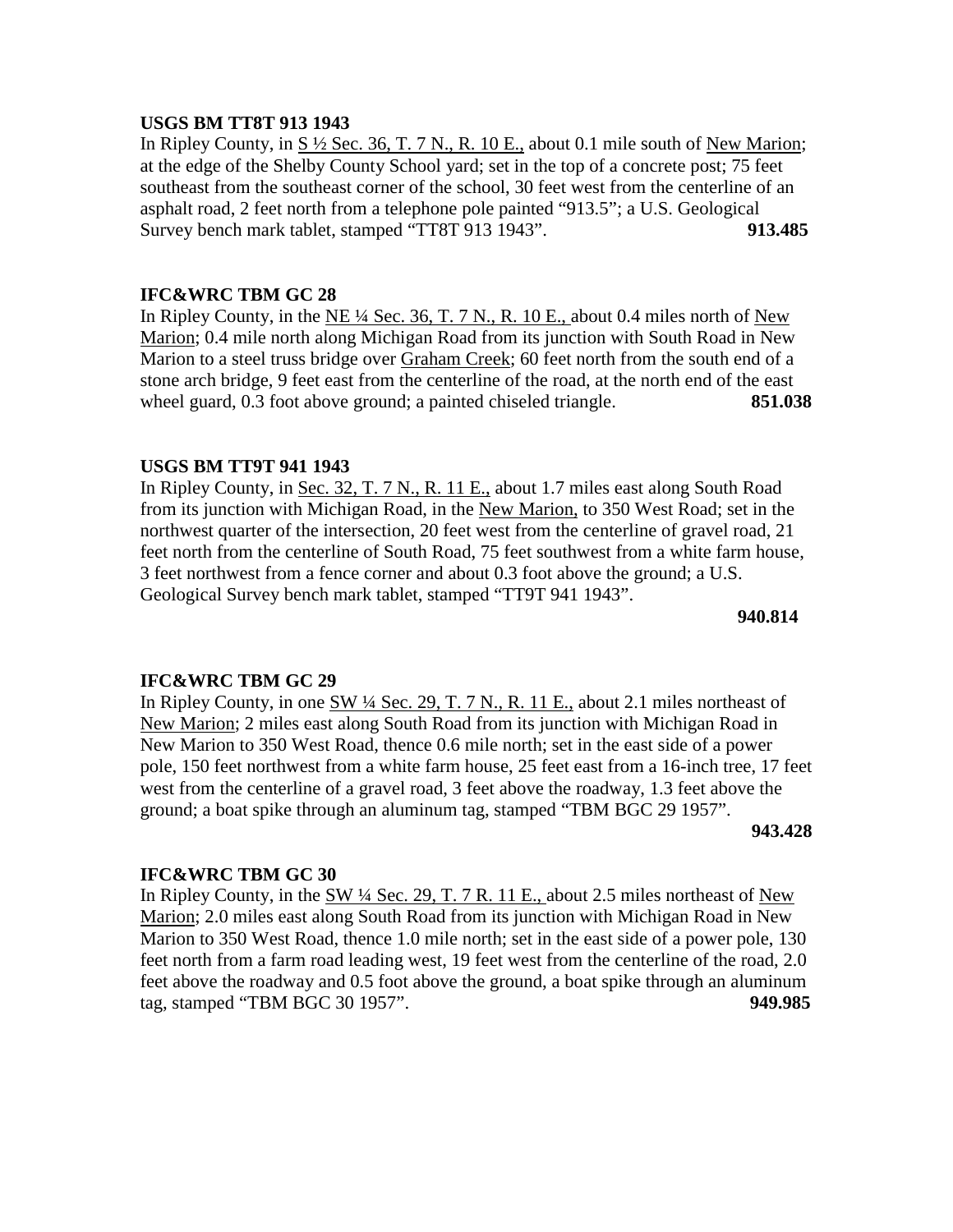# **IFC&WRC TBM GC 31**

In Ripley County, in the  $NE\frac{1}{4}$  Sec. 29, T. 7 N., R. 11 E., about 2.4 miles northeast of New Marion; 2 miles east along South Road from its junction with Michigan Road in New Marion to 350 West Road, thence 1.5 miles north to a concrete bridge over Graham Creek, set in the southeast abutment, 9 feet east from the centerline of the bridge, 10 feet north from the south end of the east and about 2 feet above the ground; a painted chiseled triangle. **884.448**

# **DNR BM JEN 31 1973**

In Jennings County, in the  $\frac{SW 14 \text{ Sec. 33, T. 5 N. R. 8E.}}{R}$  about 0.4 mile southeast of Paris Crossing; about 0.4 mile southeast along State road 250 from its junction with Baltimore and Ohio Railroad crossing in Paris Crossing to a T-road intersection (State Road 3), thence 0.15 mile south to the one-span steel truss bridge over Graham Creek; set in the top of the west end of the south bridge abutment, 13.1 feet west of the center line of State Road 3, 2.6 feet south of the north face of the abutment, 0.6 foot east of the west end of the abutment, 5.1 feet below the bridge floor; a Department of Natural Resources control station brass tablet, stamped "JEN 31 1973". **578.093**

# **DNR TBM BGC 100 1973**

In Jennings County, in the SE ¼ Sec. 33, T. 4 N., R. 8 E., about 0.5 mile north of Paris; 0.2 mile east along State Road 250 from its junction with County Road 150 West to a Troad north, thence 0.4 mile north to a drive east; set in the southeast quarter of the junction in the west side of a 9-inch locust tree, 93.5 feet south from the center line of the drive, 22 feet east from the center line of the drive, 22 feet east from the center line of the road, 3.0 feet above the roadway, 0.7 foot above the ground; a railroad spike.

### **585.755**

### **DNR TBM BGC 101 1973**

In Jennings County, in the NW  $\frac{1}{4}$  Sec. 34, T. 4 N., R. 8 E., about 1.0 mile northeast of Paris; 0.2 mile west along State Route 250 from its junction with County Road 150 West to a T-road north, thence 1.0 mile north, about 0.3 mile southwest of bridge over Bear Creek; set in the east side of a 15-inch wild cherry tree at the southwest corner of the woods, 240 feet northeast of a driveway to the James Short residence, 22.0 feet southeast from the center line of the road, 1.3 feet above the ground; a railroad spike.

### **646.876**

# **DNR BM JEN 32 1973**

In Jennings County, in the SW ¼ Sec. 27, T. 5N., R. 8 E., about 1.2 miles northeast of Paris; about 1.2 miles north-northeast along County Road 75 West from its junction with State Road 250 in Paris to a concrete bridge over Bear Creek; set in the top of the southwest end of the southeast bridge abutment, 14.5 feet southwest from the center line of the bridge, 0.5 foot southeast from the northwest face of the abutment, 2.4 feet below the bridge floor, 1.8 feet northeast from the southwest end of the abutment; a Department of Natural Resources control station brass tablet, stamped "JEN 32 1973".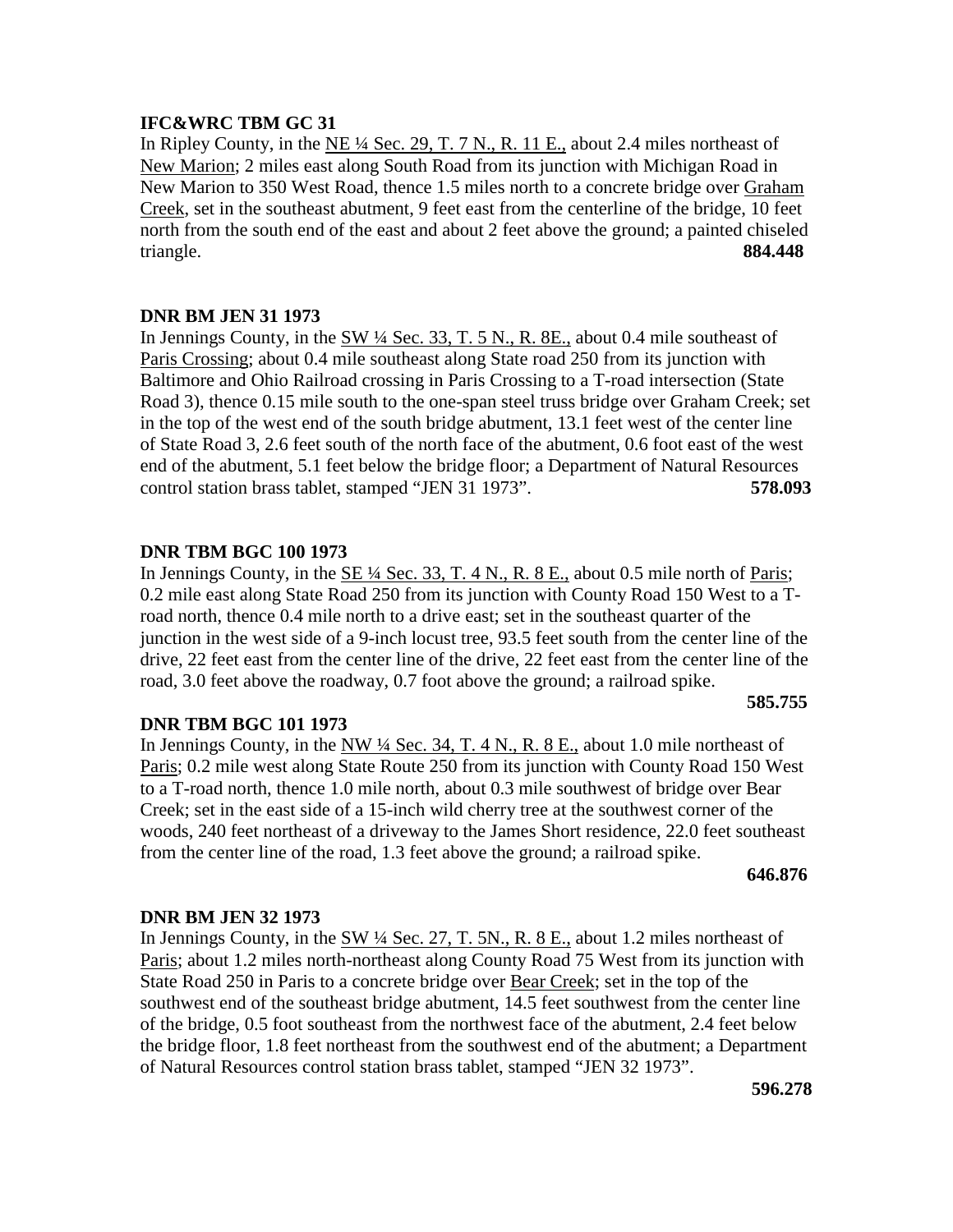# **DNR BM JEN 12 RESET 1973**

In Jennings County, in the NE  $\frac{1}{4}$  Sec. 3, T. 7 N., R. 7 E., about 0.65 mile northwest of Scipio; 2 miles northwest along the Pennsylvania Railroad from its junction with State Road 7, to the steel and wood bridge over Sand Creek; set in the top of the southwest end of the southeast pier cap, 62.3 feet northwest from the southeast end of the bridge, 23.6 feet below the rails, 3.4 feet southeast from the northwest face of the pier cap; a Department of Natural Resources control station brass tablet, stamped "JEN 12 RESET 1973". **635.853**

# **DNR BM JEN 23 RESET 1973**

In Jennings County, in the  $NE\frac{1}{4}$  Sec. 3, T. 7 N., R. 8 E., at Brewersville; at the New York Central Railroad bridge over Sand Creek; set in the top of the north stone wingwall of the bridge, 15.6 feet northwest of the northwest face of the bridge, 2.4 feet south of the north face of the top step of the wingwall, 3.6 feet east of the west face, about level with the top of the bridge; a Department of Natural Resources control station brass tablet, stamped "JEN 23 RESET 1973". **697.604**

# **DNR BM JEN 24 RESET 1973**

In Jennings County, in the SW ¼ Sec. 26, T. 8 N., R. 8 E., about 1.3 miles northnortheast of Brewersville; 1.2 miles north along a blacktop road from the Evangelical United Brethern Church in Brewersville to an east-west crossroad, thence 0.4 mile east to a 3-span concrete bridge over Sand Creek; set in the top of the northwest guardrail of the bridge, 12.4 feet north of the center line of the road, 1.9 feet west from the east face of the guardrail, 5.7 feet east of the west face of the guardrail, 3.0 feet above the bridge floor; a Department of Natural Resources control station brass tablet, stamped "JEN 24 RESET 1973". **699.092**

# **USGS RM 6 GAGING STATION**

In Jennings County, in the  $\underline{SE \frac{1}{4} \text{Sec. 10, T. 6 N.}}$ , R. 8 E., about 1.0 mile southwest of Vernon; 0.1 mile south along Pike Street from the courthouse in Vernon to an east-west cross street (Washington Street), thence 0.8 mile west and southwest to a 5-span concrete bridge over the Vernon Fork Muscatatuck River; set in the top of the southwest wingwall of the bridge, 12 feet south from the centerline of the road, 6.7 feet northeast from the southwest end of the roadway; a U.S. Geological Survey gaging station brass tablet, not stamped. **616.525**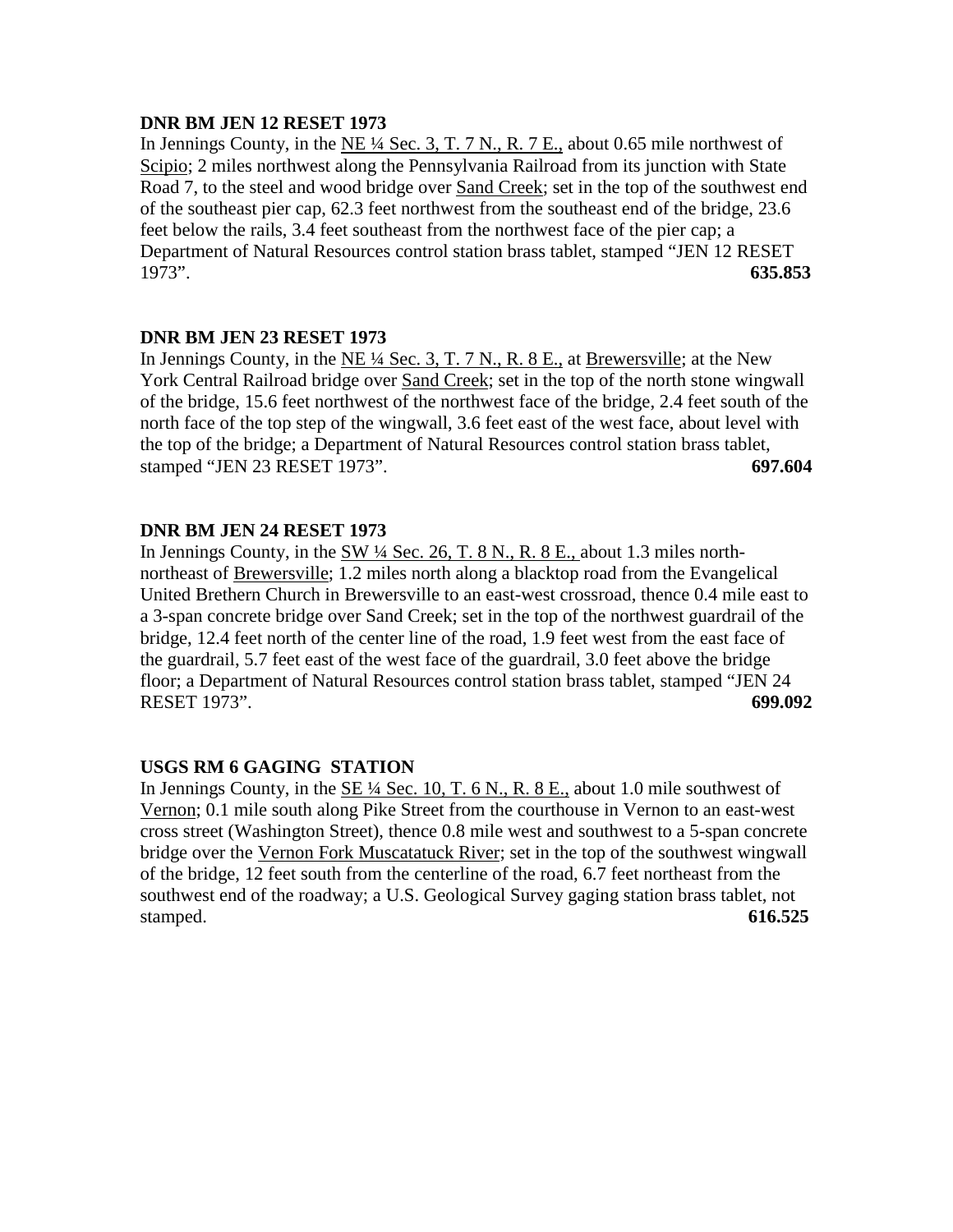# **USGS RM 7 GAGING STATION**

In Jennings County, in the  $SE\frac{1}{4}$  Sec. 10, T. 6N., R. 8 E., about 1.0 mile southwest of Vernon; 0.1 mile south along Pike Street from the courthouse in Vernon to an east-west cross street (Washington Street), thence 0.8 mile west and southwest to a 5-span concrete bridge over the Vernon Fork Muscatatuck River; set in the top of the southeast wingwall of the bridge, 11.3 feet south from the center line of the road, 6.9 feet northwest from the southeast end of the concrete party of the wingwall, 2.7 feet below the roadway; a standard U.S. Geological Survey gaging station brass tablet, not stamped.

**617.894**

# **USGS RM 8 GAGING STATION**

In Jennings County, in the SE ¼ Sec. 10, T. 6 N., R. 8E., about 1.0 mile southwest of Vernon; 0.1 mile south along Pike Street from the courthouse in Vernon to an east-west cross street (Washington Street), thence 0.8 mile west and southwest along Washington Street to a 5-span concrete bridge over the Vernon Fork Muscatatuck River; set in the top of the east end of the north concrete wheel guard on the bridge, 10.8 feet north of the center line of the road, 3.0 feet west from the east end of the bridge, 0.2 foot above the bridge floor; a U.S. Geological Survey gaging station brass tablet, stamped "Gaging Station". **620.582**

### **USGS RM 9**

In Jennings County, in the SE ¼ Sec. 10, T. 6N., R. 8E., about 1.0 mile southwest of Vernon; 0.1 mile south along Pike Street from the courthouse in Vernon to an east-west cross street (Washington Street), thence 0.8 mile west and southwest to a 5-span concrete bridge over the Vernon Fork Muscatatuck River; set in the top of the north end of the east concrete abutment of the bridge, 11.5 feet north from the center line of the road 2.1 feet above the roadway, 0.4 foot east from the west face of the abutment; a chiseled triangle. **622.563**

### **DNR BM JEN 28 1973**

In Jennings County, in the SW ¼ Sec. 2, T. 6 N., R. 8 E., at Vernon 0.25 mile north and east along the north-south road through the center of Vernon from its junction with State Road 3 and 7 in Vernon to a 2-span concrete bridge over the Vernon Fork Muscatatuck River; set in the top of the south end of the east concrete bridge abutment, 12.9 feet south of the center line of the bridge abutment, 12.9 feet south of the center line of the road, 1.5 feet north of the south face of the abutment, 2.3 feet east of the west face of the abutment, 3.4 feet below the bridge floor; a Department of Natural Resources control station brass tablet, stamped "JEN 28 1973". **632.926**

*Found 6/18/98 JAK*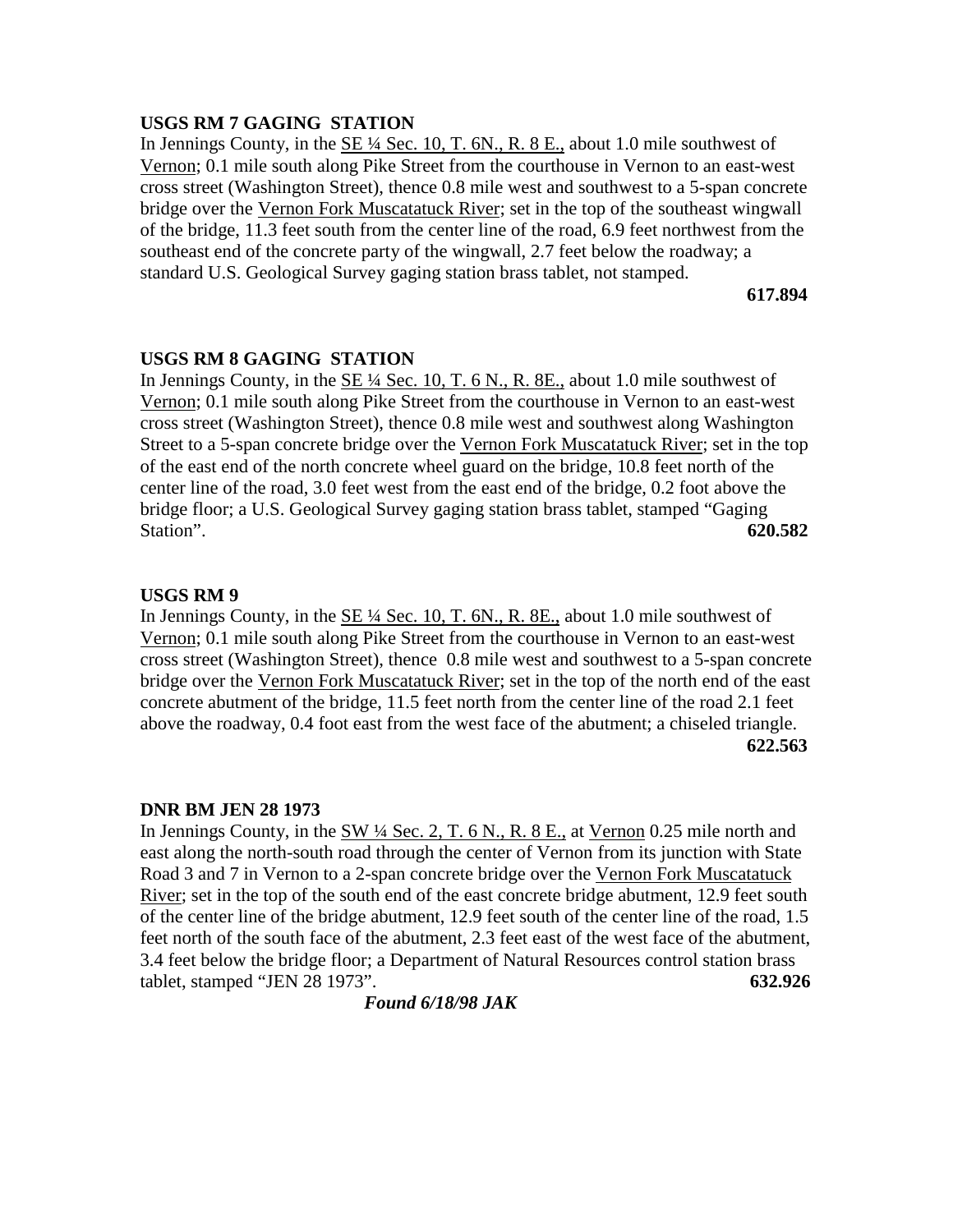### **DNR BM JEN 29 1973**

In Jennings County, in the NW  $\frac{1}{4}$  Sec. 21, T. 6 N., R. 8 E., about 3.6 miles south of North Vernon; 3.0 miles south along State Road 3 from its junction with State Road 7 south of Vernon to an east-west crossroad, thence 1.92 miles west to a north-south crossroad, thence 0.8 mile north to a 3-span concrete bridge over the Vernon Fork Muscatatuck River; set on top of the southwest wingwall of the bridge, 13.0 feet west of the center line of the road, 2.4 feet south of the north face of the wingwall, about level with the bridge floor; a Department of Natural Resources control station brass tablet, stamped "JEN 29 1973". **603.414**

### *Found 6/17/98 JAK*

### **DNR BM JEN 30 1973**

In Jennings County, in the  $SE\frac{1}{4}$  Sec. 9, T. 7 N., R. 9 E., about 6.0 miles northeast of North Vernon; 5.6 miles east along U.S. Highway 50 from its junction with State Roads 3 and 7 in North Vernon to a T-road north, thence 2.1 miles north and east to a T-road north, thence 0.5 mile north to a concrete bridge over the Vernon Fork Muscatatuck River; set in the top of the southwest wingwall of the bridge, 14.5 feet west from the center line of the road, 4.4 feet south from the north face of the wingwall, level with the roadway; a Department of Natural Resources control station brass tablet, stamped "JEN 30 1973". **708.589**

*Found 6/9/98 JAK*

# **INDIANA DEPARTMENT OF NATURAL RESOURCES DIVISION OF WATER**

# **IFC&WRC TBM VFMR 18**

In Jennings County, Butlerville Quad., in the NW  $\frac{1}{4}$  of Section 20, T 7 N., R. 9 E., 2<sup>nd</sup> PM.; about 2.0 miles west-northwest of Butlerville; at the 300 East Road 50 foot concrete arch bridge over Pleasant Run; set in the top of the west concrete guardrail of the bridge, 36.1 feet south of the north end of the west concrete guardrail of the bridge, 18.2 feet north of the south end of the west concrete guardrail of the bridge, 9.0 feet west of the centerline of the road, 3.0 feet above the ground, 0.5 foot east of the west face of the west concrete guardrail, 0.25 foot west of the east face of the west concrete guardrail; a chiseled triangle.

**208.3251 meters N.G.V.D. 1929 683.480 feet N.G.V.D. 1929**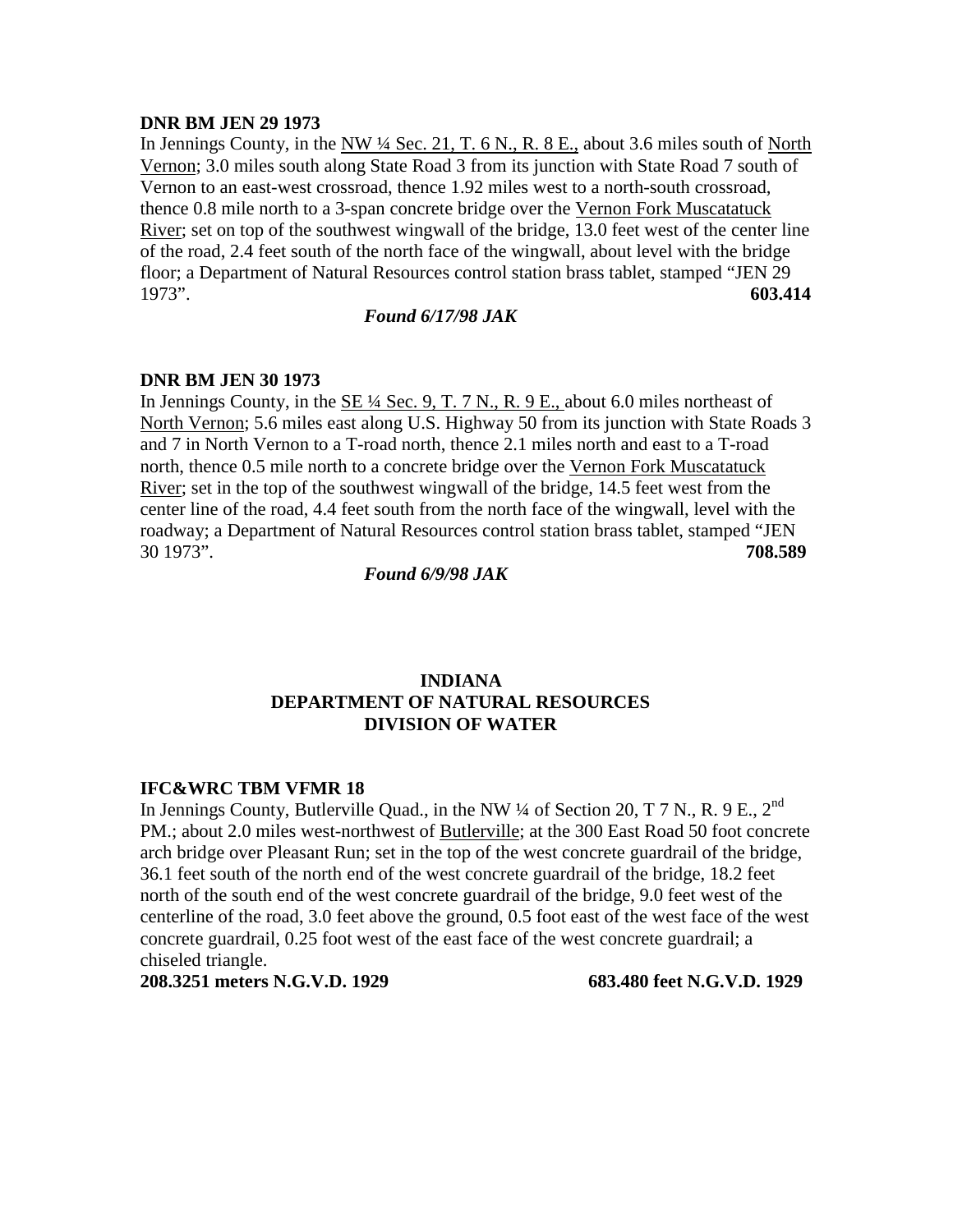### **DNR TBM SQUARE**

In Jennings County, Butlerville Quad., in the NW  $\frac{1}{4}$  of Section 20, T 7 N., R. 9 E., 2<sup>nd</sup> PM.; about 2.0 miles west-northwest of Butlerville; at the 300 East Road 50 foot concrete arch bridge over Pleasant Run; set in the top of the west concrete guardrail of the bridge, 30.3 feet south of the north end of the west concrete guardrail of the bridge, 24.0 feet north of the south end of the west concrete guardrail of the bridge, 9.0 feet west of the centerline of the road, 3.0 feet above the ground, 0.6 foot west of the east face of the west concrete guardrail, on the west edge of the west concrete guardrail; a chiseled "U" forming a square.

**208.2598 meters N.G.V.D. 1929 683.266feet N.G.V.D. 1929**

### **DNR TBM JENCO 1, 2000**

In Jennings County, Butlerville Quad., in the NE  $\frac{1}{4}$  of Section 25, T 7 N., R. 8 E., 2<sup>nd</sup> PM.; about 2.0 miles northeast of North Vernon; at the "T" road intersection of 300 North Road and 175 East Road, in the southwest quadrant of the intersection; set in the north side of power pole #86/368/1356/7 with a guy wire to the west, 62.0 feet south of the centerline of 300 North Road, 47.5 feet south-southeast of a yellow fire hydrant, 45.4 feet south of a wood corner fence post, 31.8 feet west of and across 175 East Road from a metal "STOP" sign post, 17.0 feet west of the centerline of 175 East Road, about 1.0 foot above the ground, about level with 175 East Road; a railroad spike driven through a aluminum tag, stamped "DNR TBM JENCO 1 2000".

**232.2199 meters N.G.V.D. 1929 761.875 feet N.G.V.D. 1929**

### **DNR TBM JENCO 2, 2000**

In Jennings County, Butlerville Quad., in the SW  $\frac{1}{4}$  of Section 19, T 7 N., R. 9 E., 2<sup>nd</sup> PM.; about 2.6 miles northeast of North Vernon; at the "T" road intersection of 300 North Road and 250 East Road, in the northwest quadrant of the intersection; set in the north side of power pole #233/020 with a guy wire to the south, 56.0 feet north of the centerline of 300 North Road, 47.0 feet north of a metal road sign post, 11.0 feet northwest of the centerline of a private gravel drive to the northeast, 10.0 feet east of the center of the north most of two large rocks, about 1.3 feet above the ground; a railroad spike driven through a aluminum tag, stamped "DNR TBM JENCO 2 2000".

**235.0225 meters N.G.V.D. 1929 771.070 feet N.G.V.D. 1929**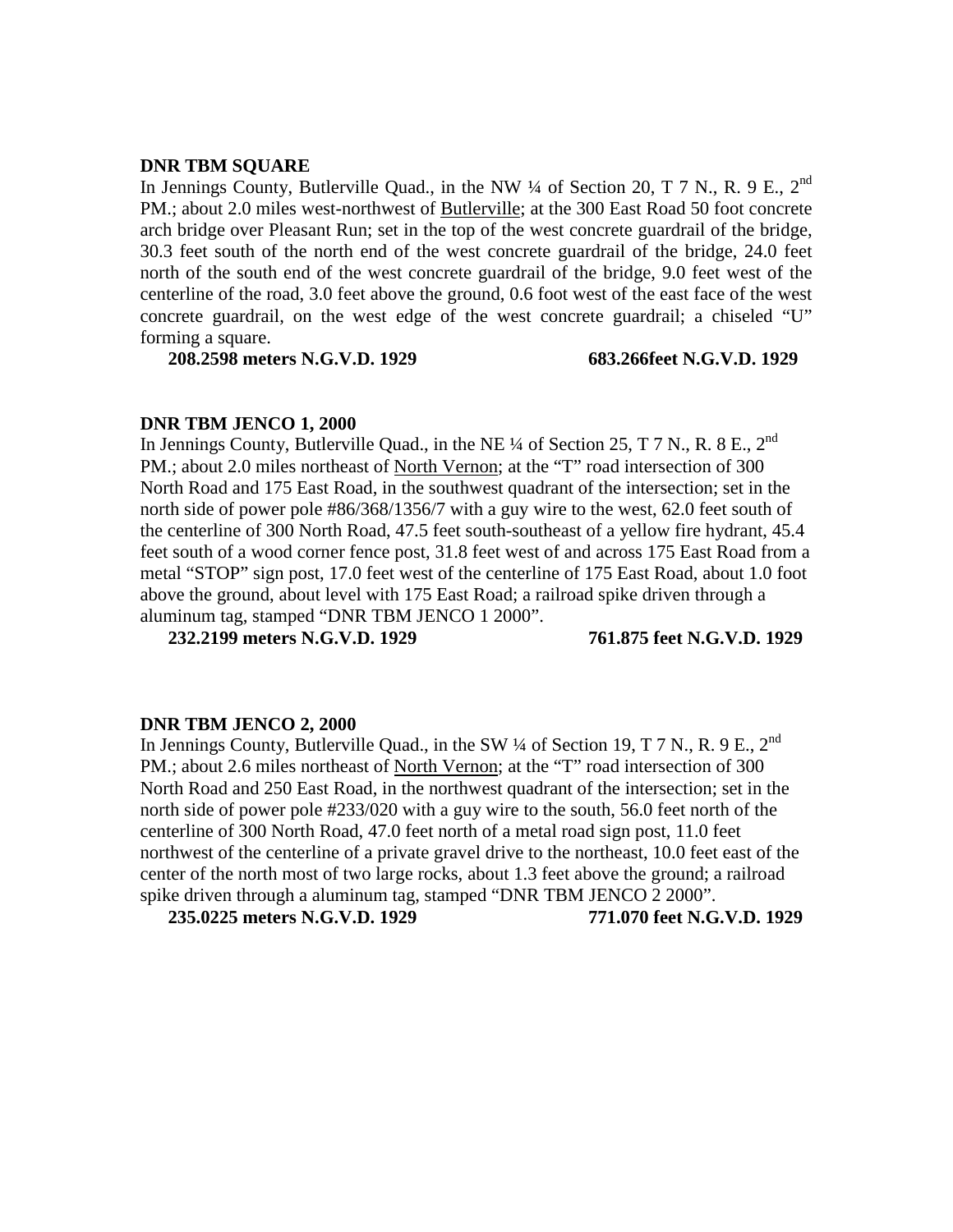### **DNR TBM JENCO 3, 2000**

In Jennings County, Butlerville Quad., in the NE  $\frac{1}{4}$  of Section 30, T 7 N., R. 9 E., 2<sup>nd</sup> PM.; about 2.3 miles west-southwest of Butlerville; at the "T" road intersection of 300 North Road and 300 East Road, in the southwest quadrant of the intersection; set in the north side of power pole #863/1360/2 with a guy wire to the southwest, 47.0 feet west of the extended centerline of 300 East Road, 40.0 feet west of a metal road sign post, 11.5 feet south of the centerline of 300 North Road, about 1.3 feet above the ground; a railroad spike driven through a aluminum tag, stamped "DNR TBM JENCO 3 2000".

**232.7079 meters N.G.V.D. 1929 763.476 feet N.G.V.D. 1929**

### **DNR TBM JENCO 4, 2000**

In Jennings County, Butlerville Quad., in the SW  $\frac{1}{4}$  of Section 24, T 7 N., R. 8 E., 2<sup>nd</sup> PM.; about 1.5 miles northeast of North Vernon; at the "T" road intersection of 300 North Road and 100 East Road, in the northeast quadrant of the intersection; set in the south side of s power, 55.4 feet northwest of and across 300 North Road from a metal "STOP" sign post, 14.5 feet north of the centerline of 300 North Road, about 6.0 feet above the level of 300 North Road, about 1.2 feet above the ground; a railroad spike driven through a aluminum tag, stamped "DNR TBM JENCO 4 2000".

**219.9375 meters N.G.V.D. 1929 721.578 feet N.G.V.D. 1929**

### **DNR TBM JENCO 5, 2000**

In Jennings County, Butlerville Quad., in the SE 1/4 of Section 26, T 7 N., R. 8 E., 2<sup>nd</sup> PM.; about 1.0 mile northeast of North Vernon; about 0.7 mile north along 100 East Road from its intersection with US 50 to a power pole on the west side of 100 East Road; set in the east side of power pole #JD 39 with 3 guy wires to the north-northeast, 80.0 feet south of the centerline of a private drive to the west with a 2-3 foot cmp culvert over Deer Creek, 29.5 feet west of the centerline of 100 East Road, 13.6 feet west of a telephone pedestal, about 1.3 feet above the ground; a railroad spike driven through a aluminum tag, stamped "DNR TBM JENCO 5 2000".

**208.5961 meters N.G.V.D. 1929 684.369 feet N.G.V.D. 1929**